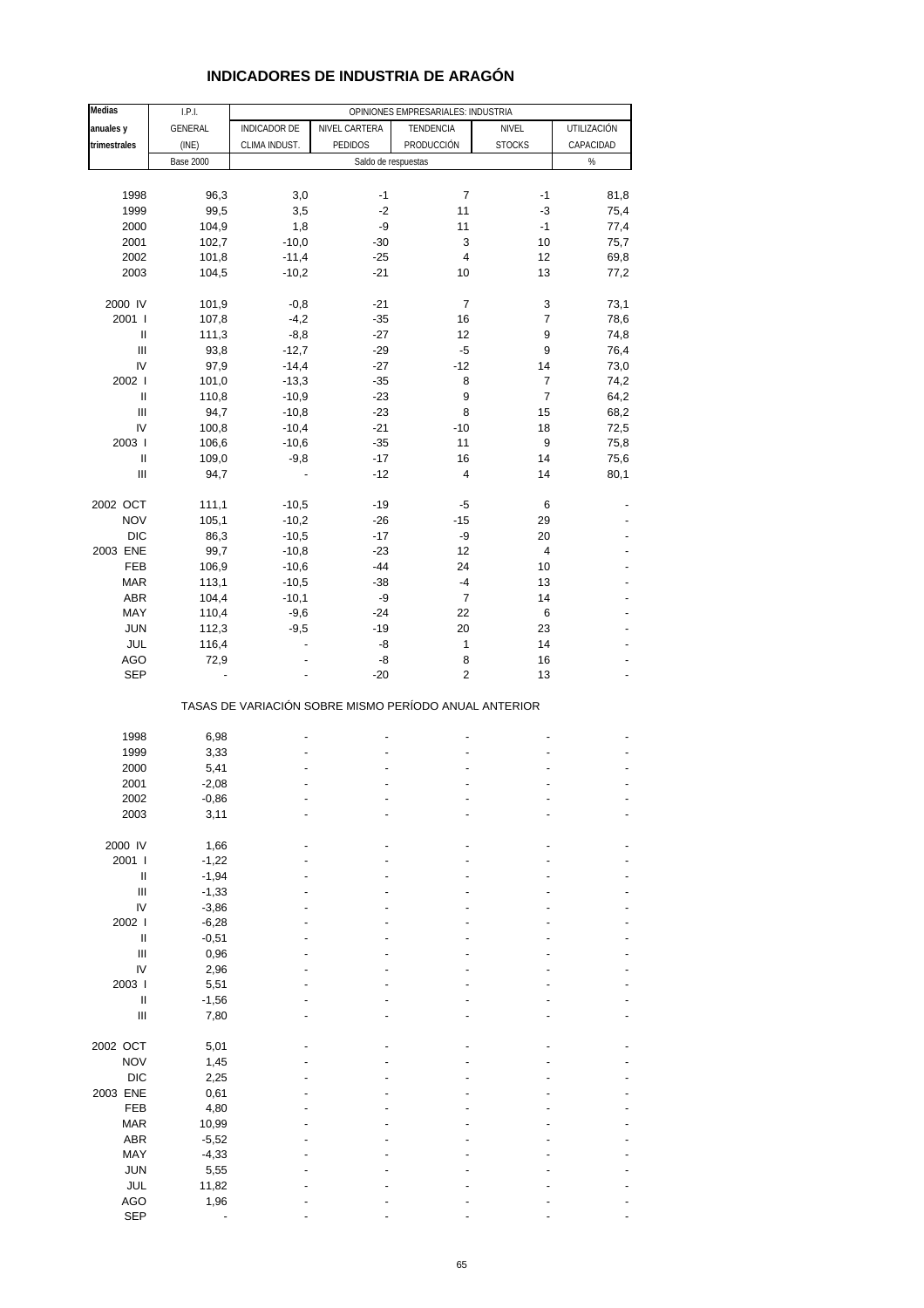| Medias                             |          |                  | VISADOS: SUPERFICIE A CONSTRUIR                       |                 |          |              | LICENCIAS: SUPERFICIE A CONSTRUIR |                          |           |
|------------------------------------|----------|------------------|-------------------------------------------------------|-----------------|----------|--------------|-----------------------------------|--------------------------|-----------|
| anuales y                          | TOTAL    | <b>EDIFICIOS</b> | <b>SERVICIOS</b>                                      | OTROS           | TOTAL    |              | RESIDENCIAL                       |                          | NO RESID. |
| trimestrales                       |          | <b>VIVIENDAS</b> | COMERCIALES                                           | <b>DESTINOS</b> |          | <b>TOTAL</b> | <b>VIVIENDAS</b>                  | COLECTIVOS               |           |
|                                    |          |                  | Metros cuadrados                                      |                 |          |              | Miles de metros cuadrados         |                          |           |
|                                    |          |                  |                                                       |                 |          |              |                                   |                          |           |
|                                    |          |                  |                                                       |                 |          |              |                                   |                          |           |
| 1998                               | 160.689  | 131.320          | 7.555                                                 | 21.813          | 237      | 146          | 144                               | $\overline{2}$           | 91        |
| 1999                               | 191.346  | 156.944          | 2.461                                                 | 31.941          | 209      | 138          | 136                               | $\sqrt{2}$               | 71        |
| 2000                               | 183.959  | 152.904          | 7.221                                                 | 23.834          | 221      | 165          | 162                               | 3                        | 56        |
| 2001                               | 187.403  | 152.225          | 6.763                                                 | 28.416          | 230      | 158          | 156                               | 3                        | 72        |
| 2002                               | 219.014  | 191.797          | 4.040                                                 | 23.178          | 259      | 187          | 185                               | $\mathbf 2$              | 72        |
| 2003                               | 252.007  | 218.219          | 5.215                                                 | 28.574          | 207      | 152          | 145                               | $\overline{7}$           | 55        |
|                                    |          |                  |                                                       |                 |          |              |                                   |                          |           |
| 2000 III                           | 190.752  | 157.839          | 10.234                                                | 22.679          | 188      | 126          | 124                               | $\sqrt{2}$               | 62        |
| IV                                 | 170.934  | 132.163          | 13.218                                                | 25.553          | 252      | 208          | 201                               | $\boldsymbol{7}$         | 43        |
| 2001 l                             | 182.096  | 146.742          | 16.489                                                | 18.865          | 230      | 141          | 140                               | $\mathbf{1}$             | 89        |
| $\sf II$                           | 184.810  | 145.253          | 3.215                                                 | 36.342          | 182      | 110          | 109                               | $\mathbf{1}$             | 71        |
| $\ensuremath{\mathsf{III}}\xspace$ | 190.322  | 162.550          | 4.594                                                 | 23.179          | 269      | 211          | 209                               | 3                        | 58        |
| IV                                 | 192.383  | 154.354          | 2.753                                                 | 35.276          | 241      | 171          | 166                               | 5                        | 70        |
| 2002 l                             | 194.116  | 181.194          | 2.243                                                 | 10.679          | 201      | 153          | 152                               | $\mathbf{1}$             | 48        |
|                                    |          |                  |                                                       |                 |          |              |                                   |                          |           |
| $\, \parallel$                     | 195.545  | 163.811          | 4.093                                                 | 27.641          | 234      | 161          | 159                               | $\sqrt{2}$               | 73        |
| $\ensuremath{\mathsf{III}}\xspace$ | 209.277  | 182.958          | 2.744                                                 | 23.575          | 261      | 149          | 146                               | $\overline{\mathbf{4}}$  | 112       |
| IV                                 | 277.119  | 239.224          | 7.078                                                 | 30.817          | 339      | 283          | 281                               | $\sqrt{2}$               | 56        |
| 2003                               | 238.926  | 210.424          | 5.856                                                 | 22.646          | 206      | 151          | 147                               | $\overline{\mathbf{4}}$  | 55        |
| Ш                                  | 265.087  | 226.013          | 4.573                                                 | 34.501          | 210      | 155          | 140                               | 15                       | 55        |
|                                    |          |                  |                                                       |                 |          |              |                                   |                          |           |
| 2002 JUL                           | 282.078  | 245.357          | 1.189                                                 | 35.532          | 372      | 191          | 190                               | $\mathbf{1}$             | 181       |
| <b>AGO</b>                         | 125.897  | 101.404          | 4.036                                                 | 20.457          | 84       | 50           | 50                                | $\pmb{0}$                | 34        |
| <b>SEP</b>                         | 219.856  | 202.114          | 3.007                                                 | 14.735          | 328      | 207          | 197                               | 10                       | 121       |
| OCT                                | 283.402  | 256.628          | 11.009                                                | 15.765          | 248      | 180          | 179                               | $\mathbf{1}$             | 68        |
| <b>NOV</b>                         | 274.819  | 238.440          | 7.428                                                 | 28.951          | 346      | 279          | 277                               | $\sqrt{2}$               | 67        |
| <b>DIC</b>                         | 273.137  | 222.603          | 2.798                                                 | 47.736          | 424      | 390          | 388                               | $\sqrt{2}$               | 34        |
| 2003 ENE                           | 221.984  |                  | 2.028                                                 | 13.300          | 124      | 78           | $77\,$                            | $\mathbf{1}$             | 46        |
|                                    |          | 206.656          |                                                       |                 |          |              |                                   |                          |           |
| FEB                                | 248.536  | 210.624          | 9.330                                                 | 28.582          | 231      | 174          | 174                               | $\pmb{0}$                | 57        |
| <b>MAR</b>                         | 246.259  | 213.992          | 6.210                                                 | 26.057          | 264      | 202          | 190                               | 12                       | 62        |
| <b>ABR</b>                         | 296.502  | 260.512          | 1.968                                                 | 34.022          | 210      | 155          | 140                               | 15                       | 55        |
| MAY                                | 262.538  | 228.644          | 4.035                                                 | 29.859          |          |              |                                   |                          |           |
| <b>JUN</b>                         | 236.221  | 188.883          | 7.717                                                 | 39.621          |          |              |                                   |                          |           |
|                                    |          |                  | TASAS DE VARIACIÓN SOBRE MISMO PERÍODO ANUAL ANTERIOR |                 |          |              |                                   |                          |           |
|                                    |          |                  |                                                       |                 |          |              |                                   |                          |           |
| 1998                               | 22,00    | 13,03            | 141,98                                                | 75,71           | 37,24    | 27,10        | 27,90                             | $-16,00$                 | 57,33     |
| 1999                               | 19,08    | 19,51            | $-67,43$                                              | 46,43           | $-11,90$ | $-5,76$      | $-5,65$                           | $-14,29$                 | $-21,74$  |
| 2000                               | $-3,86$  | $-2,57$          | 193,42                                                | $-25,38$        | 5,54     | 19,54        | 18,53                             | 111,11                   | $-21,47$  |
| 2001                               | 1,87     | $-0,44$          | $-6,35$                                               | 19,22           | 4,34     | $-3,80$      | $-3,46$                           | $-21,05$                 | 28,23     |
| 2002                               | 16,87    | 26,00            | -40,27                                                | -18,43          | 12,41    | 17,73        | 18,39                             | -23,33                   | 0,70      |
| 2003                               | 29,35    | 26,50            | 64,61                                                 | 49,13           | 6,97     | 6,10         | 1,75                              | 833,33                   | 9,45      |
|                                    |          |                  |                                                       |                 |          |              |                                   |                          |           |
| 2000 III                           | 16,42    | 25,38            | 909,57                                                | $-38,62$        | 30,79    | 26,00        | 29,07                             | $-54,55$                 | 41,67     |
| IV                                 | $-8,64$  | 4,67             | 927,84                                                | $-57,09$        | $-5,51$  | 21,60        | 18,70                             | 266,67                   | $-54,39$  |
| 2001 l                             | $-4,98$  | $-5,08$          | 383,63                                                | $-43,93$        | 12,58    | $-2,98$      | $-3,23$                           | 33,33                    | 51,14     |
| Ш                                  | 1,26     | $-13,03$         | 58,88                                                 | 170,02          | $-23,99$ | $-38,36$     | $-38,19$                          | $-50,00$                 | 18,89     |
| III                                | $-0,23$  | 2,98             | $-55,11$                                              | 2,20            | 43,01    | 67,72        | 67,83                             | 60,00                    | $-6,95$   |
| IV                                 | 12,55    | 16,79            | $-79,17$                                              | 38,05           | $-4,37$  | $-17,92$     | $-17,25$                          | $-36,36$                 | 60,77     |
| 2002 l                             | 6,60     | 23,48            | $-86,40$                                              | $-43,39$        | $-12,63$ | 8,27         | 8,83                              | $-50,00$                 | $-45,86$  |
| $\mathbf{II}$                      | 5,81     | 12,78            | 27,32                                                 | $-23,94$        | 28,99    | 45,92        | 46,18                             | 25,00                    | 2,80      |
| Ш                                  |          |                  |                                                       |                 |          |              |                                   |                          |           |
|                                    | 9,96     | 12,56            | $-40,27$                                              | 1,71            | $-2,97$  | $-29,34$     | $-30,19$                          | 37,50                    | 93,10     |
| IV                                 | 44,05    | 54,98            | 157,11                                                | $-12,64$        | 41,00    | 65,50        | 69,14                             | $-64,29$                 | $-19,14$  |
| 2003                               | 23,08    | 16,13            | 161,12                                                | 112,06          | 2,82     | $-0,87$      | $-3,29$                           | 550,00                   | 14,58     |
| $\, \parallel$                     | 35,56    | 37,97            | 11,74                                                 | 24,82           | 21,39    | 33,62        | 21,74                             |                          | $-3,51$   |
| 2002 JUL                           | 29,83    | 35,97            | $-87,25$                                              | 29,23           | 25,25    | $-22,36$     | $-20,17$                          | $-87,50$                 | 254,90    |
| <b>AGO</b>                         | $-22,98$ | $-26,84$         | 592,28                                                | $-15,71$        | $-4,55$  | $-27,54$     | $-27,54$                          |                          | 78,95     |
| <b>SEP</b>                         | 15,57    | 19,89            | $-22,30$                                              | $-17,08$        | $-22,46$ | $-35,11$     | $-38,24$                          | $\overline{\phantom{a}}$ | 16,35     |
| OCT                                | 45,13    | 70,96            | 302,38                                                | $-62,84$        | 69,86    | 76,47        | 82,65                             | $-75,00$                 | 54,55     |
| <b>NOV</b>                         | 30,78    | 33,59            | 259,01                                                | $-2,12$         | 44,77    | 75,47        | 76,43                             | 0,00                     | $-16,25$  |
| <b>DIC</b>                         |          |                  |                                                       |                 |          |              |                                   |                          |           |
|                                    | 59,05    | 65,56            | $-18,99$                                              | 41,13           | 25,82    | 54,76        | 59,02                             | $-75,00$                 | $-60,00$  |
| 2003 ENE                           | 33,89    | 41,06            | 13,17                                                 | $-24,00$        | $-22,50$ | $-32,76$     | $-33,62$                          | $\overline{\phantom{a}}$ | 4,55      |
| FEB                                | 3,97     | $-9,12$          | 149,00                                                | 705,35          | $-23,76$ | $-28,40$     | $-28,40$                          |                          | $-5,00$   |
| <b>MAR</b>                         | 38,74    | 29,44            | 422,29                                                | 137,14          | 89,93    | 104,04       | 95,88                             | 500,00                   | 55,00     |
| <b>ABR</b>                         | 69,20    | 88,01            | $-67,83$                                              | 11,35           | 21,39    | 33,62        | 21,74                             |                          | $-3,51$   |
| MAY                                | 17,86    | 25,81            | $-3,58$                                               | $-18,92$        |          |              |                                   |                          |           |
| <b>JUN</b>                         | 25,21    | 10,37            | 290,54                                                | 154,88          |          |              |                                   |                          |           |

# **INDICADORES DE CONSTRUCCIÓN DE ARAGÓN. I**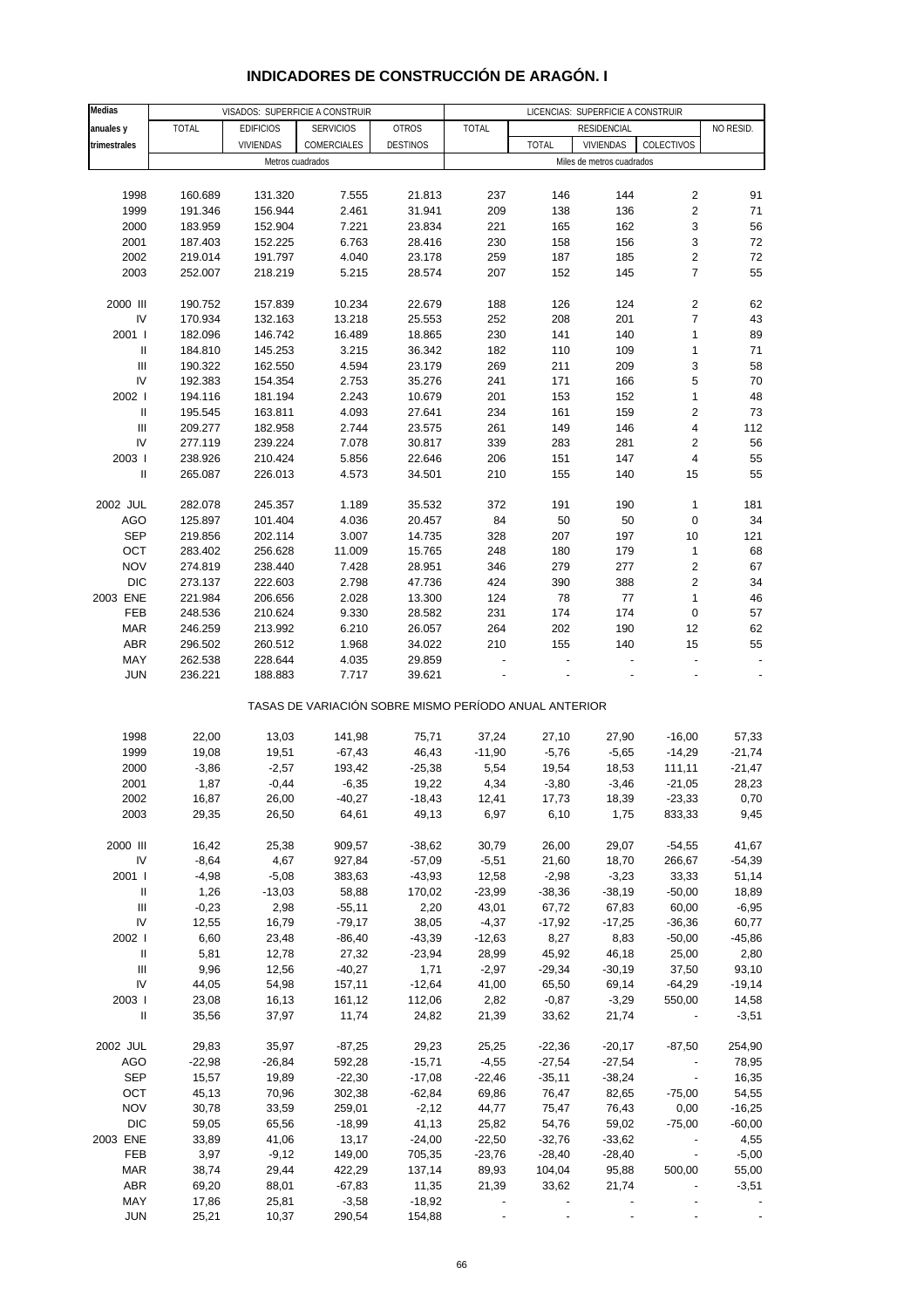| <b>Medias</b>                      | VIVIENDAS VISADAS COLEGIO ARQUITECTOS TÉCNICOS |                    |                    |                                                       |                      |                  | LICENCIAS MUNIC.: Nº DE VIVIENDAS |                      |                    |
|------------------------------------|------------------------------------------------|--------------------|--------------------|-------------------------------------------------------|----------------------|------------------|-----------------------------------|----------------------|--------------------|
| anuales y                          | <b>TOTAL</b>                                   |                    | OBRA NUEVA         |                                                       | Α                    | Α                | OBRA                              | REHABI-              | DEMO-              |
| trimestrales                       |                                                | <b>TOTAL</b>       | EDIF.VIV.          | OTROS EDIF.                                           | AMPLIAR              | <b>REFORMAR</b>  | NUEVA                             | LITACIÓN             | <b>LICIÓN</b>      |
|                                    |                                                |                    |                    |                                                       | Unidades             |                  |                                   |                      |                    |
|                                    |                                                |                    |                    |                                                       |                      |                  |                                   |                      |                    |
| 1998                               | 817                                            | 759                | 755                | 4                                                     | $\overline{7}$       | 51               | 860                               | 32                   | 45                 |
| 1999                               | 1.019                                          | 933                | 931                | $\mathbf{1}$                                          | 14                   | 72               | 805                               | 39                   | 35                 |
| 2000                               | 1.006                                          | 900                | 898                | 2                                                     | 10                   | 96               | 896                               | 40                   | 59                 |
| 2001                               | 1.050                                          | 921                | 919                | 2                                                     | 9                    | 120              | 949                               | 32                   | 54                 |
| 2002                               | 1.257                                          | 1.154              | 1.152              | $\overline{\mathbf{c}}$                               | 10                   | 93               | 1.073                             | $30\,$               | 53                 |
| 2003                               | 1.405                                          | 1.311              | 1.303              | 8                                                     | 9                    | 84               | 729                               | 27                   | 44                 |
| 2000 III                           | 992                                            | 911                | 910                | 1                                                     | $\overline{7}$       | 74               | 777                               | 36                   | 34                 |
| IV                                 | 929                                            | 826                | 826                | $\mathbf{1}$                                          | 10                   | 92               | 1.161                             | 39                   | 62                 |
| 2001 l                             | 970                                            | 850                | 848                | $\overline{\mathbf{c}}$                               | 8                    | 112              | 804                               | 45                   | 74                 |
| $\sf II$                           | 1.018                                          | 880                | 879                | $\mathbf{1}$                                          | 6                    | 132              | 619                               | 40                   | 65                 |
| Ш                                  | 1.051                                          | 933                | 931                | $\mathbf{1}$                                          | 11                   | 107              | 1.364                             | 20                   | 38                 |
| IV                                 | 1.161                                          | 1.021              | 1.019              | 2                                                     | 10                   | 130              | 1.008                             | 23                   | 39                 |
| 2002 l                             | 1.183                                          | 1.073              | 1.072              | $\mathbf{1}$                                          | 10                   | 100              | 855                               | 36                   | 60                 |
| $\sf II$                           | 1.154                                          | 1.041              | 1.037              | 4                                                     | 21                   | 93               | 937                               | 34                   | 48                 |
| Ш                                  | 1.145                                          | 1.070              | 1.069              | 1                                                     | 6                    | 69               | 873                               | 31                   | 51                 |
| IV                                 | 1.543                                          | 1.431              | 1.430              | 1                                                     | 4                    | 108              | 1.629                             | 19                   | 51                 |
| 2003                               | 1.395                                          | 1.313              | 1.298              | 16                                                    | 5                    | 77               | 705                               | 29                   | 33                 |
| $\mathbf{I}$                       | 1.414                                          | 1.309              | 1.308              | $\mathbf{1}$                                          | 14                   | 91               | 803                               | 21                   | 78                 |
| 2002 JUL                           | 1.505                                          | 1.401              | 1.400              | 1                                                     | 8                    | 96               | 1.181                             | 48                   | 80                 |
| <b>AGO</b>                         | 641                                            | 586                | 586                | 0                                                     | 4                    | 51               | 292                               | 15                   | 6                  |
| <b>SEP</b>                         | 1.290                                          | 1.224              | 1.221              | 3                                                     | 5                    | 61               | 1.147                             | 31                   | 68                 |
| OCT                                | 1.716                                          | 1.491              | 1.491              | 0                                                     | 5                    | 220              | 1.106                             | 11                   | 97                 |
| <b>NOV</b>                         | 1.460                                          | 1.410              | 1.409              | 1                                                     | 4                    | 46               | 1.561                             | 13                   | 15                 |
| <b>DIC</b>                         | 1.454                                          | 1.392              | 1.390              | $\overline{\mathbf{c}}$                               | 3                    | 59               | 2.220                             | 32                   | 40                 |
| 2003 ENE                           | 1.340                                          | 1.268              | 1.266              | $\overline{2}$                                        | 9                    | 63               | 356                               | 10                   | 21                 |
| FEB                                | 1.421                                          | 1.334              | 1.290              | 44                                                    | 3                    | 84               | 778                               | 42                   | 20                 |
| <b>MAR</b>                         | 1.425                                          | 1.338              | 1.337              | 1                                                     | 3                    | 84               | 980                               | 36                   | 58                 |
| ABR                                | 1.506                                          | 1.416              | 1.416              | 0                                                     | 12                   | 78               | 803                               | 21                   | 78                 |
| MAY                                | 1.526                                          | 1.412              | 1.409              | 3                                                     | 10                   | 104              |                                   | $\overline{a}$       |                    |
| <b>JUN</b>                         | 1.210                                          | 1.099              | 1.099              | $\mathbf 0$                                           | 19                   | 92               |                                   |                      |                    |
|                                    |                                                |                    |                    | TASAS DE VARIACIÓN SOBRE MISMO PERÍODO ANUAL ANTERIOR |                      |                  |                                   |                      |                    |
| 1998                               | 1,18                                           | 6,54               | 6,27               | 96,15                                                 | $-23,42$             | $-40,44$         | 29,64                             | 9,80                 | 6,50               |
| 1999                               | 24,63                                          | 22,93              | 23,44              | $-66,67$                                              | 91,76                | 40,36            | $-6,36$                           | 22,83                | $-22,18$           |
| 2000                               | $-1,28$                                        | $-3,55$            | $-3,57$            | 11,76                                                 | $-26,99$             | 32,91            | 11,24                             | 2,99                 | 66,98              |
| 2001                               | 4,42                                           | 2,37               | 2,37               | 5,26                                                  | $-10,08$             | 25,11            | 5,90                              | $-20,12$             | $-7,82$            |
| 2002                               | 19,68                                          | 25,28              | 25,31              | 10,00                                                 | 14,02                | -22,85           | 13,14                             | $-7,01$              | $-2,62$            |
| 2003                               | 20,18                                          | 24,05              | 23,55              | 233,33                                                | $-39,78$             | $-12,63$         | $-11,55$                          | $-30,13$             | $-19,55$           |
|                                    |                                                |                    |                    |                                                       |                      |                  |                                   |                      |                    |
| 2000 III                           | 19,61                                          | 24,23              | 24,10              | 300,00                                                | $-46,15$             | $-10,84$         | 39,86                             | $-16,92$             | 60,32              |
| IV                                 | 15,46                                          | 12,68              | 12,80              | $-50,00$                                              | 72,22                | 41,54            | 12,18                             | 31,11                | 66,07              |
| 2001 l<br>Ш                        | $-3,55$                                        | $-4,64$<br>$-9,28$ | $-4,61$<br>$-9,23$ | $-14,29$<br>$-33,33$                                  | 0,00                 | 5,35<br>17,91    | 4,05<br>$-29,16$                  | 28,57<br>$-19,87$    | 161,18<br>$-40,79$ |
| Ш                                  | $-7,09$<br>5,91                                | 2,38               | 2,38               | 0,00                                                  | $-54,76$<br>61,90    | 44,14            | 75,67                             | $-43,52$             | 11,88              |
| IV                                 | 25,02                                          | 23,60              | 23,46              | 200,00                                                | $-6,45$              | 41,30            | $-13,18$                          | $-42,37$             | $-37,10$           |
| 2002 l                             | 22,04                                          | 26,28              | 26,46              | $-50,00$                                              | 24,00                | $-10,45$         | 6,26                              | $-20,74$             | $-18,47$           |
| $\ensuremath{\mathsf{II}}$         | 13,36                                          | 18,25              | 17,97              | 200,00                                                | 226,32               | $-29,62$         | 51,40                             | $-16,53$             | $-26,53$           |
| $\ensuremath{\mathsf{III}}\xspace$ | 9,01                                           | 14,76              | 14,78              | 0,00                                                  | $-50,00$             | $-35,00$         | $-35,99$                          | 54,10                | 36,28              |
| IV                                 | 32,93                                          | 40,11              | 40,29              | $-50,00$                                              | $-58,62$             | $-16,67$         | 61,66                             | $-17,65$             | 29,91              |
| 2003                               | 17,92                                          | 22,40              | 21,05              | $\overline{\phantom{a}}$                              | $-51,61$             | $-23,00$         | $-17,55$                          | $-17,76$             | $-45,30$           |
| $\ensuremath{\mathsf{II}}$         | 22,49                                          | 25,74              | 26,13              | $-75,00$                                              | $-33,87$             | $-1,44$          | 9,40                              | $-57,14$             | 100,00             |
|                                    |                                                |                    |                    |                                                       |                      |                  |                                   |                      |                    |
| 2002 JUL                           | 25,73                                          | 34,45              | 34,74              | $-66,67$                                              | $-52,94$             | $-30,43$         | $-23,31$                          | 300,00               | 158,06             |
| <b>AGO</b>                         | $-24,50$                                       | $-24,29$           | $-24,19$           |                                                       | $-50,00$             | $-23,88$         | $-33,03$                          | $-53,13$             | $-66,67$           |
| <b>SEP</b>                         | 16,64                                          | 24,64              | 24,34              |                                                       | $-44,44$             | $-46,96$         | $-45,82$                          | 82,35                | 6,25               |
| OCT<br><b>NOV</b>                  | 37,50<br>17,17                                 | 45,18<br>24,56     | 45,32<br>24,91     | $-75,00$                                              | $-64,29$<br>$-50,00$ | 6,28<br>$-56,60$ | 86,51<br>44,81                    | $-60,71$<br>$-35,00$ | 46,97<br>$-48,28$  |
| <b>DIC</b>                         | 47,02                                          | 53,81              | 53,76              | 100,00                                                | $-57,14$             | $-23,38$         | 64,20                             | 60,00                | 81,82              |
| 2003 ENE                           | 29,47                                          | 39,65              | 39,43              |                                                       | 80,00                | $-48,36$         | $-46,22$                          | $-74,36$             | $-80,56$           |
| FEB                                | $-8,97$                                        | $-8,88$            | $-11,83$           | $\overline{\phantom{a}}$                              | $-78,57$             | 1,20             | $-42,11$                          | $-16,00$             | $-62,26$           |
| <b>MAR</b>                         | 49,37                                          | 57,97              | 58,22              | $-50,00$                                              | $-75,00$             | $-11,58$         | 75,63                             | 100,00               | 190,00             |
| <b>ABR</b>                         | 52,43                                          | 63,89              | 64,65              | $\overline{\phantom{a}}$                              | $-72,09$             | $-3,70$          | 9,40                              | $-57,14$             | 100,00             |
| MAY                                | 13,80                                          | 16,31              | 16,25              | 50,00                                                 | $-23,08$             | $-8,77$          |                                   |                      |                    |
| <b>JUN</b>                         | 6,70                                           | 5,17               | 5,77               |                                                       | 216,67               | 10,84            |                                   |                      |                    |
|                                    |                                                |                    |                    |                                                       |                      |                  |                                   |                      |                    |

# **INDICADORES DE CONSTRUCCIÓN DE ARAGÓN. II**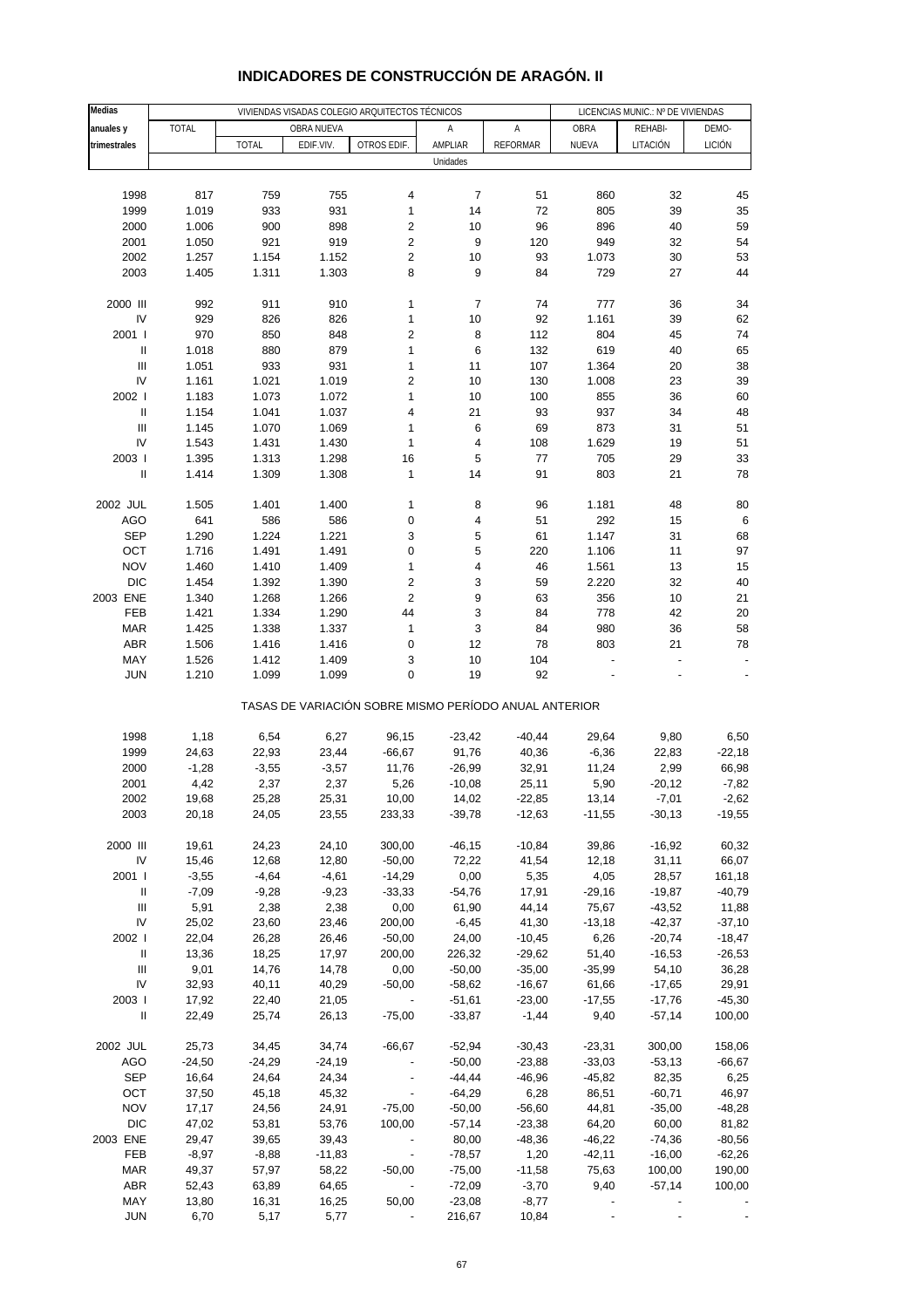| Medias                             |                |                              |                  |              |                                                       |               |                          |                               |                          |              |                  |
|------------------------------------|----------------|------------------------------|------------------|--------------|-------------------------------------------------------|---------------|--------------------------|-------------------------------|--------------------------|--------------|------------------|
|                                    |                |                              | <b>VIVIENDAS</b> |              |                                                       |               |                          | PROYECTOS VISADOS             |                          | CERTIFICAC.  | LIQUIDACIÓN      |
| anuales y                          |                | <b>INICIADAS</b>             |                  |              | TERMINADAS                                            |               |                          | POR EL COLEGIO DE ARQUITECTOS |                          | FIN DE OBRA  | <b>EJECUCIÓN</b> |
| trimestrales                       | <b>TOTAL</b>   | PROTEGIDAS                   | <b>LIBRES</b>    | <b>TOTAL</b> | PROTEGIDAS                                            | <b>LIBRES</b> | <b>TOTAL</b>             | <b>PROTEGIDOS</b>             | <b>LIBRES</b>            | Nº VIVIENDAS | MAT. OBRA        |
|                                    |                |                              |                  |              | Unidades                                              |               |                          |                               |                          | Unidades     | Miles €          |
|                                    |                |                              |                  |              |                                                       |               |                          |                               |                          |              |                  |
| 1998                               | 1.073          | 65                           | 1.008            | 824          | 130                                                   | 694           | 1.567                    | 198                           | 1.369                    | 430          | 20.900           |
|                                    |                | 16                           |                  |              | 5                                                     |               | 1.296                    |                               |                          |              |                  |
| 1999                               | 1.310          |                              | 1.294            | 1.001        |                                                       | 997           |                          | 48                            | 1.248                    | 438          | 20.733           |
| 2000                               | 1.293          | 24                           | 1.269            | 1.273        | 41                                                    | 1.232         | 1.475                    | 109                           | 1.366                    | 574          | 26.546           |
| 2001                               | 1.253          | 6                            | 1.247            | 1.172        | 48                                                    | 1.123         | 1.565                    | 140                           | 1.425                    | 571          | 27.705           |
| 2002                               | 1.515          | 191                          | 1.324            | 1.263        | 33                                                    | 1.230         | 1.658                    | 161                           | 1.498                    | 622          | 31.246           |
| 2003                               | 1.663          | 258                          | 1.405            | 990          | $\pmb{0}$                                             | 990           | 1.939                    | 242                           | 1.698                    | 557          | 29.828           |
|                                    |                |                              |                  |              |                                                       |               |                          |                               |                          |              |                  |
| 2000 III                           | 1.439          | 13                           | 1.426            | 1.391        | 15                                                    | 1.376         | 1.319                    | 134                           | 1.186                    | 542          | 26.690           |
| ${\sf IV}$                         | 1.068          | $\pmb{0}$                    | 1.068            | 2.117        | 113                                                   | 2.004         | 1.462                    | 168                           | 1.294                    | 712          | 29.752           |
| 2001 l                             | 1.166          | $\sqrt{2}$                   | 1.165            | 1.327        | 84                                                    | 1.243         | 1.197                    | 97                            | 1.100                    | 484          | 25.668           |
| $\ensuremath{\mathsf{II}}$         |                | 11                           | 990              |              |                                                       |               |                          |                               |                          |              |                  |
|                                    | 1.001          |                              |                  | 1.311        | 46                                                    | 1.266         | 1.935                    | 335                           | 1.600                    | 527          | 25.041           |
| $\ensuremath{\mathsf{III}}\xspace$ | 1.449          | 9                            | 1.440            | 710          | 36                                                    | 674           | 1.595                    | 47                            | 1.548                    | 630          | 29.208           |
| ${\sf IV}$                         | 1.396          | 3                            | 1.393            | 1.338        | 27                                                    | 1.311         | 1.534                    | 80                            | 1.454                    | 641          | 30.903           |
| 2002                               | 1.356          | 47                           | 1.309            | 1.394        | 134                                                   | 1.261         | 1.396                    | 222                           | 1.174                    | 433          | 28.410           |
| $\ensuremath{\mathsf{II}}$         | 1.093          | 36                           | 1.057            | 1.426        | 0                                                     | 1.426         | 1.793                    | 59                            | 1.735                    | 706          | 32.694           |
| $\ensuremath{\mathsf{III}}\xspace$ | 1.738          | 177                          | 1.561            | 1.068        | 0                                                     | 1.068         | 1.767                    | 246                           | 1.521                    | 686          | 32.293           |
| IV                                 | 1.872          | 503                          | 1.369            | 1.164        | 0                                                     | 1.164         | 1.677                    | 116                           | 1.561                    | 664          | 31.587           |
| 2003                               | 1.663          | 258                          | 1.405            | 990          | 0                                                     | 990           | 1.939                    | 242                           | 1.698                    | 520          | 28.454           |
|                                    |                |                              |                  |              |                                                       |               |                          |                               |                          |              |                  |
| $\ensuremath{\mathsf{II}}$         | $\overline{a}$ | $\overline{\phantom{a}}$     | ÷                |              | ÷,                                                    |               | $\overline{\phantom{a}}$ | $\overline{\phantom{a}}$      | $\overline{\phantom{a}}$ | 593          | 31.201           |
|                                    |                |                              |                  |              |                                                       |               |                          |                               |                          |              |                  |
| 2002 JUL                           | 1.520          | 343                          | 1.177            | 1.494        | 0                                                     | 1.494         | 2.485                    | 465                           | 2.020                    | 1.138        | 52.025           |
| <b>AGO</b>                         | 1.772          | 55                           | 1.717            | 926          | 0                                                     | 926           | 1.311                    | 248                           | 1.063                    | 441          | 22.544           |
| <b>SEP</b>                         | 1.923          | 134                          | 1.789            | 783          | 0                                                     | 783           | 1.504                    | 25                            | 1.479                    | 479          | 22.310           |
| OCT                                | 1.947          | 129                          | 1.818            | 1.082        | 0                                                     | 1.082         | 1.752                    | 249                           | 1.503                    | 323          | 16.070           |
| <b>NOV</b>                         | 1.963          | 1.006                        | 957              | 1.358        | 0                                                     | 1.358         | 1.701                    | 35                            | 1.666                    | 954          | 46.990           |
| <b>DIC</b>                         | 1.705          | 374                          | 1.331            | 1.052        | 0                                                     | 1.052         | 1.578                    | 64                            | 1.514                    | 715          | 31.701           |
|                                    |                |                              |                  |              |                                                       |               |                          |                               |                          |              |                  |
| 2003 ENE                           | 1.652          | 300                          | 1.352            | 1.333        | 0                                                     | 1.333         | 2.025                    | 179                           | 1.846                    | 373          | 23.723           |
| FEB                                | 1.931          | 431                          | 1.500            | 998          | 0                                                     | 998           | 1.727                    | 305                           | 1.422                    | 589          | 28.660           |
| <b>MAR</b>                         | 1.407          | 44                           | 1.363            | 639          | 0                                                     | 639           | 2.066                    | 241                           | 1.825                    | 598          | 32.979           |
| ABR                                |                |                              |                  |              |                                                       |               |                          |                               |                          | 365          | 22.968           |
| MAY                                |                |                              |                  |              |                                                       |               |                          |                               | ÷,                       | 770          | 34.599           |
| <b>JUN</b>                         |                |                              |                  |              |                                                       |               |                          |                               |                          | 644          | 36.038           |
|                                    |                |                              |                  |              |                                                       |               |                          |                               |                          |              |                  |
|                                    |                |                              |                  |              | TASAS DE VARIACIÓN SOBRE MISMO PERÍODO ANUAL ANTERIOR |               |                          |                               |                          |              |                  |
|                                    |                |                              |                  |              |                                                       |               |                          |                               |                          |              |                  |
| 1998                               | 8,16           | $-26,84$                     | 11,57            | $-26,63$     | $-11,19$                                              | $-28,94$      | 26,17                    | 47,57                         | 23,58                    | $-31,60$     | $-33,94$         |
| 1999                               | 22,11          | $-75,58$                     | 28,36            | 21,57        | $-96,53$                                              | 43,63         | $-17,28$                 | $-75,85$                      | $-8,81$                  | 1,72         | $-0,80$          |
| 2000                               | $-1,30$        | 53,97                        | $-1,97$          | 27,16        | 807,41                                                | 23,64         | 13,78                    | 127,40                        | 9,43                     | 31,05        | 28,04            |
| 2001                               | $-3,09$        | $-74,57$                     | $-1,72$          | $-7,98$      | 18,16                                                 | $-8,85$       | 6,14                     | 28,78                         | 4,34                     | $-0,54$      | 4,37             |
| 2002                               | 20,88          |                              | 6,16             | 7,81         | $-30,74$                                              | 9,46          | 5,94                     | 14,84                         | 5,07                     | 9,06         | 12,78            |
| 2003                               | 22,66          | 445,77                       | 7,36             | $-28,99$     |                                                       | $-21,46$      | 38,95                    | 9,02                          | 44,61                    | $-2,25$      | $-2,37$          |
|                                    |                |                              |                  |              |                                                       |               |                          |                               |                          |              |                  |
|                                    |                |                              |                  |              |                                                       |               |                          |                               |                          |              |                  |
| 2000 III                           | 14,00          | 123,53                       | 13,50            | 106,99       | 53,33                                                 | 107,80        | 60,83                    | 88,26                         | 58,23                    | $-14,07$     | 6,01             |
| ${\sf IV}$                         | 53,62          | $\overline{\phantom{a}}$     | 58,41            | 101,94       | $\overline{\phantom{a}}$                              | 91,16         | $-2,05$                  | 572,00                        | $-11,83$                 | 43,48        | 24,00            |
| 2001 l                             | $-12,09$       | $-72,22$                     | $-11,81$         | 243,49       | 261,43                                                | 242,33        | $-18,98$                 | 26,52                         | $-21,47$                 | $-16,22$     | $-2,77$          |
| Ш                                  | $-25,24$       | $-85,96$                     | $-21,47$         | 9,46         | 291,43                                                | 6,69          | 17,94                    | 498,21                        | 0,97                     | 13,73        | 7,29             |
| Ш                                  | 0,70           | $-28,95$                     | 0,96             | $-48,96$     | 134,78                                                | $-51,01$      | 20,89                    | $-64,84$                      | 30,56                    | 16,25        | 9,43             |
| IV                                 | 30,78          | $\sim$ $-$                   | 30,50            | $-36,81$     | $-76,11$                                              | $-34,60$      | 4,95                     | $-52,18$                      | 12,36                    | $-9,88$      | 3,87             |
| 2002                               | 16,26          | $\sim$ $-$                   | 12,36            | 5,06         | 58,50                                                 | 1,44          | 16,63                    | 128,52                        | 6,76                     | $-10,54$     | 10,68            |
| $\mathbf{II}$                      | 9,16           | 227,27                       | 6,73             | 8,74         |                                                       | 12,67         | $-7,31$                  | $-82,49$                      | 8,44                     | 33,88        | 30,56            |
| Ш                                  | 20,00          | $\overline{\phantom{a}}$     | 8,43             |              | $\overline{\phantom{a}}$                              | 58,40         | 10,76                    | 423,40                        | $-1,77$                  |              |                  |
|                                    |                |                              |                  | 50,37        |                                                       |               |                          |                               |                          | 8,95         | 10,56            |
| IV                                 | 34,04          | $\sim$ $-$                   | $-1,77$          | $-12,98$     | $\overline{\phantom{a}}$                              | $-11,19$      | 9,30                     | 44,40                         | 7,36                     | 3,53         | 2,21             |
| 2003                               | 22,66          | 445,77                       | 7,36             | $-28,99$     |                                                       | $-21,46$      | 38,95                    | 9,02                          | 44,61                    | 20,18        | 0,16             |
| $\mathbf{II}$                      | $\sim$ $-$     |                              | $\sim$ $-$       | $\sim$ $-$   |                                                       |               |                          | $\sim$                        | $\sim$ $-$               | $-16,01$     | $-4,56$          |
|                                    |                |                              |                  |              |                                                       |               |                          |                               |                          |              |                  |
| 2002 JUL                           | 44,62          | $\overline{\phantom{a}}$     | 12,10            | 194,09       |                                                       | 241,10        | 12,95                    | 453,57                        | $-4,54$                  | 27,01        | 36,94            |
| AGO                                | 4,36           | 111,54                       | 2,69             | 68,35        |                                                       | 80,84         | 8,26                     | 651,52                        | $-9,76$                  | $-30,55$     | $-29,15$         |
| <b>SEP</b>                         | 20,41          | $\overline{\phantom{a}}$     | 12,02            | $-26,96$     | $\overline{\phantom{a}}$                              | $-26,96$      | 9,46                     | 4,17                          | 9,56                     | 33,80        | 25,25            |
| OCT                                | 1,78           |                              | $-4,52$          | 21,30        |                                                       | 23,80         | 9,02                     | $\overline{\phantom{a}}$      | $-6,18$                  | $-57,94$     | $-51,74$         |
|                                    |                |                              |                  |              |                                                       |               |                          |                               |                          |              |                  |
| <b>NOV</b>                         | 85,01          | $\blacksquare$               | $-9,80$          | $-22,04$     | $\overline{\phantom{a}}$                              | $-19,12$      | 8,76                     | $-73,48$                      | 16,34                    | 85,96        | 78,42            |
| <b>DIC</b>                         | 40,33          | $\qquad \qquad \blacksquare$ | 9,55             | $-23,71$     | $\overline{\phantom{a}}$                              | $-23,71$      | 10,20                    | $-38,46$                      | 14,01                    | 11,20        | $-4,15$          |
| 2003 ENE                           | 13,77          |                              | $-6,24$          | 10,35        |                                                       | 11,55         | 113,83                   | 179,69                        | 109,06                   | $-19,26$     | 3,82             |
| FEB                                | 49,81          | ÷                            | 16,37            | $-21,82$     |                                                       | $-1,64$       | $-4,74$                  | 1,33                          | $-5,95$                  | 54,19        | 44,07            |
|                                    |                |                              |                  |              |                                                       |               |                          |                               |                          |              |                  |
| <b>MAR</b>                         | 6,03           | $-66,67$                     | 14,06            | $-62,37$     |                                                       | $-59,35$      | 44,78                    | $-19,67$                      | 61,93                    | 31,72        | $-22,37$         |
| ABR                                |                |                              |                  |              |                                                       |               |                          |                               |                          | $-23,80$     | $-4,86$          |
| MAY                                |                |                              |                  |              |                                                       |               |                          |                               |                          | $-9,94$      | $-10,73$         |

### **INDICADORES DE CONSTRUCCIÓN DE ARAGÓN. III**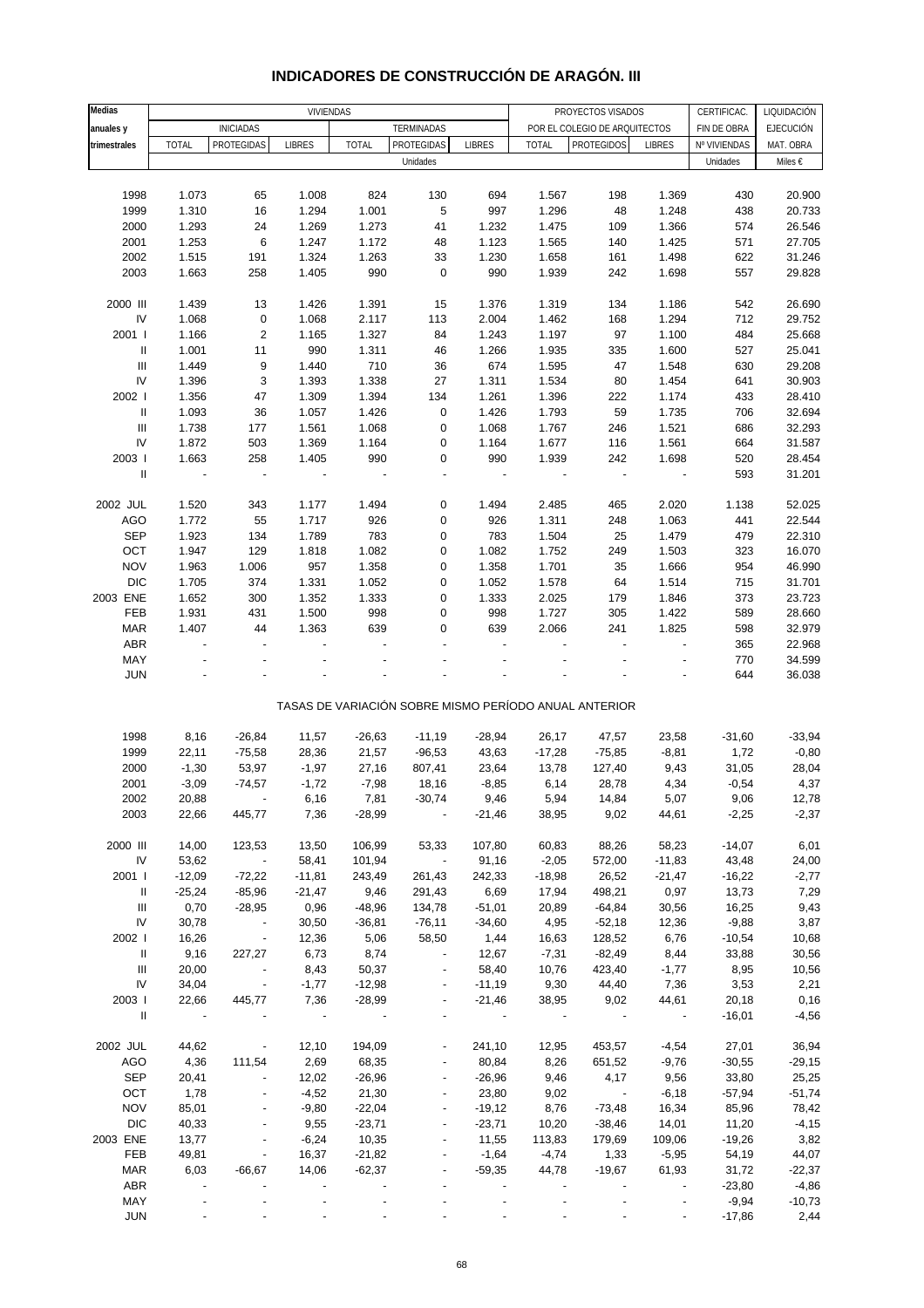| Medias                             | CONSUMO   |              | LICITACIÓN OFICIAL (SEOPAN)                           |            |              | LICITACIÓN OFICIAL (FOMENTO) |              |
|------------------------------------|-----------|--------------|-------------------------------------------------------|------------|--------------|------------------------------|--------------|
| anuales y                          | DE        | <b>TOTAL</b> | EDIFICACIÓN                                           | OBRA CIVIL | <b>TOTAL</b> | EDIFICACIÓN                  | INGENIERÍA   |
| trimestrales                       | CEMENTO   |              |                                                       |            |              |                              | <b>CIVIL</b> |
|                                    | Toneladas |              |                                                       | Miles €    |              |                              |              |
|                                    |           |              |                                                       |            |              |                              |              |
| 1998                               | 67.676    | 71.820,1     | 9.209,4                                               | 62.610,6   | 55.809       | 9.377                        | 46.432       |
| 1999                               | 79.916    | 90.139,2     | 15.536,7                                              | 74.602,5   | 50.914       | 16.812                       | 34.103       |
| 2000                               | 95.748    | 70.120,3     | 9.082,0                                               | 61.038,3   | 42.206       | 8.309                        | 33.897       |
| 2001                               | 96.371    | 86.903,2     | 14.759,4                                              | 72.143,8   | 92.625       | 22.396                       | 70.230       |
| 2002                               | 99.500    | 93.392,4     | 22.194,3                                              | 71.198,2   | 74.799       | 18.187                       | 56.612       |
| 2003                               | 102.227   | 84.381,1     | 16.715,8                                              | 67.665,3   | 74.533       | 13.297                       | 61.236       |
| 2000 III                           | 98.916    | 91.381,6     | 12.255,4                                              | 79.126,2   | 34.531       | 11.075                       | 23.456       |
| IV                                 | 89.177    | 41.271,2     | 6.775,2                                               | 34.495,9   | 36.210       | 6.543                        | 29.667       |
| 2001 l                             | 100.187   | 12.130,5     | 5.363,8                                               | 6.766,7    | 19.086       | 6.405                        | 12.681       |
| $\mathbf{I}$                       | 101.460   | 107.000,6    | 23.109,9                                              | 83.890,7   | 71.455       | 24.275                       | 47.180       |
| Ш                                  | 95.130    | 115.864,7    | 19.014,4                                              | 96.850,3   | 167.268      | 44.830                       | 122.438      |
| IV                                 | 88.709    | 112.617,0    | 11.549,6                                              | 101.067,4  | 112.693      | 14.074                       | 98.619       |
| 2002                               | 95.623    | 42.004,4     | 18.696,2                                              | 23.308,2   | 41.604       | 15.771                       | 25.833       |
| Ш                                  | 98.226    | 98.091,2     | 21.165,8                                              | 76.925,4   | 63.163       | 16.107                       | 47.056       |
| Ш                                  | 101.812   | 171.650,7    | 35.923,0                                              | 135.727,7  | 137.639      | 28.280                       | 109.359      |
| IV                                 | 102.337   | 61.823,5     | 12.992,1                                              | 48.831,5   | 56.789       | 12.588                       | 44.201       |
| 2003                               | 97.943    | 86.515,7     | 13.289,8                                              | 73.225,9   | 64.207       | 13.501                       | 50.705       |
| $\mathbf{I}$                       | 106.511   | 82.246,4     | 20.141,7                                              | 62.104,7   | 90.022       | 12.990                       | 77.032       |
| 2002 JUL                           | 110.564   | 239.359,2    | 30.580,5                                              | 208.778,6  | 233.892      | 33.370                       | 200.522      |
| <b>AGO</b>                         | 88.657    | 148.183,6    | 51.202,1                                              | 96.981,6   | 59.269       | 32.589                       | 26.680       |
| <b>SEP</b>                         | 106.215   | 127.409,3    | 25.986,5                                              | 101.422,9  | 119.757      | 18.882                       | 100.875      |
| OCT                                | 117.710   | 31.609,9     | 13.511,4                                              | 18.098,6   | 26.958       | 8.838                        | 18.120       |
| <b>NOV</b>                         | 110.371   | 127.655,5    | 22.946,0                                              | 104.709,6  | 123.620      | 25.230                       | 98.390       |
| <b>DIC</b>                         | 78.930    | 26.205,1     | 2.518,8                                               | 23.686,3   | 19.790       | 3.696                        | 16.094       |
| 2003 ENE                           | 86.211    | 108.885,8    | 6.500,1                                               | 102.385,7  | 91.469       | 3.402                        | 88.066       |
| FEB                                | 93.005    | 57.086,3     | 24.895,4                                              | 32.190,9   | 55.808       | 23.102                       | 32.706       |
| <b>MAR</b>                         | 114.614   | 93.575,2     | 8.474,0                                               | 85.101,1   | 45.343       | 14.000                       | 31.343       |
| <b>ABR</b>                         | 97.878    | 68.156,1     | 22.495,4                                              | 45.660,7   | 52.148       | 18.087                       | 34.061       |
| MAY                                | 108.640   | 132.778,7    | 9.025,1                                               | 123.753,7  | 127.895      | 7.892                        | 120.003      |
| <b>JUN</b>                         | 113.016   | 45.804,4     | 28.904,7                                              | 16.899,8   |              |                              |              |
|                                    |           |              | TASAS DE VARIACIÓN SOBRE MISMO PERÍODO ANUAL ANTERIOR |            |              |                              |              |
| 1998                               | 10,58     | 226,90       | 5,45                                                  | 373,02     | 103,85       | $-1,73$                      | 160,33       |
| 1999                               | 18,09     | 25,51        | 68,70                                                 | 19,15      | $-8,77$      | 79,29                        | $-26,55$     |
| 2000                               | 19,81     | $-22,21$     | $-41,55$                                              | $-18,18$   | $-17,10$     | $-50,57$                     | $-0,60$      |
| 2001                               | 0,65      | 23,93        | 62,51                                                 | 18,19      | 119,46       | 169,53                       | 107,18       |
| 2002                               | 3,25      | 7,47         | 50,37                                                 | $-1,31$    | $-19,25$     | $-18,79$                     | $-19,39$     |
| 2003                               | 5,47      | 20,46        | $-16, 13$                                             | 35,02      | 78,36        | $-16,44$                     | 136,66       |
| 2000 III                           | 24,39     | 117,95       | $-9,66$                                               | 178,98     | $-18,74$     | $-24,55$                     | $-15,67$     |
| IV                                 | 4,40      | $-63,11$     | $-78,84$                                              | $-56,81$   | $-39,59$     | $-80,21$                     | 10,34        |
| 2001                               | 7,34      | $-89,70$     | $-8,71$                                               | $-93,95$   | $-72,10$     | 53,37                        | $-80,26$     |
| Ш                                  | $-0,10$   | 255,83       | 102,34                                                | 349,83     | 140,84       | 112,14                       | 158,86       |
| $\ensuremath{\mathsf{III}}\xspace$ | $-3,83$   | 26,79        | 55,15                                                 | 22,40      | 384,40       | 304,79                       | 421,98       |
| IV                                 | $-0,53$   | 172,87       | 70,47                                                 | 192,98     | 211,22       | 115,08                       | 232,42       |
| 2002                               | $-4,56$   | 246,27       | 248,56                                                | 244,45     | 117,99       | 146,24                       | 103,72       |
| Ш                                  | $-3,19$   | $-8,33$      | $-8,41$                                               | $-8,30$    | $-11,60$     | $-33,65$                     | $-0,26$      |
| Ш                                  | 7,02      | 48,15        | 88,93                                                 | 40,14      | $-17,71$     | $-36,92$                     | $-10,68$     |
| IV                                 | 15,36     | $-45,10$     | 12,49                                                 | $-51,68$   | -49,61       | $-10,56$                     | $-55,18$     |
| 2003                               | 2,43      | 105,97       | $-28,92$                                              | 214,16     | 54,33        | $-14,39$                     | 96,28        |
| $\ensuremath{\mathsf{II}}$         | 8,43      | $-16,15$     | $-4,84$                                               | $-19,27$   | 114,03       | $-19,43$                     | 196,98       |
| 2002 JUL                           | $-0,28$   | 27,03        | 85,74                                                 | 21,41      | 8,47         | $-63,28$                     | 60,75        |
| <b>AGO</b>                         | 3,45      | 31,97        | 129,04                                                | 7,84       | $-75,00$     | 43,02                        | $-87,55$     |
| <b>SEP</b>                         | 19,60     | 171,77       | 42,59                                                 | 253,92     | 143,89       | $-9,31$                      | 256,69       |

#### **INDICADORES DE CONSTRUCCIÓN DE ARAGÓN. IV**

 OCT 9,03 -83,22 -24,51 -89,38 -84,96 -42,76 -88,94 NOV 14,42 - 263,76 - 431,26 210,91 549,27 DIC 27,93 -81,18 -75,88 -81,61 -85,40 -80,20 -86,23 2003 ENE -7,25 60,58 -75,04 145,17 21,62 -82,74 58,67 FEB -6,06 82,54 59,62 105,33 251,21 108,58 579,39 MAR 20,75 247,46 -41,34 581,58 34,49 -15,31 82,40 ABR 4,19 -46,60 -9,27 -55,60 51,58 3,59 101,04 MAY 7,76 147,13 -40,26 220,44 157,23 -46,62 243,50 JUN 13,11 -59,43 22,50 -81,08 - - -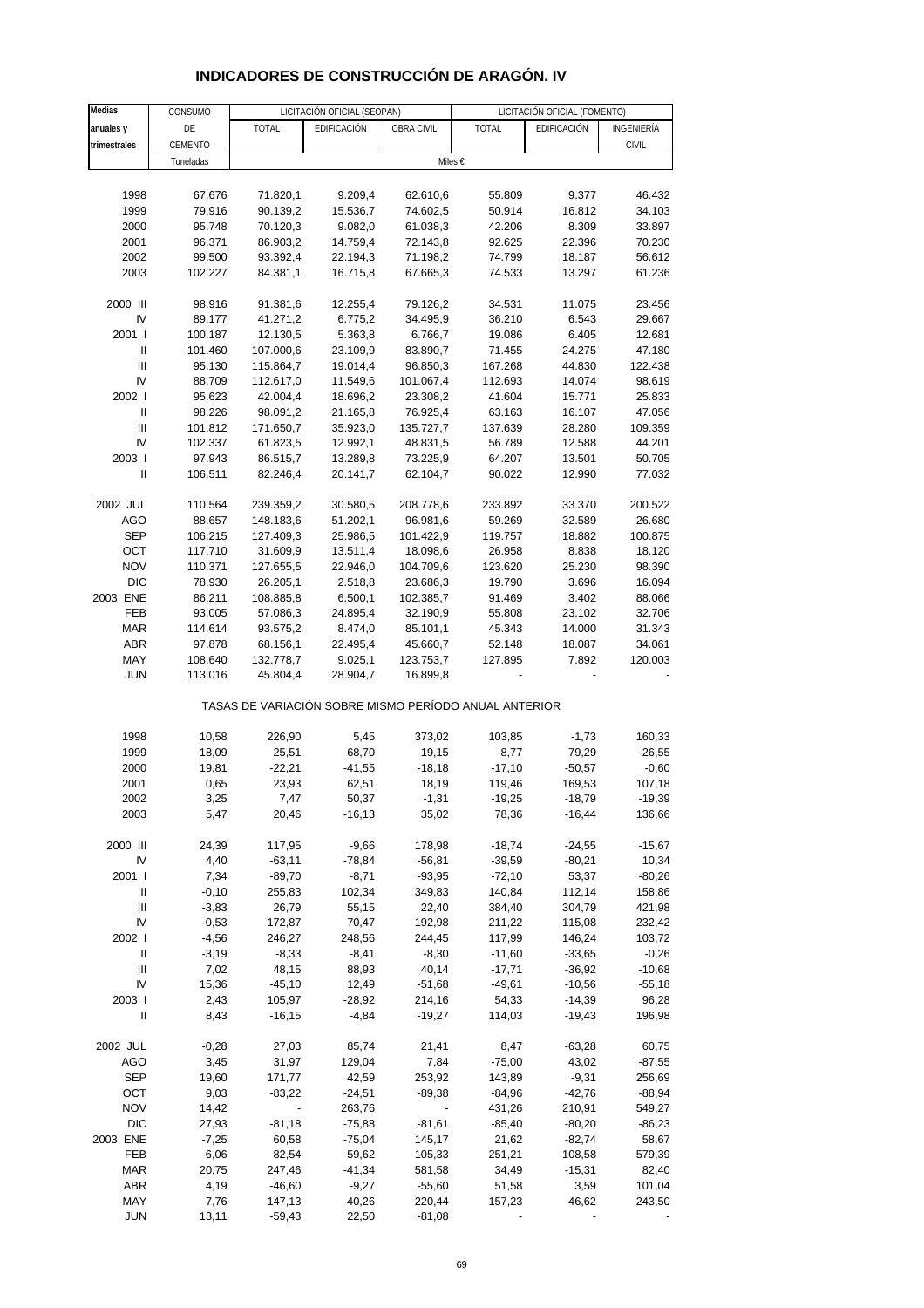| <b>Medias</b>  |              |                    |                                                       | ESTABLECIMIENTOS HOTELEROS |                          |             |                 |
|----------------|--------------|--------------------|-------------------------------------------------------|----------------------------|--------------------------|-------------|-----------------|
| anuales y      |              | NÚMERO DE VIAJEROS |                                                       |                            | NÚMERO DE PERNOCTACIONES |             | <b>GRADO DE</b> |
| trimestrales   | <b>TOTAL</b> | <b>ESPAÑOLES</b>   | <b>EXTRANJEROS</b>                                    | <b>TOTAL</b>               | <b>ESPAÑOLES</b>         | EXTRANJEROS | OCUPACIÓN       |
|                |              |                    | Unidades                                              |                            |                          |             | $\%$            |
|                |              |                    |                                                       |                            |                          |             |                 |
|                |              |                    |                                                       |                            |                          |             |                 |
| 1998           | 115.944      | 103.087            | 12.857                                                | 241.709                    | 217.991                  | 23.718      | 36,77           |
| 1999           | 138.309      | 118.631            | 19.678                                                | 296.190                    | 260.600                  | 35.591      | 36,41           |
| 2000           | 146.962      | 125.123            | 21.840                                                | 307.528                    | 267.371                  | 40.157      | 36,82           |
| 2001           | 149.726      | 128.811            | 20.915                                                | 310.323                    | 272.952                  | 37.371      | 36,90           |
| 2002           | 151.141      | 128.641            | 22.501                                                | 322.155                    | 280.493                  | 41.662      | 37,88           |
| 2003           | 158.466      | 134.730            | 23.736                                                | 341.816                    | 296.872                  | 44.944      | 38,21           |
|                |              |                    |                                                       |                            |                          |             |                 |
| 2000 IV        | 127.339      | 112.831            | 14.507                                                | 247.772                    | 222.204                  | 25.568      | 32,16           |
| 2001 l         | 127.290      | 114.781            | 12.509                                                | 272.874                    | 245.332                  | 27.542      | 33,62           |
| Ш              | 150.826      | 126.085            | 24.741                                                | 291.378                    | 249.498                  | 41.880      | 34,77           |
| Ш              | 192.912      | 159.404            | 33.508                                                | 420.526                    | 363.875                  |             | 45,56           |
|                |              |                    |                                                       |                            |                          | 56.651      |                 |
| IV             | 127.875      | 114.975            | 12.900                                                | 256.515                    | 233.105                  | 23.410      | 33,65           |
| 2002 l         | 135.791      | 123.087            | 12.704                                                | 302.352                    | 272.356                  | 29.996      | 37,24           |
| Ш              | 142.086      | 117.829            | 24.257                                                | 281.206                    | 238.037                  | 43.170      | 33,39           |
| Ш              | 191.719      | 154.069            | 37.651                                                | 432.965                    | 367.099                  | 65.867      | 46,49           |
| IV             | 134.969      | 119.578            | 15.391                                                | 272.096                    | 244.481                  | 27.615      | 34,39           |
| 2003           | 130.494      | 117.575            | 12.919                                                | 291.231                    | 260.653                  | 30.578      | 34,66           |
| $\sf II$       | 156.489      | 130.821            | 25.667                                                | 313.862                    | 269.780                  | 44.082      | 35,88           |
| $\mathbf{III}$ | 203.388      | 166.325            | 37.063                                                | 459.626                    | 391.840                  | 67.786      | 47,03           |
|                |              |                    |                                                       |                            |                          |             |                 |
| 2002 SEP       | 181.085      | 145.261            | 35.824                                                | 362.276                    | 304.331                  | 57.945      | 42,85           |
| OCT            | 161.948      | 138.348            | 23.600                                                | 298.555                    | 261.442                  | 37.113      | 36,62           |
| <b>NOV</b>     |              |                    |                                                       |                            |                          |             |                 |
|                | 111.137      | 98.991             | 12.146                                                | 231.640                    | 207.340                  | 24.300      | 32,51           |
| <b>DIC</b>     | 131.822      | 121.395            | 10.427                                                | 286.094                    | 264.662                  | 21.432      | 34,03           |
| 2003 ENE       | 112.242      | 101.923            | 10.319                                                | 257.140                    | 236.170                  | 20.970      | 30,66           |
| FEB            | 127.207      | 115.678            | 11.529                                                | 281.487                    | 246.391                  | 35.096      | 36,09           |
| <b>MAR</b>     | 152.034      | 135.125            | 16.909                                                | 335.066                    | 299.397                  | 35.669      | 37,22           |
| <b>ABR</b>     | 156.032      | 135.737            | 20.295                                                | 325.985                    | 289.929                  | 36.056      | 36,53           |
| MAY            | 155.144      | 126.617            | 28.527                                                | 310.219                    | 263.071                  | 47.148      | 35,98           |
| <b>JUN</b>     | 158.290      | 130.110            | 28.180                                                | 305.382                    | 256.341                  | 49.041      | 35,12           |
| JUL            | 184.920      | 148.502            | 36.418                                                | 385.562                    | 316.233                  | 69.329      | 40,05           |
| <b>AGO</b>     | 221.856      | 184.148            | 37.708                                                | 533.690                    | 467.447                  | 66.243      | 54,01           |
|                |              |                    | TASAS DE VARIACIÓN SOBRE MISMO PERÍODO ANUAL ANTERIOR |                            |                          |             |                 |
| 1998           | 9,99         | 10,93              | 3,02                                                  | 12,34                      | 12,41                    | 11,67       | $-3,36$         |
| 1999           | 9,60         |                    | 48,81                                                 | 8,99                       |                          | 45,18       |                 |
|                |              | 4,99               |                                                       |                            | 5,39                     |             | 1,10            |
| 2000           | 6,26         | 5,47               | 10,99                                                 | 3,83                       | 2,60                     | 12,83       | 1,13            |
| 2001           | 1,88         | 2,95               | $-4,24$                                               | 0,91                       | 2,09                     | $-6,94$     | 0,21            |
| 2002           | 0,95         | -0,13              | 7,58                                                  | 3,81                       | 2,76                     | 11,48       | 2,64            |
| 2003           | 3,26         | 3,67               | 1,00                                                  | 1,76                       | 2,01                     | 0,11        | $-0,93$         |
|                |              |                    |                                                       |                            |                          |             |                 |
| 2000 IV        | 3,11         | 2,96               | 4,28                                                  | 1,07                       | 0,43                     | 7,03        | 0,34            |
| 2001 l         | 6,48         | 7,05               | 1,56                                                  | 6,24                       | 7,10                     | $-0,78$     | 5,05            |
| Ш              | 2,99         | 3,37               | 1,09                                                  | $-0,12$                    | 0,47                     | $-3,50$     | $-2,13$         |
| Ш              | $-0,83$      | 0,59               | $-7,08$                                               | $-3,05$                    | $-1,62$                  | $-11,35$    | $-4,27$         |
| IV             | 0,42         | 1,90               | $-11,08$                                              | 3,53                       | 4,91                     | $-8,44$     | 4,62            |
| 2002           | 6,68         | 7,24               | 1,56                                                  | 10,80                      | 11,02                    | 8,91        | 10,75           |
| Ш              | $-5,79$      | $-6,55$            | $-1,95$                                               | $-3,49$                    | $-4,59$                  | 3,08        | $-3,96$         |
| Ш              | $-0,62$      | $-3,35$            | 12,36                                                 | 2,96                       | 0,89                     | 16,27       | 2,04            |
| IV             | 5,55         | 4,00               | 19,31                                                 | 6,07                       | 4,88                     | 17,96       | 2,19            |
|                |              |                    |                                                       |                            |                          |             |                 |
| 2003           | $-3,90$      | $-4,48$            | 1,69                                                  | $-3,68$                    | $-4,30$                  | 1,94        | $-6,93$         |
| Ш              | 10,14        | 11,03              | 5,81                                                  | 11,61                      | 13,34                    | 2,11        | 7,44            |
| Ш              | 3,22         | 4,96               | $-3,89$                                               | $-1,85$                    | $-1,67$                  | $-2,92$     | $-2,66$         |
| 2002 SEP       | 2,00         | $-1,99$            | 22,10                                                 | 7,26                       | 4,08                     | 27,74       | 7,53            |
| OCT            | 2,25         | 0,04               | 17,48                                                 | $-2,51$                    | $-4,39$                  | 13,14       | $-5,86$         |
| <b>NOV</b>     | 3,81         | 2,23               | 18,75                                                 | 8,70                       | 7,50                     | 20,11       | 5,93            |
| <b>DIC</b>     | 11,54        | 10,56              | 24,38                                                 | 14,35                      | 13,59                    | 24,63       | 8,51            |
|                |              |                    |                                                       |                            |                          |             |                 |
| 2003 ENE       | 9,48         | 9,44               | 9,86                                                  | 8,84                       | 10,94                    | $-10,27$    | 5,00            |
| FEB            | $-5,13$      | $-4,52$            | $-10,84$                                              | $-5,39$                    | $-6,09$                  | $-0,23$     | $-11,15$        |
| <b>MAR</b>     | $-10,96$     | $-12,80$           | 7,09                                                  | $-10,23$                   | $-12,41$                 | 13,45       | $-11,15$        |
| <b>ABR</b>     | 19,66        | 23,56              | $-1,19$                                               | 28,48                      | 32,75                    | 2,11        | 20,56           |
| MAY            | 7,22         | 7,48               | 6,06                                                  | 7,67                       | 9,65                     | $-2,15$     | 5,17            |
| <b>JUN</b>     | 4,72         | 3,40               | 11,23                                                 | 1,19                       | 0,22                     | 6,58        | $-1,54$         |
| JUL            | 4,16         | 3,53               | 6,79                                                  | $-0,62$                    | $-2,82$                  | 10,84       | $-0,60$         |
| AGO            | 2,46         | 6,13               | $-12,36$                                              | $-2,73$                    | $-0,87$                  | $-14,09$    | $-4, 14$        |

## **INDICADORES DE SERVICIOS DE ARAGÓN. I**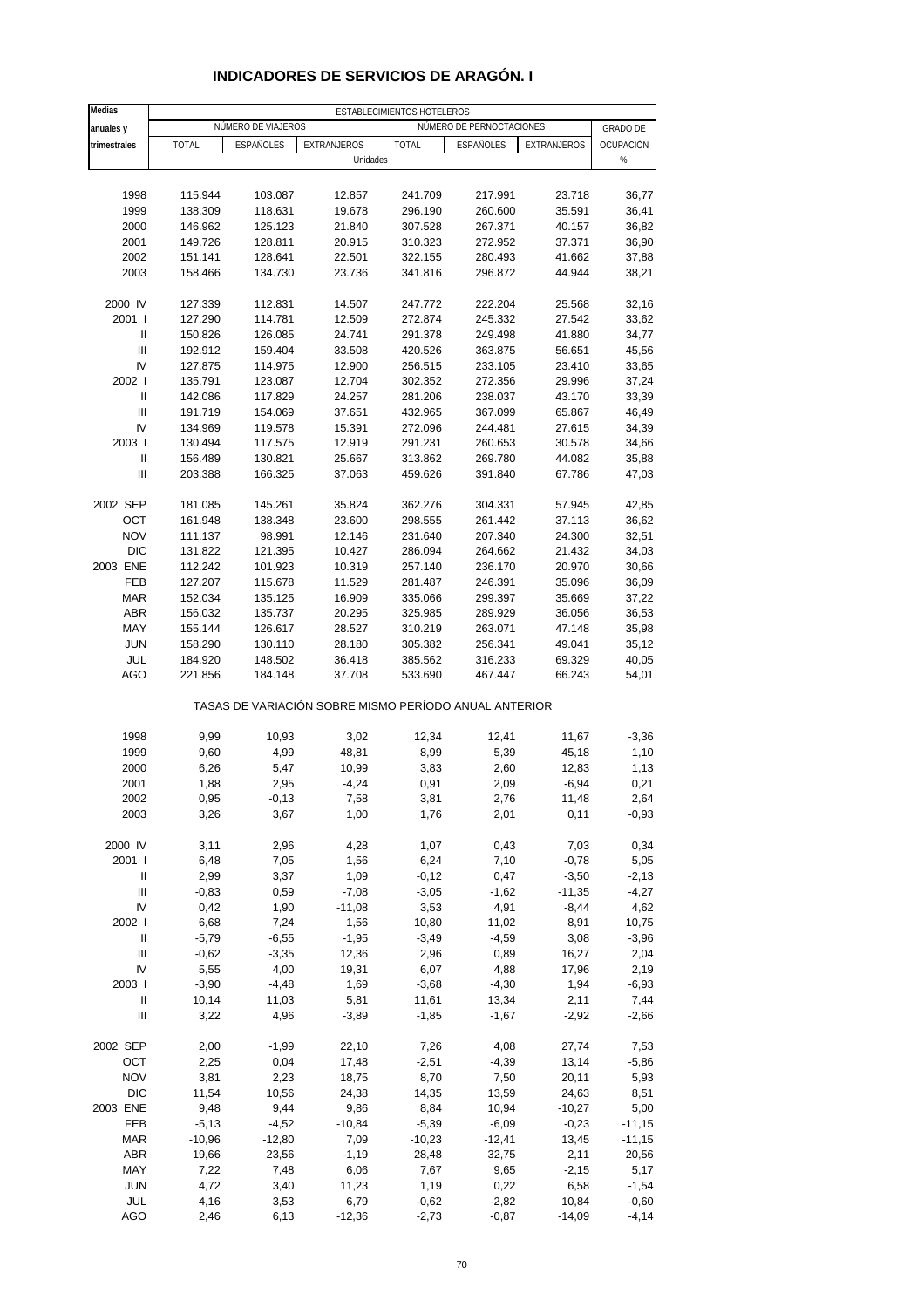| Medias                             |                   |                    |                                                       | ACAMPAMENTOS TURÍSTICOS |                          |                  |                 |
|------------------------------------|-------------------|--------------------|-------------------------------------------------------|-------------------------|--------------------------|------------------|-----------------|
| anuales y                          |                   | NÚMERO DE VIAJEROS |                                                       |                         | NÚMERO DE PERNOCTACIONES |                  | <b>GRADO DE</b> |
| trimestrales                       | <b>TOTAL</b>      | <b>ESPAÑOLES</b>   | EXTRANJEROS                                           | <b>TOTAL</b>            | <b>ESPAÑOLES</b>         | EXTRANJEROS      | OCUPACIÓN       |
|                                    |                   |                    | Unidades                                              |                         |                          |                  | $\%$            |
|                                    |                   |                    |                                                       |                         |                          |                  |                 |
| 1998                               | 18.743            | 12.496             | 6.248                                                 | 49.423                  | 34.510                   | 14.913           | 7,64            |
| 1999                               | 17.978            | 11.563             | 6.415                                                 | 56.723                  | 36.389                   | 20.335           | 7,91            |
| 2000                               | 19.028            | 12.537             | 6.491                                                 | 59.400                  | 39.719                   | 19.681           | 10,78           |
| 2001                               | 21.692            | 14.241             | 7.450                                                 | 69.731                  | 44.678                   | 25.054           | 9,92            |
| 2002                               | 21.297            | 13.654             | 7.642                                                 | 71.369                  | 45.845                   | 25.524           | 11,68           |
| 2003                               | 36.096            | 24.166             | 11.929                                                | 120.787                 | 79.134                   | 41.653           | 21,37           |
|                                    |                   |                    |                                                       |                         |                          |                  |                 |
| 2000 IV                            | 2.879             | 2.587              | 292                                                   | 6.368                   | 5.795                    | 572              | 3,12            |
| 2001 l                             | 3.503             | 3.320              | 183                                                   | 6.851                   | 6.498                    | 353              | 2,89            |
| Ш<br>$\mathbf{III}$                | 18.949<br>59.414  | 13.415<br>35.764   | 5.534<br>23.650                                       | 51.838<br>207.937       | 37.640<br>123.415        | 14.198<br>84.522 | 8,89            |
| IV                                 | 4.901             | 4.467              | 434                                                   | 12.299                  | 11.158                   | 1.141            | 24,51<br>3,40   |
| 2002                               | 9.080             | 8.657              | 422                                                   | 25.745                  | 24.509                   | 1.236            | 7,18            |
| $\mathbf{I}$                       | 14.204            | 8.490              | 5.713                                                 | 32.507                  | 17.593                   | 14.914           | 6,50            |
| Ш                                  | 56.418            | 32.615             | 23.803                                                | 213.299                 | 129.427                  | 83.872           | 26,57           |
| IV                                 | 5.484             | 4.854              | 630                                                   | 13.926                  | 11.852                   | 2.074            | 6,47            |
| 2003                               | 4.906             | 4.488              | 418                                                   | 10.979                  | 9.824                    | 1.155            | 10,28           |
| Ш                                  | 22.957            | 15.572             | 7.386                                                 | 60.973                  | 39.513                   | 21.460           | 17,36           |
| Ш                                  | 102.588           | 66.576             | 36.012                                                | 375.219                 | 242.530                  | 132.689          | 44,02           |
|                                    |                   |                    |                                                       |                         |                          |                  |                 |
| 2002 SEP                           | 15.477            | 9.756              | 5.721                                                 | 48.069                  | 32.511                   | 15.558           | 7,76            |
| OCT                                | 7.380             | 6.081              | 1.299                                                 | 17.515                  | 13.807                   | 3.708            | 4,28            |
| <b>NOV</b>                         | 3.612             | 3.388              | 224                                                   | 8.759                   | 7.994                    | 765              | 7,14            |
| <b>DIC</b>                         | 5.461             | 5.093              | 368                                                   | 15.504                  | 13.755                   | 1.749            | 7,99            |
| 2003 ENE                           | 4.083             | 3.990              | 93                                                    | 10.536                  | 10.040                   | 496              | 6,64            |
| FEB                                | 4.247             | 4.141              | 106                                                   | 9.009                   | 8.302                    | 707              | 8,27            |
| <b>MAR</b>                         | 6.387             | 5.332              | 1.055                                                 | 13.392                  | 11.129                   | 2.263            | 15,93           |
| <b>ABR</b>                         | 25.442            | 21.661             | 3.781                                                 | 69.796                  | 58.945                   | 10.851           | 20,34           |
| MAY                                | 14.813            | 8.377              | 6.436                                                 | 42.709                  | 23.680                   | 19.029           | 14,87           |
| <b>JUN</b>                         | 28.617            | 16.677             | 11.940                                                | 70.415                  | 35.915                   | 34.500           | 16,86           |
| JUL                                | 87.224            | 49.075             | 38.149                                                | 306.617                 | 148.818                  | 157.799          | 42,73           |
| AGO                                | 117.952           | 84.077             | 33.875                                                | 443.820                 | 336.242                  | 107.578          | 45,31           |
|                                    |                   |                    | TASAS DE VARIACIÓN SOBRE MISMO PERÍODO ANUAL ANTERIOR |                         |                          |                  |                 |
| 1998                               | 20,62             | 27,09              | 9,46                                                  | 21,92                   | 28,59                    | 8,84             | 10,01           |
| 1999                               | $-4,08$           | $-7,46$            | 2,68                                                  | 14,77                   | 5,44                     | 36,35            | 3,52            |
| 2000                               | 5,84              | 8,42               | 1,18                                                  | 4,72                    | 9,15                     | $-3,22$          | 36,28           |
| 2001                               | 14,00             | 13,60              | 14,78                                                 | 17,39                   | 12,48                    | 27,30            | $-7,96$         |
| 2002                               | -1,82             | -4,12              | 2,58                                                  | 2,35                    | 2,61                     | 1,88             | 17,71           |
| 2003                               | 29,13             | 38,56              | 13,48                                                 | 26,05                   | 31,32                    | 17,12            | 51,31           |
|                                    |                   |                    |                                                       |                         |                          |                  |                 |
| 2000 IV                            | $-24, 13$         | $-24,63$           | $-19,35$                                              | $-24,94$                | $-24,24$                 | $-31,29$         | 57,05           |
| 2001 l                             | 9,65              | 11,62              | $-16,94$                                              | 17,42                   | 20,26                    | $-18,08$         | $-56,76$        |
| Ш                                  | 23,62             | 32,98              | 5,60                                                  | 43,89                   | 61,50                    | 11,63            | 4,88            |
| Ш                                  | 8,60              | 3,67               | 17,01                                                 | 9,80                    | $-0,77$                  | 30,04            | $-1,34$         |
| IV                                 | 70,26             | 72,67              | 48,91                                                 | 93,15                   | 92,53                    | 99,42            | 8,97            |
| 2002 l                             | 159,20            | 160,76             | 130,78                                                | 275,76                  | 277,17                   | 249,81           | 148,33          |
| Ш                                  | $-25,04$          | $-36,71$           | 3,25                                                  | $-37,29$                | $-53,26$                 | 5,05             | $-26,89$        |
| Ш<br>IV                            | $-5,04$           | $-8,80$            | 0,65                                                  | 2,58                    | 4,87                     | $-0,77$          | 8,42            |
| 2003                               | 11,89<br>$-45,97$ | 8,66<br>$-48,16$   | 45,13<br>$-1,03$                                      | 13,23<br>$-57,35$       | 6,22<br>$-59,92$         | 81,72            | 90,29<br>43,24  |
| Ш                                  | 61,63             | 83,40              | 29,27                                                 | 87,57                   | 124,60                   | $-6,53$<br>43,89 | 167,16          |
| $\ensuremath{\mathsf{III}}\xspace$ | 33,42             | 51,16              | 9,64                                                  | 26,80                   | 36,34                    | 12,42            | 22,35           |
|                                    |                   |                    |                                                       |                         |                          |                  |                 |
| 2002 SEP                           | -23,48            | $-26,80$           | $-17,09$                                              | $-10,97$                | $-10,68$                 | $-11,57$         | $-3,36$         |
| OCT                                | $-4,22$           | $-7,27$            | 13,25                                                 | 2,94                    | $-4,44$                  | 44,45            | $-0,93$         |
| <b>NOV</b>                         | 78,11             | 75,36              | 133,33                                                | 46,64                   | 47,65                    | 36,85            | 220,18          |
| DIC                                | 9,86              | 3,71               | 513,33                                                | 11,47                   | 1,06                     | 486,91           | 118,90          |
| 2003 ENE                           | 17,90             | 16,12              | 244,44                                                | 23,29                   | 21,05                    | 96,83            | 121,33          |
| FEB                                | 39,75             | 39,19              | 65,63                                                 | 14,78                   | 9,86                     | 142,12           | 230,80          |
| <b>MAR</b>                         | $-69,20$          | $-72,74$           | $-10,29$                                              | $-77,99$                | $-80,70$                 | $-28,48$         | $-0,62$         |
| ABR                                | 162,29            | 218,22             | 30,69                                                 | 216,76                  | 305,73                   | 44,56            | 313,41          |
| MAY                                | 13,66             | 13,59              | 13,75                                                 | 51,34                   | 57,19                    | 44,64            | 147,01          |
| <b>JUN</b>                         | 43,96             | 47,73              | 39,02                                                 | 48,98                   | 54,90                    | 43,27            | 97,19           |
| JUL                                | 28,23             | 41,35              | 14,55                                                 | 31,85                   | 32,96                    | 30,83            | 45,14           |
| AGO                                | 37,55             | 57,54              | 4,60                                                  | 23,53                   | 37,89                    | $-6,81$          | 6,56            |

# **INDICADORES DE SERVICIOS DE ARAGÓN. II**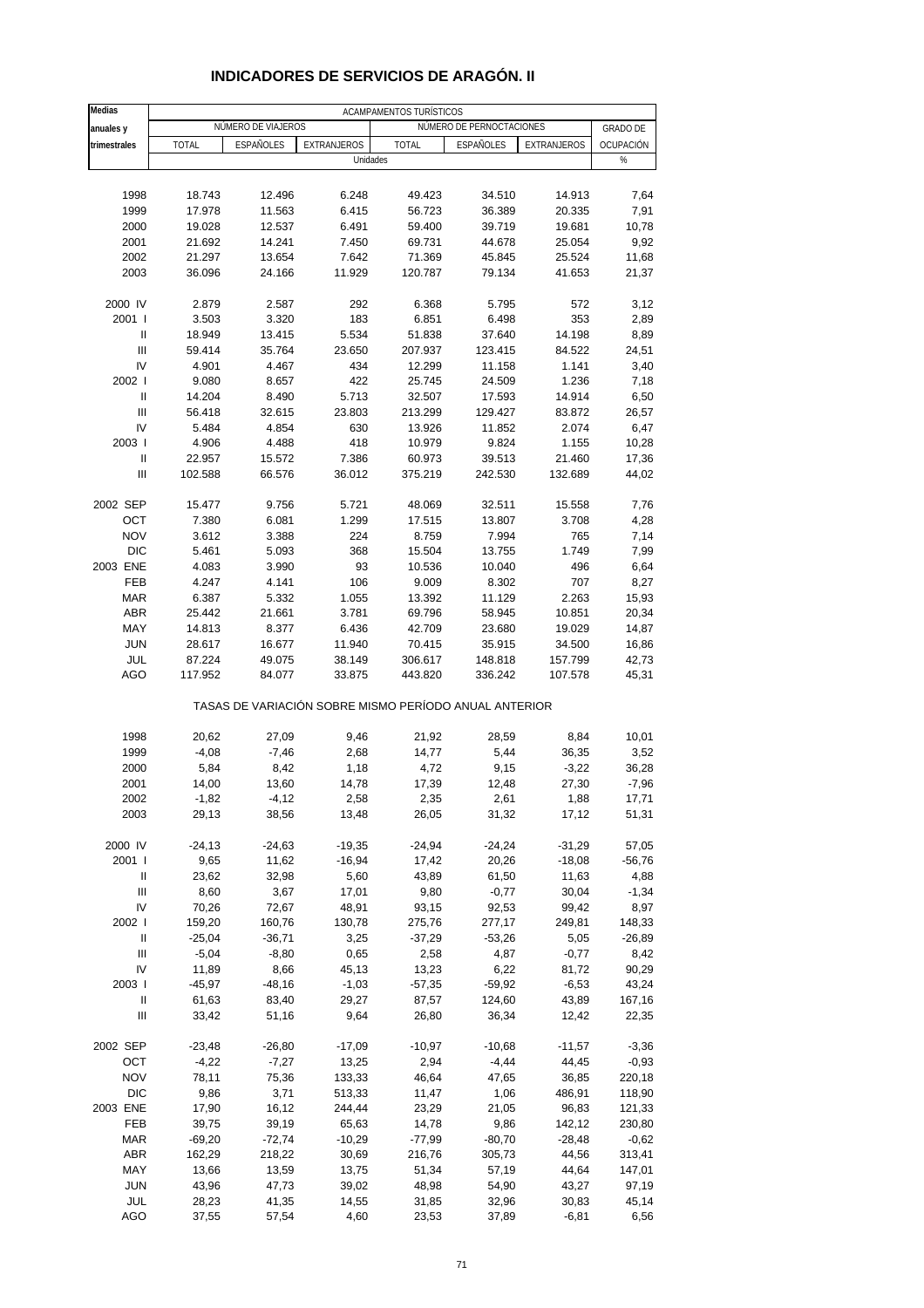| <b>Medias</b> |                |                    |                                                       | APARTAMENTOS TURÍSTICOS |                          |              |                 |
|---------------|----------------|--------------------|-------------------------------------------------------|-------------------------|--------------------------|--------------|-----------------|
| anuales y     |                | NÚMERO DE VIAJEROS |                                                       |                         | NÚMERO DE PERNOCTACIONES |              | <b>GRADO DE</b> |
| trimestrales  | <b>TOTAL</b>   | ESPAÑOLES          | EXTRANJEROS                                           | <b>TOTAL</b>            | ESPAÑOLES                | EXTRANJEROS  | OCUPACIÓN       |
|               |                |                    | Unidades                                              |                         |                          |              | %               |
|               |                |                    |                                                       |                         |                          |              |                 |
| 1998          |                |                    |                                                       |                         |                          |              |                 |
| 1999          |                |                    |                                                       |                         |                          |              |                 |
| 2000          | 2.088          | 2.020              | 68                                                    | 9.579                   | 9.195                    | 384          | 24,84           |
| 2001          | 2.682          | 2.549              | 133                                                   | 12.917                  | 12.021                   | 896          | 28,91           |
| 2002          | 2.698          | 2.535              | 163                                                   | 12.409                  | 10.991                   | 1.418        |                 |
| 2003          | 3.533          | 3.294              | 239                                                   | 15.154                  | 13.462                   | 1.692        | 24,55<br>25,73  |
|               |                |                    |                                                       |                         |                          |              |                 |
| 2000 IV       | 1.121          | 1.096              | 25                                                    | 4.635                   | 4.504                    | 131          | 14,93           |
| 2001 l        | 3.707          | 3.606              | 100                                                   | 14.639                  | 14.231                   | 408          | 32,48           |
| Ш             | 1.734          | 1.606              | 128                                                   | 7.479                   | 6.541                    | 938          | 21,99           |
| Ш             | 3.299          | 3.071              | 227                                                   | 21.316                  | 19.718                   | 1.598        | 40,95           |
| IV            | 1.988          | 1.911              | 77                                                    | 8.233                   | 7.593                    | 640          | 20,22           |
| 2002 l        | 3.720          | 3.561              | 159                                                   | 14.354                  | 13.096                   | 1.258        | 31,86           |
| Ш             | 1.748          | 1.617              | 131                                                   | 5.782                   | 4.821                    | 961          | 12,98           |
| Ш             | 3.139          | 2.892              | 246                                                   | 20.852                  | 18.806                   | 2.046        | 36,24           |
| IV            | 2.185          | 2.069              | 116                                                   | 8.649                   | 7.241                    | 1.408        | 17,13           |
| 2003          | 4.805          | 4.561              | 244                                                   | 15.979                  | 13.922                   | 2.057        | 27,97           |
| Ш             | 1.971          | 1.807              | 164                                                   | 7.764                   | 6.331                    | 1.434        | 15,12           |
| Ш             | 3.965          | 3.621              | 344                                                   | 25.000                  | 23.470                   | 1.530        | 38,30           |
|               |                |                    |                                                       |                         |                          |              |                 |
| 2002 SEP      | 1.672          | 1.492              | 180                                                   | 7.059                   | 6.191                    | 868          | 15,15           |
| OCT           | 1.574          | 1.414              | 160                                                   | 5.704                   | 4.332                    | 1.372        | 12,78           |
| <b>NOV</b>    | 1.249          | 1.216              | 33                                                    | 5.394                   | 4.124                    | 1.270        | 12,91           |
| <b>DIC</b>    | 3.731          | 3.577              | 154                                                   | 14.849                  | 13.266                   | 1.583        | 25,70           |
| 2003 ENE      | 4.024          | 3.861              | 163                                                   | 17.465                  | 15.622                   | 1.843        | 28,57           |
| <b>FEB</b>    | 5.337          | 4.998              | 339                                                   | 15.308                  | 12.673                   | 2.635        | 30,26           |
| <b>MAR</b>    | 5.055          | 4.825              | 230                                                   | 15.163                  | 13.470                   | 1.693        | 25,08           |
| <b>ABR</b>    | 2.651          | 2.493              | 158                                                   | 10.945                  | 9.540                    | 1.405        | 19,04           |
| MAY           |                |                    |                                                       |                         |                          |              |                 |
|               | 1.406          | 1.193              | 213                                                   | 5.345                   | 3.706                    | 1.639        | 10,82           |
| <b>JUN</b>    | 1.857          | 1.736              | 121                                                   | 7.003                   | 5.746                    | 1.257        | 15,50           |
| JUL<br>AGO    | 3.363<br>4.567 | 2.972<br>4.270     | 391<br>297                                            | 15.281<br>34.718        | 14.448<br>32.491         | 833<br>2.227 | 25,06<br>51,53  |
|               |                |                    | TASAS DE VARIACIÓN SOBRE MISMO PERÍODO ANUAL ANTERIOR |                         |                          |              |                 |
|               |                |                    |                                                       |                         |                          |              |                 |
| 1998          |                |                    |                                                       |                         |                          |              |                 |
| 1999          |                |                    |                                                       |                         |                          |              |                 |
| 2000          |                |                    |                                                       |                         |                          |              |                 |
| 2001          | 28,41          | 26,14              | 96,07                                                 | 34,85                   | 30,74                    | 133,28       | 16,37           |
| 2002          | 0,60           | $-0,54$            | 22,47                                                 | -3,93                   | $-8,57$                  | 58,28        | -15,06          |
| 2003          | 17,03          | 15,98              | 33,71                                                 | 4,59                    | 3,57                     | 13,48        | $-9,75$         |
|               |                |                    |                                                       |                         |                          |              |                 |
| 2000 IV       |                |                    |                                                       |                         |                          |              |                 |
| 2001 l        | 7,41           | 7,90               | $-7,67$                                               | 9,59                    | 11,36                    | $-29,55$     | $-3,85$         |
| Ш             | 54,70          | 47,58              | 291,84                                                | 91,96                   | 74,94                    | 497,24       | 68,55           |
| Ш             | 23,96          | 20,19              | 115,14                                                | 29,77                   | 25,14                    | 138,68       | 8,88            |
| IV            | 77,36          | 74,33              | 212,16                                                | 77,62                   | 68,57                    | 388,80       | 35,38           |
| 2002 l        | 0,36           | $-1,27$            | 58,80                                                 | $-1,95$                 | $-7,98$                  | 208,59       | $-1,89$         |
| Ш             | 0,83           | 0,71               | 2,34                                                  | $-22,69$                | -26,29                   | 2,45         | $-40,99$        |
| Ш             | $-4,85$        | $-5,83$            | 8,36                                                  | $-2,18$                 | $-4,62$                  | 27,99        | $-11,49$        |
| IV            | 9,91           | 8,29               | 50,22                                                 | 5,05                    | $-4,64$                  | 119,94       | $-15,27$        |
| 2003          | 29,18          | 28,10              | 53,14                                                 | 11,32                   | 6,30                     | 63,51        | $-12,22$        |
| Ш             | 12,78          | 11,77              | 25,19                                                 | 34,28                   | 31,31                    | 49,24        | 16,52           |
| Ш             | 2,40           | 0,79               | 23,08                                                 | $-9,91$                 | $-6,55$                  | $-41,92$     | $-18,16$        |
| 2002 SEP      | $-28,42$       | $-31,12$           | 5,88                                                  | $-28,90$                | $-30,22$                 | $-17,80$     | $-33,73$        |
| OCT           | $-12,12$       | $-17,74$           | 122,22                                                | $-13,21$                | $-25,25$                 | 76,58        | $-22,50$        |
| <b>NOV</b>    | 28,90          | 33,77              | $-45,00$                                              | 19,13                   | 5,37                     | 106,84       | $-17,40$        |
| <b>DIC</b>    | 16,48          | 15,24              | 55,56                                                 | 9,18                    | 1,50                     | 198,68       | $-9,92$         |
| 2003 ENE      | 64,31          | 65,92              | 33,61                                                 | 51,23                   | 50,95                    | 53,58        | 15,16           |
| FEB           | 49,87          | 49,24              | 59,91                                                 | 3,69                    | $-4,86$                  | 82,61        | $-13,57$        |
| <b>MAR</b>    | $-1,84$        | $-3,62$            | 59,72                                                 | $-9,47$                 | $-13,76$                 | 49,69        | $-29,89$        |
| <b>ABR</b>    | 30,98          | 34,18              | $-4,82$                                               | 73,29                   | 75,05                    | 62,24        | 52,69           |
| MAY           | 11,15          | 3,65               | 86,84                                                 | 4,89                    | $-6,06$                  | 42,40        | $-11,38$        |
| <b>JUN</b>    | $-5,01$        | $-5,75$            | 7,08                                                  | 18,01                   | 13,36                    | 45,32        | 8,77            |
| JUL           | 10,30          | 6,26               | 55,16                                                 | $-25,02$                | $-19,12$                 | $-66,89$     | $-32,03$        |
| AGO           | $-2,73$        | $-2,69$            | $-3,26$                                               | $-1,14$                 | 0,39                     | $-19,11$     | $-9,13$         |

### **INDICADORES DE SERVICIOS DE ARAGÓN. III**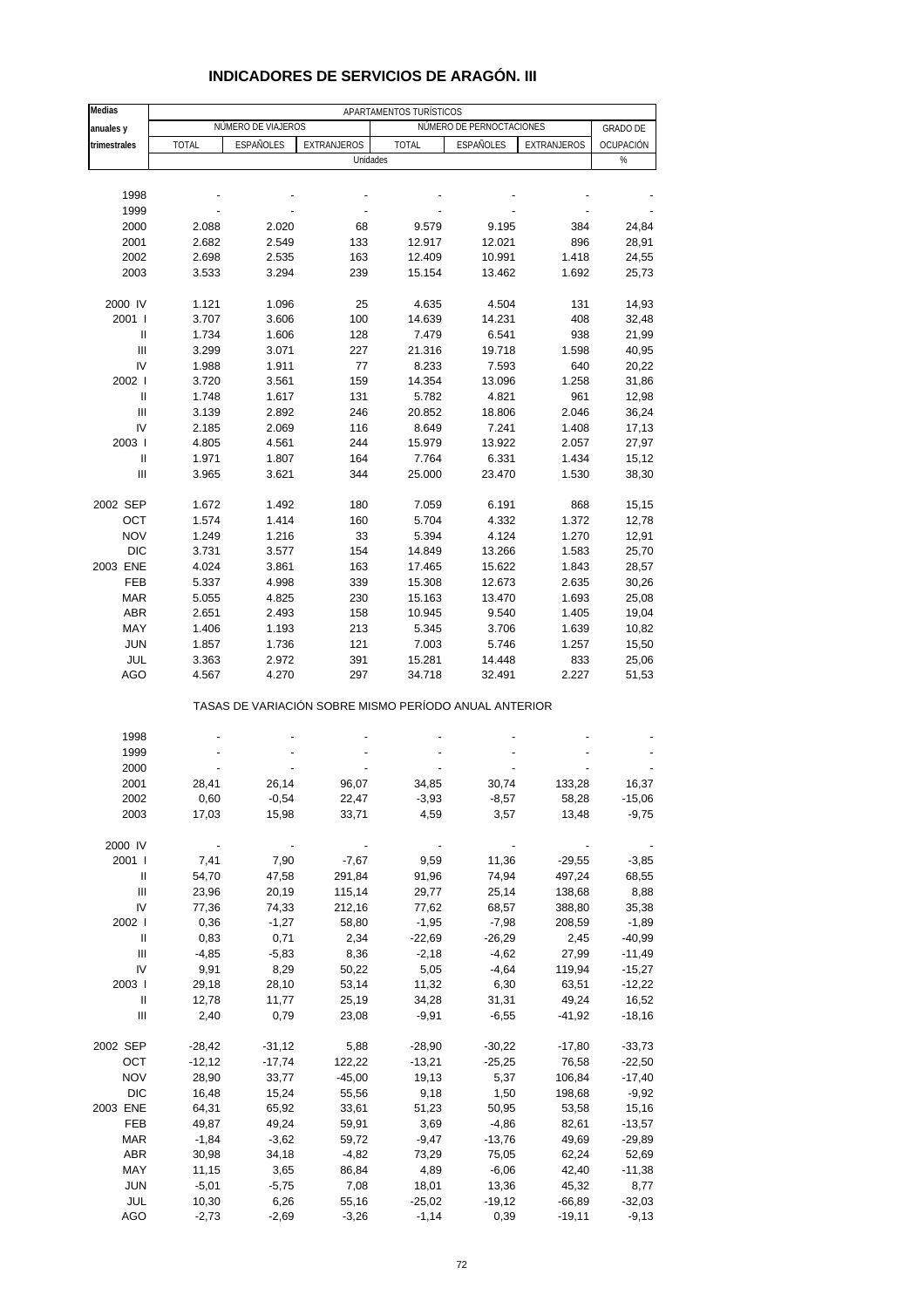| Medias                             |              |                                                       |                 | TRANSPORTE AÉREO DE PASAJEROS |                      |               |            |
|------------------------------------|--------------|-------------------------------------------------------|-----------------|-------------------------------|----------------------|---------------|------------|
| anuales y                          | <b>TOTAL</b> |                                                       | <b>INTERIOR</b> |                               |                      | INTERNACIONAL |            |
| trimestrales                       |              | <b>TOTAL</b>                                          | REGULAR         | NO REGULAR                    | <b>TOTAL</b>         | REGULAR       | NO REGULAR |
|                                    |              |                                                       |                 | Unidades                      |                      |               |            |
|                                    |              |                                                       |                 |                               |                      |               |            |
| 1998                               | 18.334       | 16.236                                                | 12.861          | 3.375                         | 2.098                | 1.888         | 210        |
| 1999                               | 20.263       | 17.582                                                | 14.320          | 3.261                         | 2.682                | 2.410         | 271        |
| 2000                               | 20.344       | 18.106                                                | 15.222          | 2.884                         | 2.239                | 1.640         | 599        |
| 2001                               | 18.132       | 16.487                                                | 14.244          | 2.243                         | 1.646                | 1.003         | 643        |
| 2002                               | 18.805       | 16.158                                                | 13.357          | 2.800                         | 2.647                | 1.280         | 1.367      |
| 2003                               | 19.444       | 17.386                                                | 13.965          | 3.421                         | 2.058                | 1.027         | 1.031      |
| 2000 IV                            | 18.747       | 16.808                                                | 14.847          | 1.962                         | 1.939                | 1.068         | 871        |
| 2001 l                             | 17.655       | 16.062                                                | 15.004          | 1.058                         | 1.593                | 962           | 631        |
| $\mathbf{I}$                       | 18.393       | 16.754                                                | 14.769          | 1.985                         | 1.639                | 1.106         | 532        |
| $\ensuremath{\mathsf{III}}\xspace$ | 21.018       | 18.924                                                | 15.364          | 3.560                         | 2.094                | 965           | 1.129      |
| IV                                 | 15.464       | 14.207                                                | 11.840          | 2.367                         | 1.256                | 978           | 278        |
| 2002                               | 17.393       | 15.294                                                | 13.499          | 1.795                         | 2.099                | 1.171         | 927        |
| Ш                                  | 17.312       | 15.240                                                | 14.279          | 961                           | 2.072                | 1.411         | 660        |
| Ш                                  | 22.144       | 19.318                                                | 12.475          | 6.844                         | 2.826                | 1.292         | 1.534      |
| IV                                 | 18.370       | 14.778                                                | 13.177          | 1.601                         | 3.592                | 1.244         | 2.348      |
| 2003                               | 17.495       | 15.787                                                | 14.220          | 1.567                         | 1.708                | 1.143         | 565        |
| Ш                                  | 18.182       | 16.061                                                | 13.987          | 2.074                         | 2.121                | 1.096         | 1.025      |
| Ш                                  | 24.261       | 21.773                                                | 13.549          | 8.224                         | 2.488                | 749           | 1.739      |
|                                    |              |                                                       |                 |                               |                      |               |            |
| 2002 SEP                           | 22.352       | 19.977                                                | 14.668          | 5.309                         | 2.375                | 1.375         | 1.000      |
| OCT                                | 19.084       | 15.294                                                | 14.067          | 1.227                         | 3.790                | 1.573         | 2.217      |
| <b>NOV</b>                         | 17.289       | 14.864                                                | 13.669          | 1.195                         | 2.425                | 1.253         | 1.172      |
| <b>DIC</b>                         | 18.736       | 14.175                                                | 11.794          | 2.381                         | 4.561                | 907           | 3.654      |
| 2003 ENE                           | 15.905       | 14.295                                                | 12.780          | 1.515                         | 1.610                | 1.044         | 566        |
| FEB                                | 17.314       | 15.272                                                | 13.721          | 1.551                         | 2.042                | 1.308         | 734        |
| <b>MAR</b>                         | 19.266       | 17.794                                                | 16.159          | 1.635                         | 1.472                | 1.078         | 394        |
| <b>ABR</b>                         | 21.140       | 17.930                                                | 14.086          | 3.844                         | 3.210                | 1.178         | 2.032      |
| MAY                                | 15.302       | 14.044                                                | 13.570          | 474                           | 1.258                | 1.020         | 238        |
| <b>JUN</b>                         | 18.104       | 16.209                                                | 14.305          | 1.904                         | 1.895                | 1.090         | 805        |
| JUL                                | 22.521       | 20.110                                                | 13.243          | 6.867                         | 2.411                | 1.056         | 1.355      |
| AGO                                | 26.000       | 23.436                                                | 13.855          | 9.581                         | 2.564                | 441           | 2.123      |
|                                    |              | TASAS DE VARIACIÓN SOBRE MISMO PERÍODO ANUAL ANTERIOR |                 |                               |                      |               |            |
| 1998                               | $-9,95$      | $-7,19$                                               | $-6,69$         | $-9,03$                       | $-26,80$             | $-27,87$      | $-15,51$   |
| 1999                               | 10,52        | 8,28                                                  | 11,34           | $-3,37$                       | 27,84                | 27,70         | 29,09      |
| 2000                               | 0,40         | 2,98                                                  | 6,30            | $-11,59$                      | $-16,53$             | $-31,97$      | 120,57     |
| 2001                               | $-10,87$     | $-8,94$                                               | $-6,42$         | $-22,23$                      | $-26,49$             | $-38,85$      | 7,35       |
| 2002                               | 3,71         | $-2,00$                                               | $-6,23$         | 24,88                         | 60,87                | 27,61         | 112,77     |
| 2003                               | 4,96         | 7,34                                                  | 5,31            | 16,51                         | $-11,56$             | $-19,84$      | $-1,42$    |
| 2000 IV                            | $-4,01$      | $-2,94$                                               | 2,68            | $-31,35$                      |                      | $-47,28$      | 363,48     |
| 2001 l                             | $-9,42$      | $-8,16$                                               | 3,78            | $-65,09$                      | $-12,38$<br>$-20,46$ | $-49,99$      | 698,73     |
| Ш                                  | $-8,22$      | $-3,64$                                               | $-3,07$         | $-7,65$                       | $-38,26$             | $-46, 13$     | $-11,33$   |
| $\ensuremath{\mathsf{III}}\xspace$ | $-9,00$      | $-8,75$                                               | $-6,01$         | $-18,96$                      | $-11,22$             | $-36,29$      | 33,77      |
| IV                                 | $-17,52$     | $-15,47$                                              | $-20,25$        | 20,68                         | $-35,21$             | $-8,40$       | $-68,06$   |
| 2002                               | $-1,49$      | $-4,78$                                               | $-10,03$        | 69,69                         | 31,74                | 21,76         | 46,96      |
| Ш                                  | $-5,88$      | $-9,03$                                               | $-3,32$         | $-51,57$                      | 26,42                | 27,57         | 24,05      |
| $\ensuremath{\mathsf{III}}\xspace$ | 5,36         | 2,08                                                  | $-18,81$        | 92,26                         | 34,96                | 33,85         | 35,90      |
| IV                                 | 18,79        | 4,01                                                  | 11,29           | $-32,37$                      | 185,91               | 27,23         | 743,47     |
| 2003                               | 0,59         | 3,22                                                  | 5,34            | $-12,72$                      | $-18,61$             | $-2,39$       | $-39,11$   |
| Ш                                  | 5,03         | 5,38                                                  | $-2,04$         | 115,74                        | 2,38                 | $-22,34$      | 55,22      |
| Ш                                  | 10,07        | 14,66                                                 | 19,08           | 8,05                          | $-18,48$             | $-40,12$      | $-3,47$    |
|                                    |              |                                                       |                 |                               |                      |               |            |
| 2002 SEP                           | 5,99         | 7,64                                                  | $-7,10$         | 91,66                         | $-6,09$              | 26,38         | $-30,60$   |
| OCT                                | 6,67         | $-7,85$                                               | 0,91            | $-53,82$                      | 192,89               | 40,32         |            |
| <b>NOV</b>                         | 12,57        | 5,60                                                  | 16,88           | $-49,81$                      | 89,01                | 19,33         | 403,00     |
| <b>DIC</b>                         | 42,58        | 18,63                                                 | 19,31           | 15,36                         | 282,63               | 18,87         | 751,75     |
| 2003 ENE                           | 1,20         | $-1,58$                                               | 4,27            | $-33,20$                      | 35,18                | 0,97          | 260,51     |
| FEB                                | 8,66         | 9,12                                                  | 4,36            | 82,90                         | 5,37                 | 5,23          | 5,61       |
| $\sf{MAR}$                         | $-6, 15$     | 2,49                                                  | 7,07            | $-27,97$                      | $-53,52$             | $-12,85$      | $-79,59$   |
| <b>ABR</b>                         | 17,78        | 13,52                                                 | $-1,54$         | 158,33                        | 49,03                | $-22,09$      | 216,51     |
| MAY                                | $-10,04$     | $-7,21$                                               | $-8,02$         | 23,76                         | $-32,84$             | $-27,14$      | $-49,68$   |
| <b>JUN</b>                         | 6,63         | 9,59                                                  | 3,82            | 87,96                         | $-13,39$             | $-17,55$      | $-7,04$    |
| JUL                                | 9,33         | 11,79                                                 | 11,79           | 11,79                         | $-7,66$              | $-23,14$      | 9,54       |
| AGO                                | 10,73        | 17,24                                                 | 26,99           | 5,53                          | $-26,58$             | $-60,83$      | $-10,27$   |

### **INDICADORES DE SERVICIOS DE ARAGÓN. IV**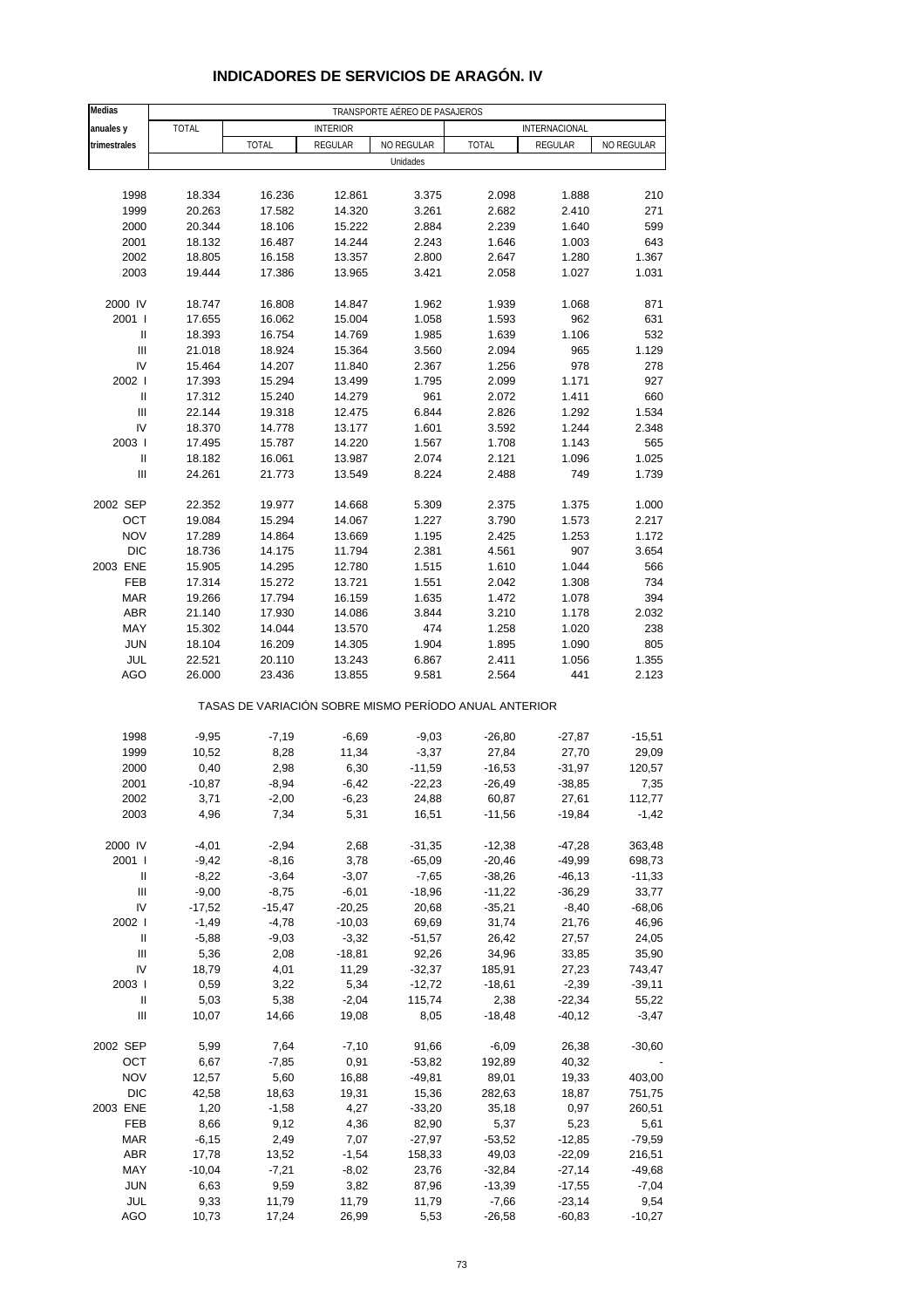| <b>Medias</b> |                 | CONSUMO                                               | <b>INVERSIÓN</b> |                    |
|---------------|-----------------|-------------------------------------------------------|------------------|--------------------|
| anuales y     | <b>GASOLINA</b> | MATRICULACIÓN                                         | MATRICULACIÓN    | <b>INSCRIPCIÓN</b> |
| trimestrales  | AUTO            | <b>TURISMOS</b>                                       | VH. CARGA        | MAQ.AGRÍCOLA       |
|               | Toneladas       | Unidades                                              | Unidades         |                    |
|               |                 |                                                       |                  |                    |
| 1998          | 22.549          | 2.529                                                 | 714              | 142                |
| 1999          | 22.690          | 3.020                                                 | 815              | 118                |
| 2000          | 21.611          | 2.831                                                 | 742              | 111                |
| 2001          | 21.406          | 2.689                                                 | 630              | 101                |
| 2002          | 20.719          | 2.515                                                 | 704              | 89                 |
| 2003          | 20.345          | 2.567                                                 | 761              | 102                |
|               |                 |                                                       |                  |                    |
| 2000 IV       | 19.350          | 2.417                                                 | 665              | 121                |
| 2001 l        |                 | 2.702                                                 |                  |                    |
|               | 19.212          |                                                       | 382              | 101                |
| Ш             | 21.436          | 2.929                                                 | 774              | 135                |
| Ш             | 23.908          | 2.531                                                 | 624              | 82                 |
| IV            | 21.069          | 2.594                                                 | 738              | 85                 |
| 2002 l        | 18.861          | 2.385                                                 | 702              | 85                 |
| Ш             | 20.195          | 2.683                                                 | 741              | 102                |
| Ш             | 23.772          | 2.479                                                 | 623              | 73                 |
| IV            | 20.046          | 2.513                                                 | 750              | 96                 |
| 2003          | 18.194          | 2.383                                                 | 752              | 94                 |
| Ш             | 21.262          | 2.660                                                 | 813              | 118                |
| Ш             | 24.046          | 2.659                                                 | 719              | 89                 |
|               |                 |                                                       |                  |                    |
| 2002 OCT      | 20.508          | 2.663                                                 | 797              | 103                |
| <b>NOV</b>    | 18.981          | 2.257                                                 | 705              | 60                 |
| <b>DIC</b>    | 20.651          | 2.618                                                 | 747              | 125                |
| 2003 ENE      | 18.362          | 2.337                                                 | 768              | 70                 |
| FEB           | 16.646          | 2.410                                                 | 680              | 77                 |
| MAR           | 19.574          | 2.401                                                 | 809              | 134                |
| ABR           | 22.145          | 2.413                                                 | 739              | 102                |
| MAY           | 20.962          | 2.548                                                 | 793              | 126                |
| <b>JUN</b>    | 20.678          | 3.018                                                 | 906              | 125                |
| JUL           | 24.046          | 3.576                                                 | 944              | 117                |
| <b>AGO</b>    |                 | 1.933                                                 | 574              | 61                 |
| <b>SEP</b>    |                 | 2.467                                                 | 638              |                    |
|               |                 | TASAS DE VARIACIÓN SOBRE MISMO PERÍODO ANUAL ANTERIOR |                  |                    |
| 1998          | 9,46            | 16,75                                                 | 14,23            | $-6,25$            |
| 1999          | 0,62            | 19,41                                                 | 14,10            | $-16,91$           |
| 2000          | $-4,75$         | $-6,26$                                               | $-8,92$          | $-5,85$            |
| 2001          | $-0,95$         | $-5,00$                                               | $-15,14$         | $-9,42$            |
| 2002          | $-3,21$         | $-6,48$                                               | 11,82            | $-11,89$           |
| 2003          | 0,63            | 2,04                                                  | 10,54            | 14,21              |
|               |                 |                                                       |                  |                    |
| 2000 IV       | $-12,18$        | $-23,22$                                              | $-21,54$         | $-10,17$           |
| 2001 l        | $-2,28$         | $-13,51$                                              | $-53,83$         | $-10,39$           |
| Ш             | $-2,36$         | $-8,12$                                               | $-5,26$          | 3,84               |
| Ш             | $-6,17$         | $-2,43$                                               | $-5,22$          | 0,00               |
| IV            | 8,88            | 7,35                                                  | 10,97            | $-29,28$           |
| 2002 l        | $-1,82$         | $-11,73$                                              | 83,93            | $-15,89$           |
| Ш             | $-5,79$         | $-8,41$                                               | $-4,26$          | $-24,63$           |
| Ш             | $-0,57$         | $-2,07$                                               | $-0,16$          | $-11,34$           |
| IV            | $-4,85$         | $-3,15$                                               | 1,53             | 12,50              |
| 2003          | $-3,54$         | $-0, 11$                                              | 7,17             | 10,63              |
| Ш             | 5,28            | $-0,86$                                               | 9,67             | 15,36              |
| Ш             | $-1,25$         | 7,25                                                  | 15,36            | 17,88              |
|               |                 |                                                       |                  |                    |
| 2002 OCT      | $-5,06$         | 6,14                                                  | 17,73            | $-14,17$           |
| <b>NOV</b>    | $-2,92$         | $-15,66$                                              | $-7,24$          | $-11,76$           |
| <b>DIC</b>    | $-6,37$         | 0,77                                                  | $-3,98$          | 83,82              |
| 2003 ENE      | 4,44            | 0,47                                                  | 7,26             | $-4, 11$           |
| FEB           | $-3,46$         | 3,97                                                  | 6,75             | $-12,50$           |
|               |                 |                                                       |                  |                    |
| <b>MAR</b>    | $-10,05$        | $-4,42$                                               | 7,44             | 44,09              |
| ABR           | 10,64           | $-5,59$                                               | $-6,34$          | 3,03               |
| MAY           | 3,35            | $-12,44$                                              | 4,89             | 16,67              |
| <b>JUN</b>    | 1,92            | 16,89                                                 | 33,63            | 26,26              |
| JUL           | $-1,25$         | 4,20                                                  | 11,06            | 27,17              |
| <b>AGO</b>    |                 | 2,93                                                  | 15,49            | 3,39               |
| <b>SEP</b>    |                 | 15,98                                                 | 22,22            |                    |

#### **INDICADORES DE DEMANDA DE ARAGÓN. I**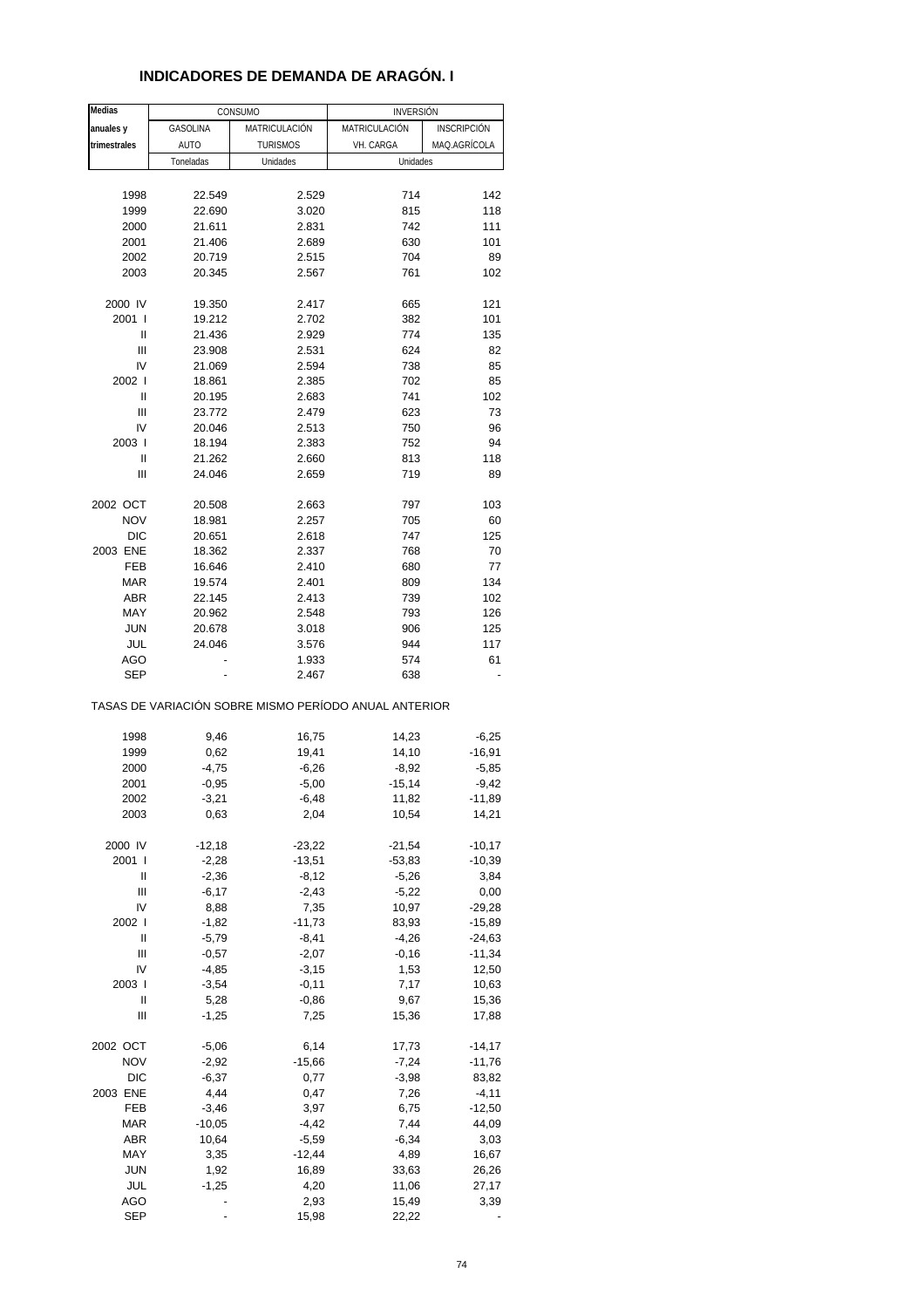| <b>Medias</b>                        |                     |                           |                                  |                                                       |                           |                |                     |                       |                |
|--------------------------------------|---------------------|---------------------------|----------------------------------|-------------------------------------------------------|---------------------------|----------------|---------------------|-----------------------|----------------|
| anuales y                            |                     | BIENES DE CONSUMO         |                                  |                                                       | <b>BIENES INTERMEDIOS</b> |                |                     | BIENES DE INVERSIÓN   |                |
| trimestrales                         | N.CTRA.PED.         | N.STOCKS                  | UTIL. CAPAC.                     | N.CTRA.PED.                                           | N.STOCKS                  | UTIL. CAPAC.   | N.CTRA.PED.         | N.STOCKS              | UTIL. CAPAC.   |
|                                      | Saldo de respuestas |                           | %                                | Saldo de respuestas                                   |                           | $\%$           | Saldo de respuestas |                       | $\%$           |
|                                      |                     |                           |                                  |                                                       |                           |                |                     |                       |                |
| 1998                                 | $-4$                | 8                         | 83,2                             | $-7$                                                  | $-3$                      | 76,6           | 16                  | $-10$                 | 87,8           |
| 1999                                 | $-17$               | $\pmb{0}$                 | 76,9                             | $-4$                                                  | $-4$                      | 73,0           | 23                  | $-6$                  | 76,9           |
| 2000                                 | $-5$                | $-2$                      | 77,2                             | $-17$                                                 | $\mathbf{1}$              | 75,9           | $-3$                | $-1$                  | 80,1           |
| 2001                                 | $-49$               | 16                        | 74,0                             | $-35$                                                 | 13                        | 75,1           | $\, 8$              | $-3$                  | 79,0           |
| 2002                                 | $-33$               | 19                        | 70,2                             | $-27$                                                 | 15                        | 67,9           | $-12$               | $-1$                  | 71,9           |
| 2003                                 | $-14$               | 9                         | 76,5                             | $-35$                                                 | 24                        | 73,8           | $-12$               | $-2$                  | 83,2           |
|                                      |                     |                           |                                  |                                                       |                           |                |                     |                       |                |
| 2000 IV<br>2001 l                    | $-31$<br>$-50$      | 8<br>8                    | 68,7<br>80,4                     | $-23$<br>$-40$                                        | $-5$<br>13                | 75,1<br>78,6   | $-6$<br>-8          | 9<br>$-4$             | 76,5<br>75,7   |
| Ш                                    | $-45$               | 20                        | 73,3                             | $-36$                                                 | 10                        | 75,1           | 16                  | $-6$                  | 76,4           |
| $\ensuremath{\mathsf{III}}\xspace$   | $-50$               | 14                        | 74,7                             | $-28$                                                 | 11                        | 75,1           | $\sqrt{4}$          | $-1$                  | 81,0           |
| IV                                   | $-49$               | 21                        | 67,7                             | $-36$                                                 | 16                        | 71,7           | 22                  | $\pmb{0}$             | 83,0           |
| 2002                                 | $-54$               | 16                        | 64,0                             | $-29$                                                 | 12                        | 78,6           | $-15$               | $-12$                 | 82,8           |
| $\ensuremath{\mathsf{II}}$           | $-30$               | 14                        | 72,4                             | $-30$                                                 | 15                        | 60,9           | $-3$                | $-10$                 | 56,9           |
| $\mathbf{III}$                       | $-29$               | 21                        | 73,3                             | $-19$                                                 | 13                        | 66,6           | $-19$               | 12                    | 63,0           |
| IV                                   | $-17$               | 24                        | 71,3                             | $-30$                                                 | 21                        | 65,4           | $-11$               | $\,$ 5 $\,$           | 84,8           |
| 2003 l                               | $-24$               | $\overline{7}$            | 76,7                             | $-52$                                                 | 20                        | 72,4           | $-26$               | $-5$                  | 79,6           |
| Ш                                    | $-16$               | 13                        | 75,5                             | $-30$                                                 | 23                        | 70,1           | $\pmb{0}$           | $\mathbf{1}$          | 84,1           |
| $\ensuremath{\mathsf{III}}\xspace$   | $-2$                | 8                         | 77,4                             | $-23$                                                 | 29                        | 79,0           | $-11$               | $\mathbf 0$           | 85,8           |
|                                      |                     |                           |                                  |                                                       |                           |                |                     |                       |                |
| 2002 OCT                             | $-27$               | 8                         | ٠                                | $-19$                                                 | 5                         |                | $-4$                | 3                     |                |
| <b>NOV</b>                           | $-38$               | 47                        | $\overline{a}$                   | $-16$                                                 | 27                        | $\overline{a}$ | $-22$               | 6                     |                |
| <b>DIC</b>                           | 14                  | 17                        | ٠                                | $-56$                                                 | 32                        | ÷,             | -8                  | 6                     |                |
| 2003 ENE                             | $-2$                | 8                         | $\overline{\phantom{a}}$         | $-34$                                                 | 15                        | $\overline{a}$ | $-36$               | $-21$                 | $\overline{a}$ |
| FEB                                  | $-44$               | $\overline{7}$            | $\overline{a}$                   | $-65$                                                 | 18                        | ÷,             | $-14$               | $\pmb{0}$             |                |
| <b>MAR</b>                           | $-26$               | 5                         | $\overline{a}$                   | $-58$                                                 | 27                        | L,             | $-27$               | $\,$ 5 $\,$           |                |
| ABR                                  | $-12$               | 14                        | $\overline{a}$                   | $-20$                                                 | 20                        | $\overline{a}$ | 10                  | $\mathbf{1}$          |                |
| MAY                                  | $-23$<br>$-12$      | 5<br>19                   | $\overline{a}$<br>$\overline{a}$ | $-43$<br>$-27$                                        | 9<br>40                   | L,             | 6<br>$-16$          | $\pmb{0}$             |                |
| JUN<br>JUL                           | $12$                | $\ensuremath{\mathsf{3}}$ | $\overline{a}$                   | $-28$                                                 | 34                        |                | -9                  | $\boldsymbol{2}$<br>3 |                |
| <b>AGO</b>                           | $-11$               | 12                        |                                  | $-6$                                                  | 23                        |                | $-4$                | $\pmb{0}$             |                |
| <b>SEP</b>                           | $-7$                | 9                         |                                  | $-34$                                                 | 29                        |                | $-19$               | $-4$                  |                |
|                                      |                     |                           |                                  |                                                       |                           |                |                     |                       |                |
|                                      |                     |                           |                                  | TASAS DE VARIACIÓN SOBRE MISMO PERÍODO ANUAL ANTERIOR |                           |                |                     |                       |                |
|                                      |                     |                           |                                  |                                                       |                           |                |                     |                       |                |
| 1998                                 |                     |                           |                                  |                                                       |                           |                |                     |                       |                |
| 1999                                 |                     |                           |                                  |                                                       |                           |                |                     |                       |                |
| 2000                                 |                     |                           |                                  |                                                       |                           |                |                     |                       |                |
| 2001                                 |                     |                           |                                  |                                                       |                           |                |                     |                       | ÷,             |
| 2002                                 |                     |                           |                                  |                                                       |                           |                |                     |                       |                |
| 2003                                 |                     |                           |                                  |                                                       |                           |                |                     |                       |                |
|                                      |                     |                           |                                  |                                                       |                           |                |                     |                       |                |
| 2000 IV                              |                     |                           |                                  |                                                       |                           |                |                     |                       |                |
| 2001 l<br>$\ensuremath{\mathsf{II}}$ |                     |                           |                                  |                                                       |                           |                |                     |                       |                |
| III                                  |                     |                           |                                  |                                                       |                           |                |                     |                       |                |
| IV                                   |                     |                           |                                  |                                                       |                           |                |                     |                       |                |
| 2002                                 |                     |                           |                                  |                                                       |                           |                |                     |                       |                |
| Ш                                    |                     |                           |                                  |                                                       |                           |                |                     |                       |                |
| $\ensuremath{\mathsf{III}}\xspace$   |                     |                           |                                  |                                                       |                           |                |                     |                       |                |
| IV                                   |                     |                           |                                  |                                                       |                           |                |                     |                       |                |
| 2003                                 |                     |                           |                                  |                                                       |                           |                |                     |                       |                |
| $\ensuremath{\mathsf{II}}$           |                     |                           |                                  |                                                       |                           |                |                     |                       |                |
| $\ensuremath{\mathsf{III}}\xspace$   |                     |                           |                                  |                                                       |                           |                |                     |                       |                |
|                                      |                     |                           |                                  |                                                       |                           |                |                     |                       |                |
| 2002 OCT                             |                     |                           |                                  |                                                       |                           |                |                     |                       |                |
| <b>NOV</b>                           |                     |                           |                                  |                                                       |                           |                |                     |                       |                |
| <b>DIC</b>                           |                     |                           |                                  |                                                       |                           |                |                     |                       |                |
| 2003 ENE                             |                     |                           |                                  |                                                       |                           |                |                     |                       |                |
| FEB                                  |                     |                           |                                  |                                                       |                           |                |                     |                       |                |
| <b>MAR</b>                           |                     |                           |                                  |                                                       |                           |                |                     |                       |                |
| ABR                                  |                     |                           |                                  |                                                       |                           |                |                     |                       |                |
| MAY                                  |                     |                           |                                  |                                                       |                           |                |                     |                       |                |
| <b>JUN</b>                           |                     |                           |                                  |                                                       |                           |                |                     |                       |                |
| JUL<br><b>AGO</b>                    |                     |                           |                                  |                                                       |                           |                |                     |                       |                |
|                                      |                     |                           |                                  |                                                       |                           |                |                     |                       |                |

### **INDICADORES DE DEMANDA DE ARAGÓN. II**

SEP - - - - - - - - -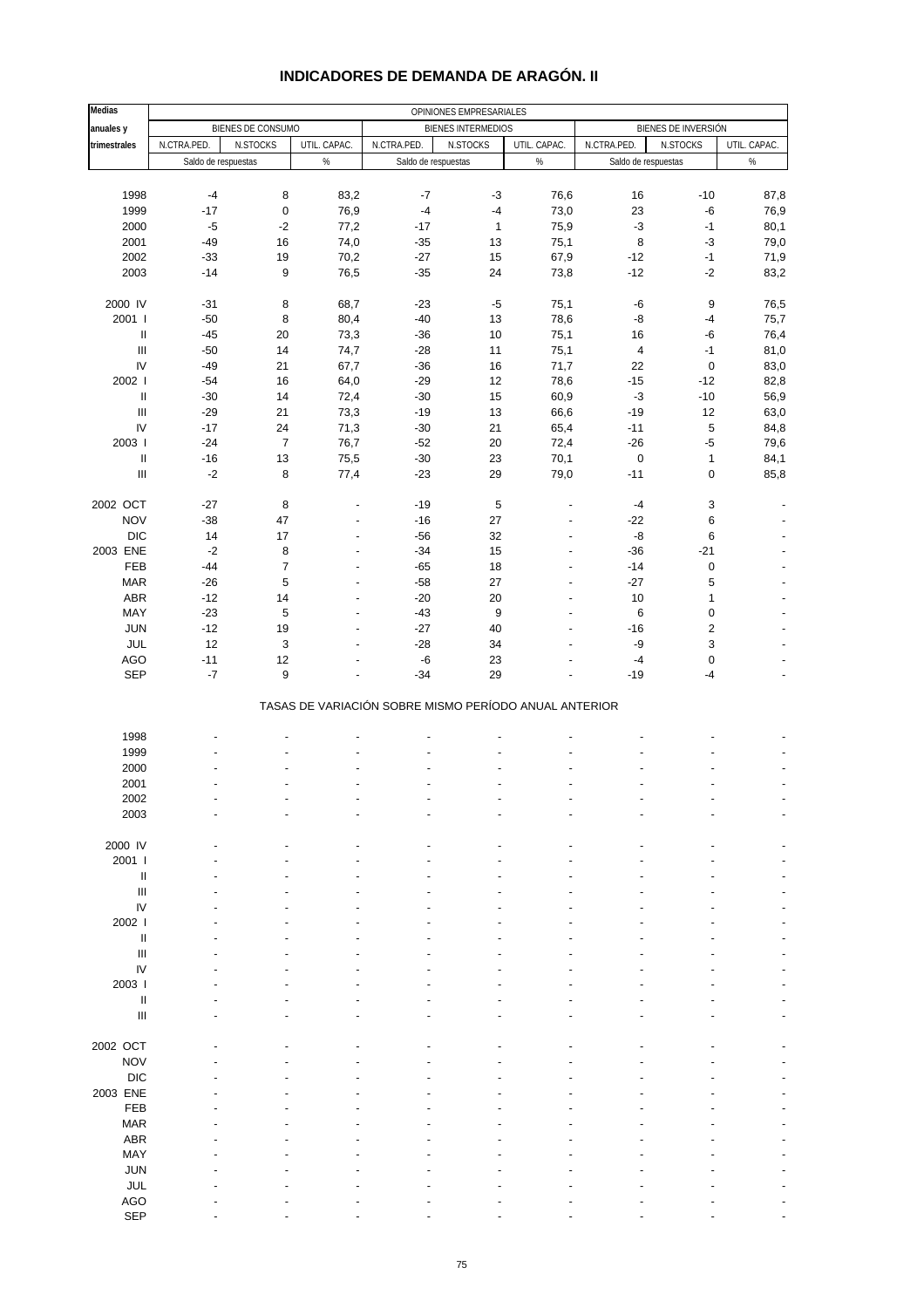# **INDICADORES DEL MERCADO DE TRABAJO DE ARAGÓN. I**

| <b>Medias</b>                        |                    | POBLACIÓN ACTIVA (2) |                    |                    |                      | POBLACIÓN OCUPADA (2)                                 |                  |                    |
|--------------------------------------|--------------------|----------------------|--------------------|--------------------|----------------------|-------------------------------------------------------|------------------|--------------------|
| anuales y                            |                    |                      |                    |                    |                      |                                                       |                  |                    |
| trimestrales                         | <b>TOTAL</b>       | VARONES              | <b>MUJERES</b>     | <b>TOTAL</b>       | AGRICULT.            | <b>INDUSTRIA</b>                                      | CONSTRUC.        | <b>SERVICIOS</b>   |
|                                      |                    |                      |                    | Miles de personas  |                      |                                                       |                  |                    |
|                                      |                    |                      |                    |                    |                      |                                                       |                  |                    |
| 1998                                 | 497,180            | 307,993              | 189,187            | 440,499            | 41,076               | 112,627                                               | 31,783           | 255,011            |
| 1999                                 | 496,058            | 312,723              | 183,335            | 451,375            | 34,969               | 112,977                                               | 36,612           | 266,818            |
| 2000                                 | 505,678            | 314,690              | 190,989            | 469,539            | 33,614               | 126,688                                               | 44,898           | 264,340            |
| 2001                                 | 495,485            | 308,610              | 186,875            | 471,696            | 35,500               | 123,742                                               | 43,832           | 268,623            |
| 2002                                 | 502,261            | 311,849              | 190,412            | 474,477            | 34,208               | 121,120                                               | 45,889           | 273,260            |
| 2003                                 | 517,325            | 315,367              | 201,958            | 482,259            | 29,939               | 116,588                                               | 46,918           | 288,814            |
|                                      |                    |                      |                    |                    |                      |                                                       |                  |                    |
| 2000 III<br>IV                       | 508,649<br>508,348 | 316,187              | 192,462            | 473,796            | 35,166               | 129,125                                               | 46,395           | 263,109            |
| 2001 l                               | 491,435            | 315,913<br>306,479   | 192,434<br>184,956 | 472,014<br>468,310 | 33,362<br>34,643     | 127,449<br>125,742                                    | 47,870<br>40,485 | 263,333<br>267,440 |
| Ш                                    | 494,272            | 307,932              | 186,340            | 470,349            | 36,190               | 121,735                                               | 43,129           | 269,295            |
| III                                  | 501,768            | 311,765              | 190,003            | 477,083            | 37,221               | 124,622                                               | 46,246           | 268,994            |
| IV                                   | 494,466            | 308,265              | 186,202            | 471,040            | 33,944               | 122,867                                               | 45,468           | 268,761            |
| 2002                                 | 492,900            | 308,760              | 184,140            | 467,869            | 35,541               | 119,254                                               | 42,893           | 270,181            |
| $\mathbf{I}$                         | 499,050            | 310,104              | 188,947            | 471,263            | 34,262               | 121,653                                               | 44,189           | 271,159            |
| Ш                                    | 504,830            | 312,469              | 192,361            | 478,793            | 33,534               | 121,569                                               | 48,591           | 275,098            |
| IV                                   | 512,263            | 316,062              | 196,201            | 479,983            | 33,496               | 122,002                                               | 47,882           | 276,603            |
| 2003                                 | 514,857            | 314,655              | 200,202            | 478,410            | 29,779               | 118,088                                               | 45,218           | 285,326            |
| Ш                                    | 519,793            | 316,078              | 203,714            | 486,108            | 30,099               | 115,088                                               | 48,618           | 292,302            |
|                                      |                    |                      |                    |                    |                      |                                                       |                  |                    |
| 2002 JUL                             |                    |                      |                    |                    |                      |                                                       |                  |                    |
| AGO                                  |                    |                      |                    |                    |                      |                                                       |                  |                    |
| <b>SEP</b>                           |                    |                      |                    |                    |                      |                                                       |                  |                    |
| OCT                                  |                    |                      |                    |                    |                      |                                                       |                  |                    |
| <b>NOV</b><br><b>DIC</b>             |                    |                      |                    |                    |                      |                                                       |                  |                    |
| 2003 ENE                             |                    |                      |                    |                    |                      |                                                       |                  |                    |
| FEB                                  |                    |                      |                    |                    |                      |                                                       |                  |                    |
| <b>MAR</b>                           |                    |                      |                    |                    |                      |                                                       |                  |                    |
| <b>ABR</b>                           |                    |                      |                    |                    |                      |                                                       |                  |                    |
| MAY                                  |                    |                      |                    |                    |                      |                                                       |                  |                    |
| <b>JUN</b>                           |                    |                      |                    |                    |                      |                                                       |                  |                    |
|                                      |                    |                      |                    |                    |                      |                                                       |                  |                    |
|                                      |                    |                      |                    |                    |                      | TASAS DE VARIACIÓN SOBRE MISMO PERÍODO ANUAL ANTERIOR |                  |                    |
| 1998                                 | 0,46               | $-1,16$              | 3,22               | 3,63               | 3,27                 | 2,49                                                  | $-9,40$          | 6,11               |
| 1999                                 | $-0,23$            | 1,54                 | $-3,09$            | 2,47               | $-14,87$             | 0,31                                                  | 15,19            | 4,63               |
| 2000                                 | 1,94               | 0,63                 | 4,17               | 4,02               | $-3,87$              | 12,14                                                 | 22,63            | $-0,93$            |
| 2001                                 | $-2,02$            | $-1,93$              | $-2,15$            | 0,46               | 5,61                 | $-2,33$                                               | $-2,37$          | 1,62               |
| 2002                                 | 1,37               | 1,05                 | 1,89               | 0,59               | -3,64                | -2,12                                                 | 4,69             | 1,73               |
| 2003                                 | 4,30               | 1,92                 | 8,26               | 2,70               | $-14,22$             | $-3,21$                                               | 7,76             | 6,70               |
|                                      |                    |                      |                    |                    |                      |                                                       |                  |                    |
| 2000 III                             | 2,31               | 0,29                 | 5,81               | 3,38               | 3,70                 | 13,01                                                 | 21,15            | $-3,22$            |
| IV                                   | 2,08               | 0,36                 | 5,02               | 3,13               | 0,62                 | 11,34                                                 | 22,60            | $-2,83$            |
| 2001 l                               | $-1,94$            | $-2,20$              | $-1,50$            | 1,15               | 8,20                 | 2,55                                                  | $-2,79$          | 0,28               |
| $\, \parallel$                       | $-2,04$            | $-1,70$              | $-2,58$            | 0,21               | 6,73                 | $-4,56$                                               | $-1,26$          | 1,92               |
| Ш                                    | $-1,35$            | $-1,40$              | $-1,28$            | 0,69               | 5,84                 | $-3,49$                                               | $-0,32$          | 2,24               |
| IV                                   | $-2,73$            | $-2,42$              | $-3,24$            | $-0,21$            | 1,74                 | $-3,60$                                               | $-5,02$          | 2,06               |
| 2002                                 | 0,30               | 0,74                 | $-0,44$            | $-0,09$            | 2,59                 | $-5,16$                                               | 5,95             | 1,02               |
| $\, \, \mathrm{II}$                  | 0,97               | 0,71                 | 1,40               | 0, 19              | $-5,33$              | $-0,07$                                               | 2,46             | 0,69               |
| III                                  | 0,61               | 0,23                 | 1,24               | 0,36               | $-9,91$              | $-2,45$                                               | 5,07             | 2,27               |
| IV                                   | 3,60               | 2,53                 | 5,37               | 1,90               | $-1,32$              | $-0,70$                                               | 5,31             | 2,92               |
| 2003  <br>$\ensuremath{\mathsf{II}}$ | 4,45               | 1,91                 | 8,72               | 2,25               | $-16,21$<br>$-12,15$ | $-0,98$                                               | 5,42             | 5,61               |
|                                      | 4,16               | 1,93                 | 7,82               | 3,15               |                      | $-5,40$                                               | 10,02            | 7,80               |
| 2002 JUL                             |                    |                      |                    |                    |                      |                                                       |                  |                    |
| <b>AGO</b>                           |                    |                      |                    |                    |                      |                                                       |                  |                    |
| <b>SEP</b>                           |                    |                      |                    |                    |                      |                                                       |                  |                    |
| OCT                                  |                    |                      |                    |                    |                      |                                                       |                  |                    |
| <b>NOV</b>                           |                    |                      |                    |                    |                      |                                                       |                  |                    |
| <b>DIC</b>                           |                    |                      |                    |                    |                      |                                                       |                  |                    |
| 2003 ENE                             |                    |                      |                    |                    |                      |                                                       |                  |                    |
| FEB                                  |                    |                      |                    |                    |                      |                                                       |                  |                    |
| <b>MAR</b>                           |                    |                      |                    |                    |                      |                                                       |                  |                    |
| ABR                                  |                    |                      |                    |                    |                      |                                                       |                  |                    |
| MAY                                  |                    |                      |                    |                    |                      |                                                       |                  |                    |
| <b>JUN</b>                           |                    |                      |                    |                    |                      |                                                       |                  |                    |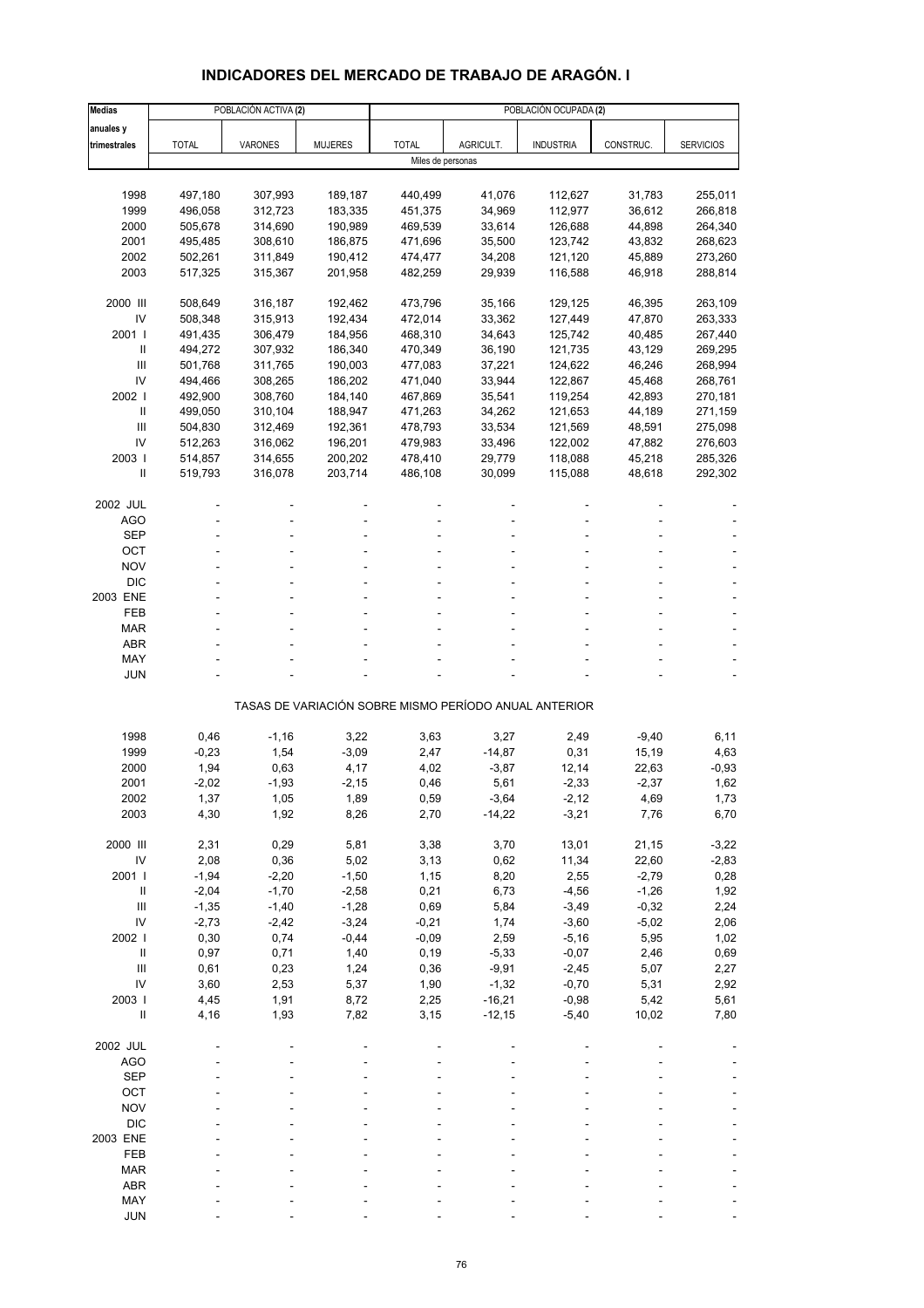# **INDICADORES DEL MERCADO DE TRABAJO DE ARAGÓN. II**

| <b>Medias</b>   | POBLACIÓN ASALARIADA (2)                              |           |                     |           |                  |  |
|-----------------|-------------------------------------------------------|-----------|---------------------|-----------|------------------|--|
| anuales y       |                                                       |           |                     |           |                  |  |
| trimestrales    | <b>TOTAL</b>                                          | AGRICULT. | <b>INDUSTRIA</b>    | CONSTRUC. | <b>SERVICIOS</b> |  |
|                 |                                                       |           | Miles de Personas   |           |                  |  |
|                 |                                                       |           |                     |           |                  |  |
| 1998            | 328,624                                               | 7,411     | 101,764             | 23,000    | 196,449          |  |
| 1999            | 347,499                                               | 6,709     | 100,947             | 26,791    | 213,053          |  |
| 2000            | 361,203                                               | 7,287     | 113,654             | 32,112    | 208,150          |  |
| 2001            | 363,520                                               | 7,297     | 110,866             | 30,517    | 214,840          |  |
| 2002            | 366,161                                               | 7,619     | 106,613             | 32,615    | 219,314          |  |
| 2003            | 376,354                                               | 7,919     | 103,222             | 34,365    | 230,849          |  |
|                 |                                                       |           |                     |           |                  |  |
| 2000 III<br>IV  | 364,214                                               | 8,407     | 115,183             | 33,334    | 207,290          |  |
|                 | 361,929                                               | 6,579     | 113,616             | 34,870    | 206,864          |  |
| 2001 l          | 358,478                                               | 6,560     | 113,516             | 27,815    | 210,587          |  |
| Ш               | 361,417                                               | 7,654     | 109,153             | 29,870    | 214,740          |  |
| Ш               | 368,360                                               | 8,181     | 111,422             | 32,694    | 216,063          |  |
| IV              | 365,823                                               | 6,792     | 109,372             | 31,689    | 217,970          |  |
| 2002 l          | 357,889                                               | 7,379     | 104,029             | 29,030    | 217,451          |  |
| Ш               | 358,721                                               | 6,450     | 106,142             | 30,297    | 215,832          |  |
| Ш               | 372,074                                               | 8,386     | 107,332             | 34,777    | 221,579          |  |
| IV              | 375,958                                               | 8,259     | 108,949             | 36,356    | 222,394          |  |
| 2003            | 373,301                                               | 6,966     | 105,481             | 33,404    | 227,450          |  |
| Ш               | 379,406                                               | 8,871     | 100,962             | 35,326    | 234,247          |  |
|                 |                                                       |           |                     |           |                  |  |
| 2002 JUL<br>AGO |                                                       |           | $\overline{a}$<br>٠ |           |                  |  |
| SEP             |                                                       |           |                     |           |                  |  |
| ОСТ             |                                                       |           | ۰                   |           |                  |  |
| NOV             |                                                       |           |                     |           |                  |  |
|                 |                                                       |           | ٠                   |           |                  |  |
| DIC             |                                                       |           |                     |           |                  |  |
| 2003 ENE        |                                                       |           | ۰                   |           |                  |  |
| FEB             |                                                       |           |                     |           |                  |  |
| <b>MAR</b>      |                                                       |           |                     |           |                  |  |
| ABR             |                                                       |           | ۰                   |           |                  |  |
| MAY             |                                                       |           |                     |           |                  |  |
| <b>JUN</b>      |                                                       |           |                     |           |                  |  |
|                 | TASAS DE VARIACIÓN SOBRE MISMO PERÍODO ANUAL ANTERIOR |           |                     |           |                  |  |
| 1998            | 6,24                                                  | 1,51      | 3,53                | $-5,23$   | 9,48             |  |
| 1999            | 5,74                                                  | $-9,47$   | $-0,80$             | 16,48     | 8,45             |  |
|                 |                                                       |           |                     |           |                  |  |
| 2000            | 3,94                                                  | 8,62      | 12,59               | 19,86     | $-2,30$          |  |
| 2001            | 0,64                                                  | 0, 13     | $-2,45$             | $-4,97$   | 3,21             |  |
| 2002            | 0,73                                                  | 4,41      | -3,84               | 6,87      | 2,08             |  |
| 2003            | 5,04                                                  | 14,52     | $-1,77$             | 15,85     | 6,56             |  |
| 2000 III        | 2,37                                                  | 23,13     | 13,13               | 17,81     | $-5,28$          |  |
| IV              | 3,13                                                  | 0,27      | 9,45                | 26,13     | $-2,85$          |  |
| 2001            | 0,01                                                  | $-6,67$   | 2,13                | $-5,14$   | $-0,16$          |  |
| Ш               | 0,33                                                  | 7,29      | $-4,81$             | $-3,40$   | 3,48             |  |
| $\mathsf{III}$  | 1,14                                                  | $-2,69$   | $-3,27$             | $-1,92$   | 4,23             |  |
| IV              | 1,08                                                  | 3,24      | $-3,74$             | $-9,12$   | 5,37             |  |
| 2002            | $-0,16$                                               |           | $-8,36$             | 4,37      |                  |  |
|                 |                                                       | 12,48     |                     |           | 3,26             |  |
| Ш               | $-0,75$                                               | $-15,73$  | $-2,76$             | 1,43      | 0,51             |  |
| Ш               | 1,01                                                  | 2,51      | $-3,67$             | 6,37      | 2,55             |  |
| IV              | 2,77                                                  | 21,60     | $-0,39$             | 14,73     | 2,03             |  |
| 2003            | 4,31                                                  | $-5,60$   | 1,40                | 15,07     | 4,60             |  |
| Ш               | 5,77                                                  | 37,53     | $-4,88$             | 16,60     | 8,53             |  |
| 2002 JUL        |                                                       |           |                     |           |                  |  |
| <b>AGO</b>      |                                                       |           |                     |           |                  |  |
| <b>SEP</b>      |                                                       |           |                     |           |                  |  |
| OCT             |                                                       |           |                     |           |                  |  |
|                 |                                                       |           |                     |           |                  |  |
| <b>NOV</b>      |                                                       |           |                     |           |                  |  |
| <b>DIC</b>      |                                                       |           |                     |           |                  |  |
| 2003 ENE        |                                                       |           |                     |           |                  |  |
| FEB             |                                                       |           |                     |           |                  |  |
| <b>MAR</b>      |                                                       |           |                     |           |                  |  |
| ABR             |                                                       |           |                     |           |                  |  |
| MAY             |                                                       |           |                     |           |                  |  |
| <b>JUN</b>      |                                                       |           |                     |           |                  |  |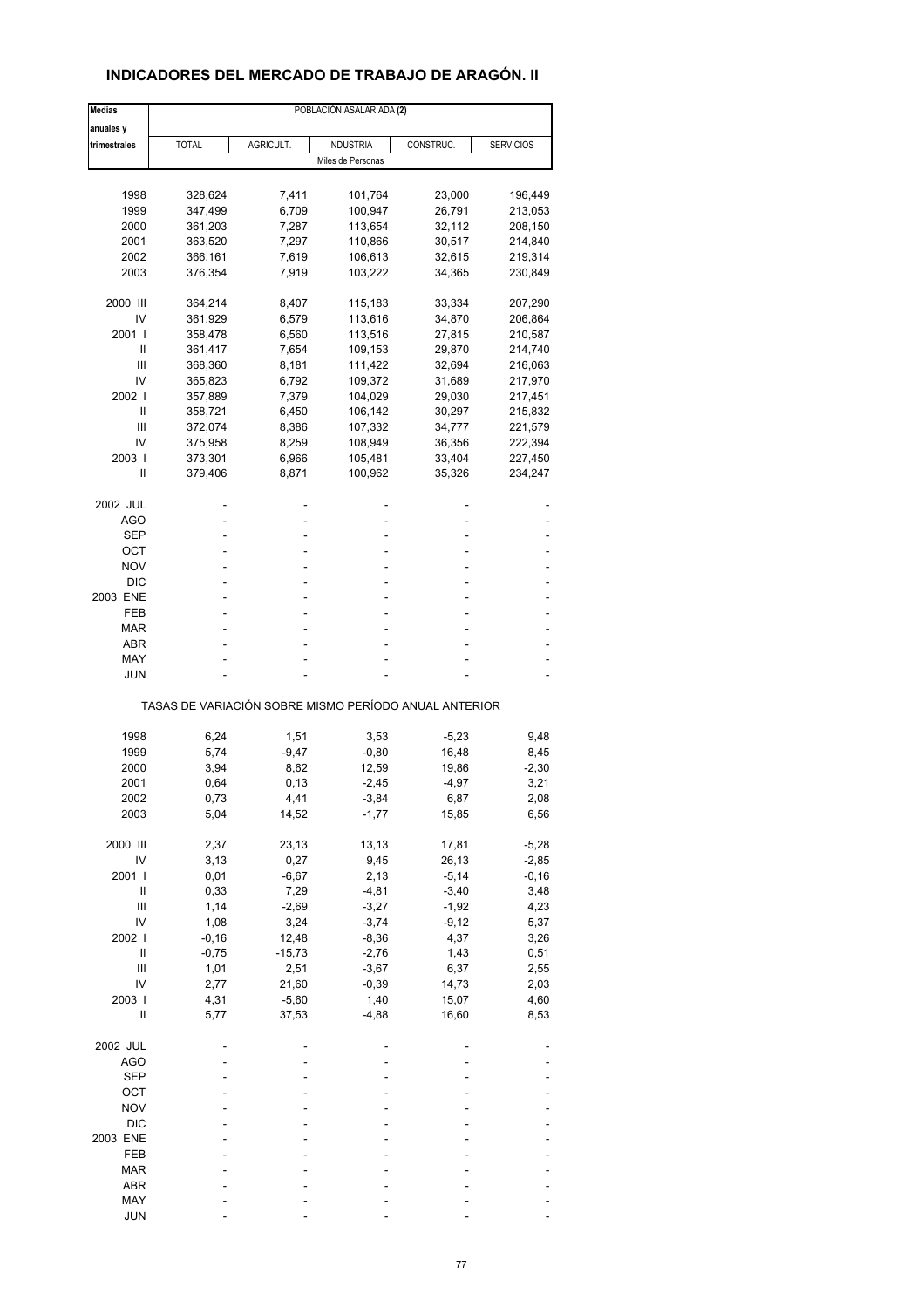# **INDICADORES DEL MERCADO DE TRABAJO DE ARAGÓN. III**

| <b>Medias</b>              |              | PARADOS <sub>(2)</sub> |                |                                                       | TASA DE ACTIVIDAD (2) |                | TASA DE PARO (2) |                |                |
|----------------------------|--------------|------------------------|----------------|-------------------------------------------------------|-----------------------|----------------|------------------|----------------|----------------|
| anuales y                  |              |                        |                |                                                       | <b>MENORES</b>        |                |                  | <b>MENORES</b> |                |
| trimestrales               | <b>TOTAL</b> | VARONES                | <b>MUJERES</b> | <b>TOTAL</b>                                          | 20 AÑOS               | <b>MUJERES</b> | <b>TOTAL</b>     | 20 AÑOS        | <b>MUJERES</b> |
|                            |              | Miles de personas      |                |                                                       |                       | Porcentaje     |                  |                |                |
|                            |              |                        |                |                                                       |                       |                |                  |                |                |
| 1998                       | 56,681       | 19,976                 | 36,706         | 49,92                                                 | 21,61                 | 37,26          | 11,40            | 33,63          | 19,41          |
| 1999                       | 44,683       | 16,324                 | 28,359         | 49,80                                                 | 23,71                 | 36,10          | 9,01             | 25,27          | 15,45          |
| 2000                       | 36,139       | 12,068                 | 24,071         | 50,75                                                 | 20,79                 | 37,59          | 7,15             | 23,13          | 12,61          |
| 2001                       | 23,790       | 9,437                  | 14,353         | 49,72                                                 | 19,65                 | 36,77          | 4,80             | 17,62          | 7,68           |
| 2002                       | 27,784       | 10,365                 | 17,419         | 50,44                                                 | 19,71                 | 37,49          | 5,53             | 15,76          | 9,14           |
| 2003                       | 35,066       | 14,199                 | 20,867         | 52,01                                                 | 20,58                 | 39,79          | 6,78             | 27,57          | 10,33          |
|                            |              |                        |                |                                                       |                       |                |                  |                |                |
| 2000 III                   | 34,853       | 11,537                 | 23,316         | 51,04                                                 | 22,97                 | 37,88          | 6,85             | 20,62          | 12,12          |
| IV                         | 36,334       | 12,247                 | 24,086         | 51,00                                                 | 21,10                 | 37,87          | 7,15             | 23,66          | 12,52          |
| 2001 l                     | 23,125       | 9,546                  | 13,579         | 49,31                                                 | 19,44                 | 36,39          | 4,71             | 19,19          | 7,34           |
| $\sf II$                   | 23,924       | 9,490                  | 14,434         | 49,60                                                 | 16,69                 | 36,67          | 4,84             | 10,02          | 7,75           |
| $\mathsf{III}$             | 24,685       | 9,219                  | 15,466         | 50,36                                                 | 24,48                 | 37,39          | 4,92             | 27,10          | 8,14           |
| IV                         | 23,426       | 9,492                  | 13,934         | 49,63                                                 | 17,98                 | 36,64          | 4,74             | 14,17          | 7,48           |
| 2002                       | 25,031       | 9,546                  | 15,485         | 49,48                                                 | 15,97                 | 36,24          | 5,08             | 18,54          | 8,41           |
| $\sf II$                   | 27,788       | 9,475                  | 18,313         | 50,12                                                 | 18,12                 | 37,20          | 5,57             | 10,63          | 9,69           |
| $\mathbf{III}$             | 26,037       | 10,385                 | 15,652         | 50,71                                                 | 23,05                 | 37,88          | 5,16             | 14,64          | 8,14           |
| IV                         | 32,280       | 12,055                 | 20,226         | 51,47                                                 | 21,70                 | 38,64          | 6,30             | 19,25          | 10,31          |
| 2003                       | 36,446       | 15,433                 | 21,014         | 51,75                                                 | 21,37                 | 39,44          | 7,08             | 25,31          | 10,50          |
| Ш                          | 33,685       | 12,965                 | 20,720         | 52,27                                                 | 19,80                 | 40,15          | 6,48             | 29,84          | 10,17          |
|                            |              |                        |                |                                                       |                       |                |                  |                |                |
| 2002 JUL                   |              |                        |                |                                                       |                       |                |                  |                |                |
| <b>AGO</b>                 |              |                        |                |                                                       |                       |                |                  |                |                |
| <b>SEP</b>                 |              |                        |                |                                                       |                       |                |                  |                |                |
| OCT                        |              |                        |                |                                                       |                       |                |                  |                |                |
| <b>NOV</b>                 |              |                        |                |                                                       |                       |                |                  |                |                |
| <b>DIC</b>                 |              |                        |                |                                                       |                       |                |                  |                |                |
| 2003 ENE                   |              |                        |                |                                                       |                       |                |                  |                |                |
| FEB                        |              |                        |                |                                                       |                       |                |                  |                |                |
| <b>MAR</b>                 |              |                        |                |                                                       |                       |                |                  |                |                |
| <b>ABR</b>                 |              |                        |                |                                                       |                       |                |                  |                |                |
| MAY                        |              |                        |                |                                                       |                       |                |                  |                |                |
| <b>JUN</b>                 |              |                        |                |                                                       |                       |                |                  |                |                |
|                            |              |                        |                | TASAS DE VARIACIÓN SOBRE MISMO PERÍODO ANUAL ANTERIOR |                       |                |                  |                |                |
|                            |              |                        |                |                                                       |                       |                |                  |                |                |
| 1998                       | $-18,82$     | $-23,73$               | $-15,88$       |                                                       |                       |                |                  |                |                |
| 1999                       | $-21,17$     | $-18,28$               | $-22,74$       |                                                       |                       |                |                  |                |                |
| 2000                       | $-19,12$     | $-26,07$               | $-15, 12$      |                                                       |                       |                |                  |                |                |
| 2001                       | $-34,17$     | $-21,80$               | $-40,37$       |                                                       |                       |                |                  |                |                |
| 2002                       | 16,79        | 9,84                   | 21,36          |                                                       |                       |                |                  |                |                |
| 2003                       | 32,78        | 49,30                  | 23,48          |                                                       |                       |                |                  |                |                |
|                            |              |                        |                |                                                       |                       |                |                  |                |                |
| 2000 III                   | $-10,28$     | $-18,40$               | $-5,64$        |                                                       |                       |                |                  |                |                |
| $\mathsf{IV}$              | $-9,92$      | $-22,19$               | $-2,07$        |                                                       |                       |                |                  |                |                |
| 2001 l                     | $-39,42$     | $-29,15$               | $-45,02$       |                                                       |                       |                |                  |                |                |
| $\, \parallel$             | $-32,03$     | $-13,84$               | $-40,31$       |                                                       |                       |                |                  |                |                |
| $\mathbf{III}$             | $-29,17$     | $-20,09$               | $-33,67$       |                                                       |                       |                |                  |                |                |
| IV                         | $-35,53$     | $-22,50$               | $-42,15$       |                                                       |                       |                |                  |                |                |
| 2002 l                     | 8,24         | 0,00                   | 14,04          |                                                       |                       |                |                  |                |                |
| $\ensuremath{\mathsf{II}}$ | 16,15        | $-0,16$                | 26,87          |                                                       |                       |                |                  |                |                |
| $\mathbf{III}$             | 5,48         | 12,65                  | 1,20           |                                                       |                       |                |                  |                |                |
| IV                         | 37,80        | 27,00                  | 45,16          |                                                       |                       |                |                  |                |                |
| 2003                       | 45,60        | 61,67                  | 35,71          |                                                       |                       |                |                  |                |                |
| $\ensuremath{\mathsf{II}}$ | 21,22        | 36,83                  | 13,14          |                                                       |                       |                |                  |                |                |
|                            |              |                        |                |                                                       |                       |                |                  |                |                |
| 2002 JUL<br><b>AGO</b>     |              |                        |                |                                                       |                       |                |                  |                |                |
| <b>SEP</b>                 |              |                        |                |                                                       |                       |                |                  |                |                |
| OCT                        |              |                        |                |                                                       |                       |                |                  |                |                |
| <b>NOV</b>                 |              |                        |                |                                                       |                       |                |                  |                |                |
| <b>DIC</b>                 |              |                        |                |                                                       |                       |                |                  |                |                |
| 2003 ENE                   |              |                        |                |                                                       |                       |                |                  |                |                |
| FEB                        |              |                        |                |                                                       |                       |                |                  |                |                |
| <b>MAR</b>                 |              |                        |                |                                                       |                       |                |                  |                |                |
| <b>ABR</b>                 |              |                        |                |                                                       |                       |                |                  |                |                |
| MAY                        |              |                        |                |                                                       |                       |                |                  |                |                |
| <b>JUN</b>                 |              |                        |                |                                                       |                       |                |                  |                |                |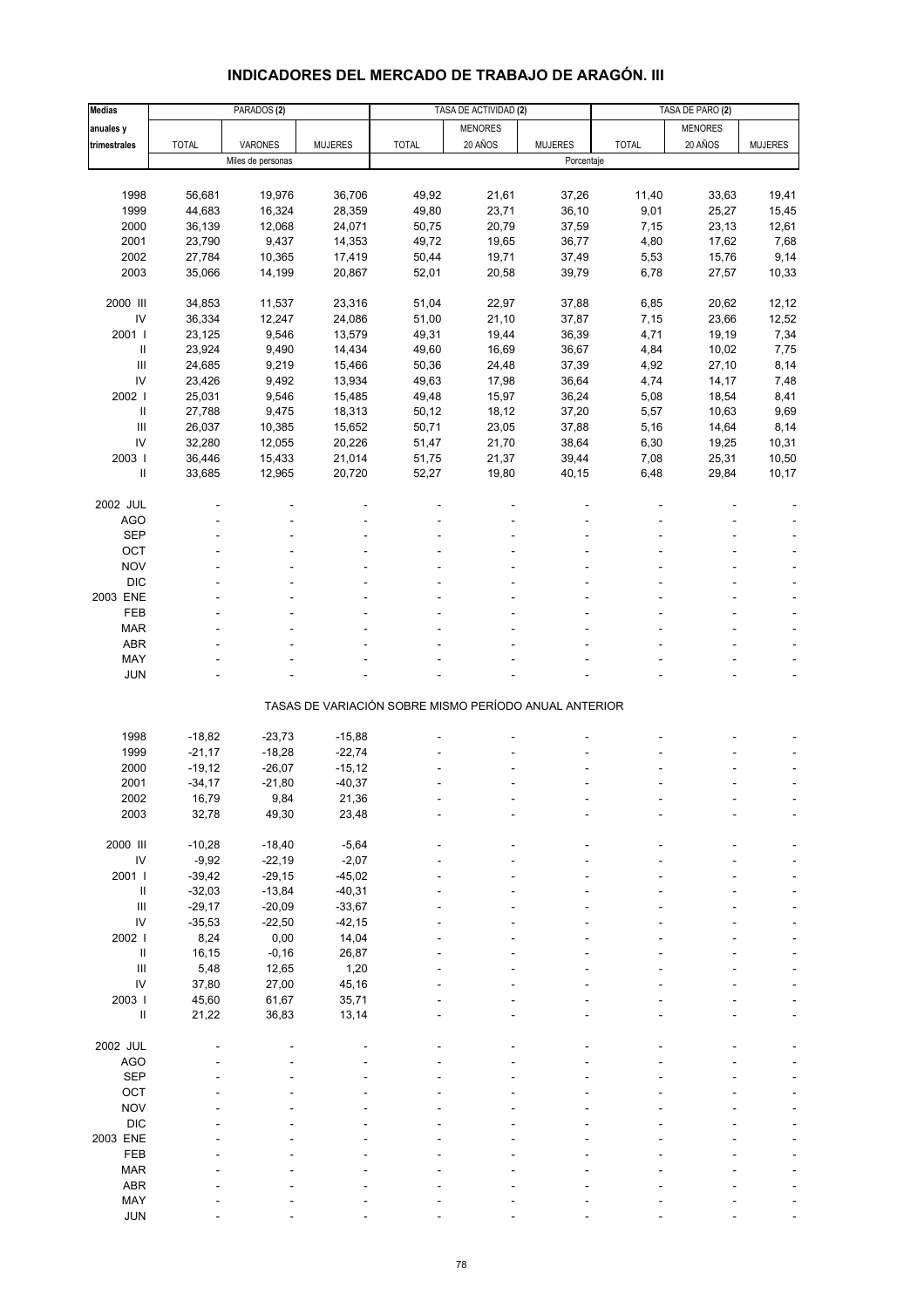| <b>Medias</b>            | PARO REGISTRADO  |                                                       |                  |                |                  |                 |
|--------------------------|------------------|-------------------------------------------------------|------------------|----------------|------------------|-----------------|
| anuales y                |                  |                                                       |                  |                |                  | SIN EMPLEO      |
| trimestrales             | <b>TOTAL</b>     | <b>AGRICULTURA</b>                                    | <b>INDUSTRIA</b> | CONSTRUCCIÓN   | <b>SERVICIOS</b> | <b>ANTERIOR</b> |
|                          |                  |                                                       | Personas         |                |                  |                 |
|                          |                  |                                                       |                  |                |                  |                 |
| 1998                     | 43.961           | 961                                                   | 10.136           | 3.304          | 23.546           | 6.015           |
| 1999                     | 39.340           | 880                                                   | 9.088            | 2.658          | 21.569           | 5.145           |
| 2000                     | 34.461           | 740                                                   | 7.988            | 2.326          | 19.627           | 3.781           |
| 2001                     | 33.760           | 633                                                   | 7.938            | 2.563          | 19.503           | 3.123           |
| 2002                     | 35.147           | 614                                                   | 8.282            | 2.847          | 20.352           | 3.053           |
| 2003                     | 34.049           | 586                                                   | 7.561            | 2.794          | 20.051           | 3.056           |
| 2000 IV                  | 33.480           | 697                                                   | 7.738            | 2.376          | 19.371           | 3.297           |
| 2001 l                   | 35.534           | 710                                                   | 8.112            | 2.614          | 20.783           | 3.314           |
| Ш                        | 32.615           | 653                                                   | 7.689            | 2.362          | 18.817           | 3.094           |
| $\mathbf{III}$           | 31.961           | 552                                                   | 7.651            | 2.458          | 18.263           | 3.038           |
| IV<br>2002               | 34.928           | 619<br>636                                            | 8.299            | 2.818          | 20.148           | 3.044<br>3.070  |
| $\mathsf{I}$             | 36.854<br>35.288 | 581                                                   | 8.747            | 3.132          | 21.268           |                 |
| Ш                        | 32.542           | 555                                                   | 8.444<br>7.641   | 2.806<br>2.611 | 20.373<br>18.809 | 3.084<br>2.925  |
| IV                       | 35.905           | 684                                                   | 8.295            | 2.837          | 20.956           | 3.132           |
| 2003                     | 36.857           | 668                                                   | 8.232            | 3.018          | 21.716           | 3.222           |
| $\sf II$                 | 34.087           | 591                                                   | 7.606            | 2.730          | 20.002           | 3.158           |
| Ш                        | 31.203           | 500                                                   | 6.845            | 2.633          | 18.436           | 2.788           |
|                          |                  |                                                       |                  |                |                  |                 |
| 2002 OCT                 | 35.776           | 668                                                   | 8.177            | 2.728          | 21.075           | 3.128           |
| <b>NOV</b>               | 35.954           | 709                                                   | 8.181            | 2.709          | 21.168           | 3.187           |
| <b>DIC</b>               | 35.986           | 676                                                   | 8.528            | 3.074          | 20.626           | 3.082           |
| 2003 ENE                 | 37.088           | 685                                                   | 8.272            | 3.080          | 21.919           | 3.132           |
| FEB                      | 36.984           | 658                                                   | 8.264            | 3.063          | 21.789           | 3.210           |
| <b>MAR</b>               | 36.498           | 662                                                   | 8.161            | 2.912          | 21.439           | 3.324           |
| <b>ABR</b>               | 35.596           | 653                                                   | 8.165            | 2.881          | 20.677           | 3.220           |
| MAY                      | 33.700           | 559                                                   | 7.586            | 2.672          | 19.876           | 3.007           |
| <b>JUN</b>               | 32.964           | 560                                                   | 7.067            | 2.637          | 19.452           | 3.248           |
| JUL                      | 31.127           | 506                                                   | 6.765            | 2.555          | 18.388           | 2.913           |
| <b>AGO</b><br><b>SEP</b> | 30.534<br>31.947 | 485<br>509                                            | 6.836<br>6.935   | 2.743<br>2.602 | 17.794<br>19.126 | 2.676<br>2.775  |
|                          |                  | TASAS DE VARIACIÓN SOBRE MISMO PERÍODO ANUAL ANTERIOR |                  |                |                  |                 |
| 1998                     | $-12,43$         | $-12,40$                                              | $-12,78$         | $-25,79$       | $-8,06$          | $-18,95$        |
| 1999                     | $-10,51$         | $-8,42$                                               | $-10,34$         | $-19,55$       | $-8,40$          | $-14,45$        |
| 2000                     | $-12,40$         | $-15,94$                                              | $-12,10$         | $-12,50$       | $-9,00$          | $-26,52$        |
| 2001                     | $-2,04$          | $-14,35$                                              | $-0,63$          | 10,20          | $-0,63$          | $-17,41$        |
| 2002                     | 4,11             | -3,07                                                 | 4,34             | 11,06          | 4,35             | -2,23           |
| 2003                     | $-2,42$          | $-0,71$                                               | $-8,65$          | $-1,96$        | $-0,49$          | 0,98            |
| 2000 IV                  | $-11,51$         | $-19,61$                                              | $-10,25$         | $-6,88$        | $-8,75$          | $-27,74$        |
| 2001 l                   | $-7,29$          | $-19,16$                                              | $-5,55$          | 1,50           | $-5,18$          | $-24,09$        |
| Ш                        | $-5,07$          | $-11,76$                                              | $-2,55$          | 7,06           | $-3,79$          | $-21,90$        |
| Ш                        | 0,89             | $-14,16$                                              | $-1,09$          | 14,61          | 3,43             | $-13,18$        |
| IV                       | 4,32             | $-11,19$                                              | 7,24             | 18,59          | 4,01             | $-7,66$         |
| 2002                     | 3,71             | $-10,46$                                              | 7,82             | 19,81          | 2,33             | $-7,35$         |
| $\sf II$                 | 8,20             | $-10,98$                                              | 9,82             | 18,78          | 8,27             | $-0,31$         |
| Ш                        | 1,82             | 0,54                                                  | $-0, 13$         | 6,25           | 2,99             | $-3,72$         |
| IV                       | 2,80             | 10,55                                                 | $-0,04$          | 0,67           | 4,01             | 2,89            |
| 2003                     | 0,01             | 5,08                                                  | $-5,88$          | $-3,64$        | 2,10             | 4,95            |
| Ш                        | $-3,41$          | 1,66                                                  | $-9,92$          | $-2,70$        | $-1,82$          | 2,40            |
| Ш                        | $-4, 11$         | $-9,86$                                               | $-10,42$         | 0,84           | $-1,98$          | $-4,69$         |
| 2002 OCT                 | 1,44             | 8,97                                                  | $-1,22$          | 3,65           | 2,26             | $-0,22$         |
| <b>NOV</b>               | 1,96             | 12,90                                                 | $-0,15$          | $-0, 11$       | 2,93             | 0,70            |
| <b>DIC</b>               | 5,06             | 9,74                                                  | 1,22             | $-1,16$        | 7,04             | 8,79            |
| 2003 ENE                 | 1,86             | 8,39                                                  | $-4,99$          | $-2,04$        | 4,47             | 6,21            |
| FEB                      | 0,38             | 5,45                                                  | $-4,68$          | $-1,29$        | 2,00             | 4,05            |
| <b>MAR</b>               | $-2,16$          | 1,53                                                  | $-7,94$          | $-7,56$        | $-0,11$          | 4,66            |
| <b>ABR</b>               | $-4,68$          | 9,75                                                  | $-10,13$         | $-4,95$        | $-3,80$          | 2,61            |
| MAY                      | $-4,96$          | $-4,44$                                               | $-10,50$         | $-4,09$        | $-3,28$          | $-1,86$         |
| <b>JUN</b>               | $-0,30$          | $-0,53$                                               | $-9,06$          | 1,42           | 1,97             | 6,46            |
| JUL                      | $-0,75$          | $-9,48$                                               | $-8,21$          | 4,03           | 1,50             | 1,78            |
| AGO                      | $-4, 15$         | $-9,35$                                               | $-9,82$          | 1,55           | $-2,57$          | $-3,67$         |
| <b>SEP</b>               | $-7,14$          | $-10,70$                                              | $-13,03$         | $-2,80$        | $-4,60$          | $-11,51$        |

### **INDICADORES DEL MERCADO DE TRABAJO DE ARAGÓN. IV**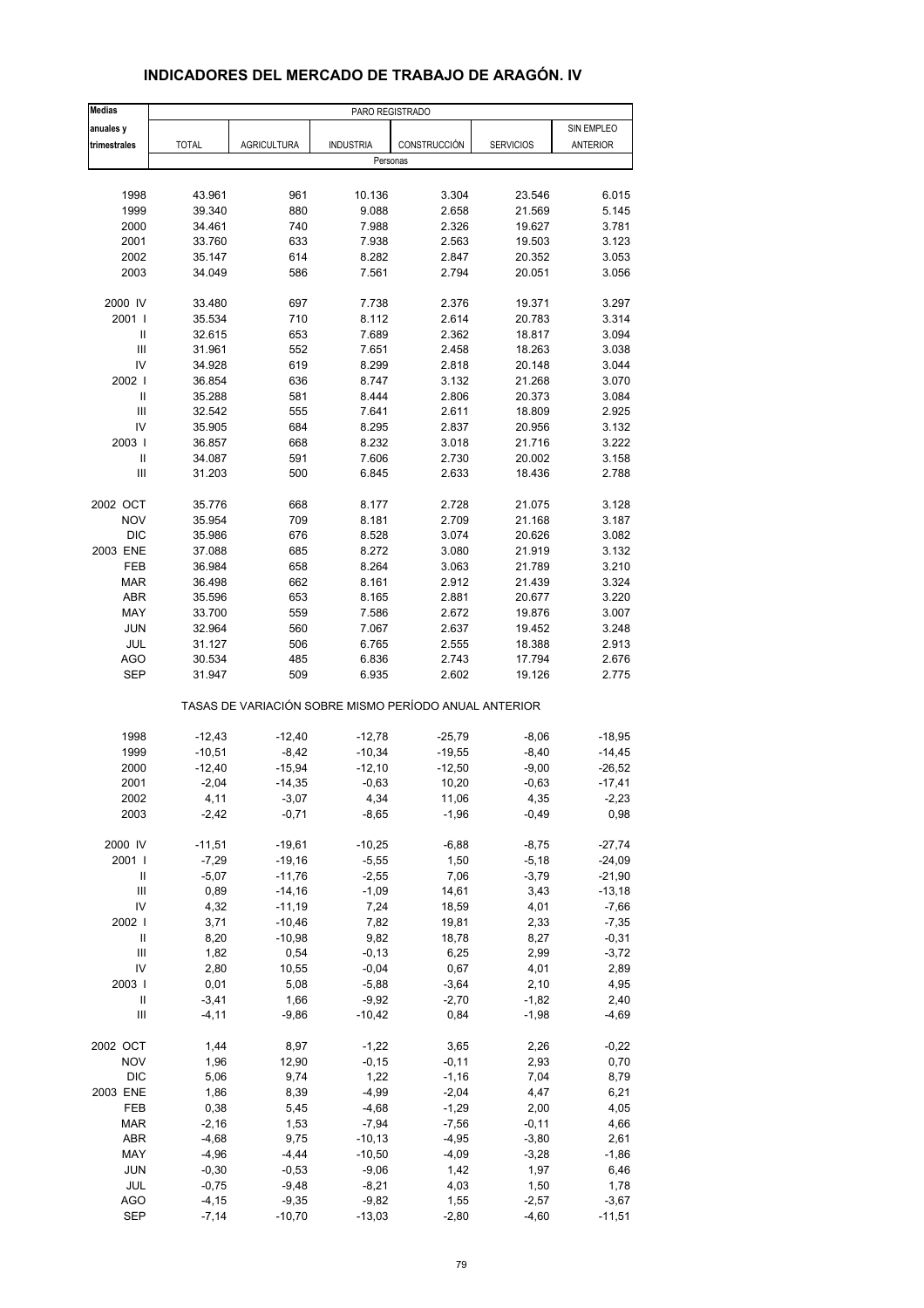# **INDICADORES DEL MERCADO DE TRABAJO DE ARAGÓN. V**

| <b>Medias</b>                      |                                                       |                    | AFILIADOS A LA SEGURIDAD SOCIAL EN ALTA LABORAL |                  |                    |
|------------------------------------|-------------------------------------------------------|--------------------|-------------------------------------------------|------------------|--------------------|
| anuales y                          |                                                       |                    | <b>TOTAL</b>                                    |                  |                    |
| trimestrales                       | <b>TOTAL</b>                                          | <b>AGRICULTURA</b> | <b>INDUSTRIA</b>                                | CONSTRUCCIÓN     | <b>SERVICIOS</b>   |
|                                    |                                                       |                    | Personas                                        |                  |                    |
|                                    |                                                       |                    |                                                 |                  |                    |
| 1998                               | 422.811                                               | 36.498             | 103.395                                         | 35.797           | 245.888            |
| 1999                               | 439.428                                               | 36.335             | 105.927                                         | 40.206           | 255.902            |
| 2000                               | 456.641                                               | 35.411             | 109.239                                         | 44.435           | 266.567            |
| 2001                               | 469.355                                               | 34.900             | 109.611                                         | 46.340           | 277.762            |
| 2002                               | 480.819                                               | 34.669             | 109.057                                         | 48.768           | 288.036            |
| 2003                               | 493.438                                               | 34.859             | 109.975                                         | 51.326           | 297.001            |
|                                    |                                                       |                    |                                                 |                  |                    |
| 2000 IV<br>2001 l                  | 461.334                                               | 34.173             | 109.967<br>110.255                              | 44.895           | 271.332<br>272.898 |
| Ш                                  | 463.377<br>469.129                                    | 33.857<br>35.316   | 109.924                                         | 45.353<br>46.431 | 276.531            |
| $\ensuremath{\mathsf{III}}\xspace$ | 472.873                                               | 36.014             | 109.432                                         | 46.978           | 279.730            |
| IV                                 | 472.041                                               | 34.413             | 108.832                                         | 46.599           | 281.891            |
| 2002                               | 471.818                                               | 33.475             | 108.527                                         | 46.917           | 282.558            |
| Ш                                  | 480.174                                               | 35.591             | 109.348                                         | 48.436           | 286.535            |
| Ш                                  | 486.998                                               | 35.855             | 109.871                                         | 49.732           | 291.265            |
| IV                                 | 484.286                                               | 33.755             | 108.480                                         | 49.987           | 291.785            |
| 2003                               | 487.517                                               | 33.714             | 109.381                                         | 50.415           | 293.706            |
| Ш                                  | 494.439                                               | 35.254             | 110.082                                         | 51.547           | 297.301            |
| Ш                                  | 500.816                                               | 35.983             | 110.705                                         | 52.360           | 301.492            |
|                                    |                                                       |                    |                                                 |                  |                    |
| 2002 SEP                           | 483.983                                               | 35.436             | 109.752                                         | 49.734           | 288.791            |
| OCT                                | 482.191                                               | 33.643             | 108.638                                         | 50.201           | 289.438            |
| <b>NOV</b>                         | 487.013                                               | 33.818             | 109.291                                         | 51.024           | 292.611            |
| <b>DIC</b>                         | 483.653                                               | 33.804             | 107.512                                         | 48.736           | 293.306            |
| 2003 ENE                           | 484.765                                               | 33.795             | 109.016                                         | 49.837           | 291.808            |
| <b>FEB</b>                         | 487.737                                               | 33.711             | 109.581                                         | 50.339           | 293.800            |
| <b>MAR</b>                         | 490.050                                               | 33.637             | 109.547                                         | 51.069           | 295.509            |
| <b>ABR</b>                         | 489.864                                               | 34.127             | 108.906                                         | 50.862           | 295.712            |
| MAY                                | 495.373                                               | 35.708             | 110.100                                         | 51.583           | 297.727            |
| <b>JUN</b>                         | 498.080                                               | 35.926             | 111.239                                         | 52.196           | 298.465            |
| JUL                                | 503.373                                               | 35.864             | 111.063                                         | 52.824           | 303.357            |
| <b>AGO</b>                         | 498.259                                               | 36.102             | 110.347                                         | 51.896           | 299.627            |
|                                    | TASAS DE VARIACIÓN SOBRE MISMO PERÍODO ANUAL ANTERIOR |                    |                                                 |                  |                    |
| 1998                               | 3,94                                                  | $-2,20$            |                                                 | 6,39             | 4,21               |
| 1999                               | 3,93                                                  | $-0,45$            | 4,65<br>2,45                                    | 12,32            | 4,07               |
| 2000                               | 3,92                                                  | $-2,54$            | 3,13                                            | 10,52            | 4,17               |
| 2001                               | 2,78                                                  | $-1,44$            | 0,34                                            | 4,29             | 4,20               |
| 2002                               | 2,44                                                  | $-0,66$            | $-0,51$                                         | 5,24             | 3,70               |
| 2003                               | 2,99                                                  | $-0,16$            | 0,72                                            | 6,51             | 3,65               |
|                                    |                                                       |                    |                                                 |                  |                    |
| 2000 IV                            | 3,40                                                  | $-3,64$            | 2,39                                            | 7,36             | 4,17               |
| 2001 l                             | 3,50                                                  | $-2,72$            | 1,64                                            | 5,72             | 4,76               |
| Ш                                  | 3,06                                                  | $-2,08$            | 0,57                                            | 4,44             | 4,59               |
| Ш                                  | 2,29                                                  | $-1,60$            | 0,20                                            | 3,27             | 3,59               |
| IV                                 | 2,32                                                  | 0,70               | $-1,03$                                         | 3,80             | 3,89               |
| 2002                               | 1,82                                                  | $-1, 13$           | $-1,57$                                         | 3,45             | 3,54               |
| Ш                                  | 2,35                                                  | 0,78               | $-0,52$                                         | 4,32             | 3,62               |
| $\ensuremath{\mathsf{III}}\xspace$ | 2,99                                                  | $-0,44$            | 0,40                                            | 5,86             | 4,12               |
| IV                                 | 2,59                                                  | $-1,91$            | $-0,32$                                         | 7,27             | 3,51               |
| 2003                               | 3,33                                                  | 0,72               | 0,79                                            | 7,45             | 3,95               |
| Ш                                  | 2,97                                                  | $-0,95$            | 0,67                                            | 6,42             | 3,76               |
| Ш                                  | 2,52                                                  | $-0,22$            | 0,70                                            | 5,29             | 3,07               |
| 2002 SEP                           | 2,61                                                  | $-1,15$            | 0,27                                            | 6,33             | 3,39               |
| OCT                                | 2,41                                                  | $-4,39$            | $-0,48$                                         | 6,73             | 3,68               |
| <b>NOV</b>                         | 2,70                                                  | $-1,66$            | $-0,32$                                         | 7,63             | 3,59               |
| DIC                                | 2,67                                                  | 0,42               | $-0,17$                                         | 7,45             | 3,26               |
| 2003 ENE                           | 3,09                                                  | 0,83               | 0,66                                            | 7,38             | 3,59               |
| FEB                                | 3,23                                                  | 0,75               | 0,48                                            | 6,84             | 4,01               |
| <b>MAR</b>                         | 3,66                                                  | 0,57               | 1,23                                            | 8,14             | 4,23               |
| ABR                                | 3,11                                                  | $-1,36$            | 0,66                                            | 6,34             | 4,05               |
| MAY                                | 3,27                                                  | $-0,31$            | 0,75                                            | 7,02             | 4,06               |
| <b>JUN</b>                         | 2,54                                                  | $-1,19$            | 0,61                                            | 5,92             | 3,17               |
| JUL                                | 3,03                                                  | $-0,45$            | 0,79                                            | 5,64             | 3,87               |
| AGO                                | 2,01                                                  | 0,00               | 0,62                                            | 4,93             | 2,28               |
|                                    |                                                       |                    |                                                 |                  |                    |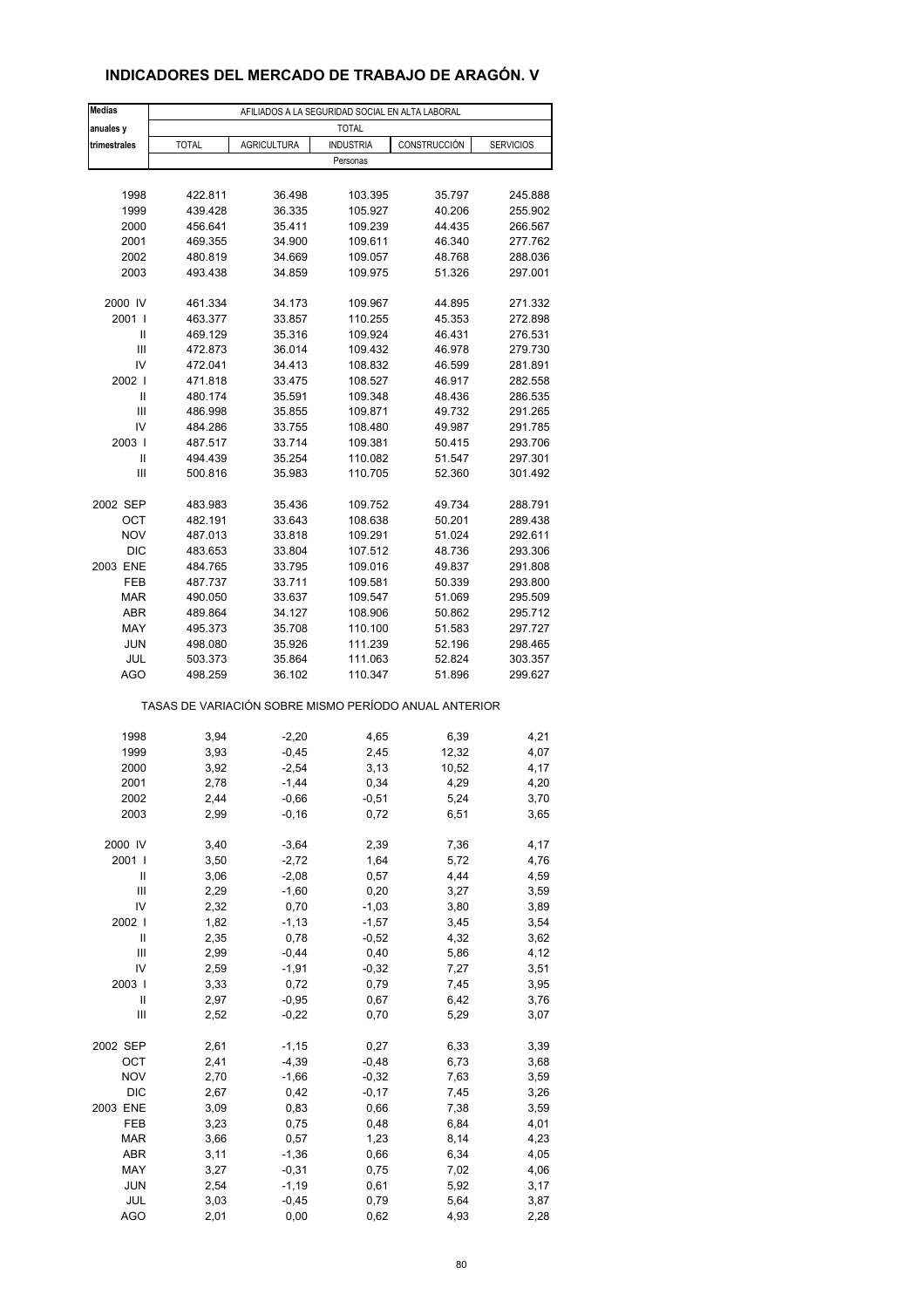# **INDICADORES DEL MERCADO DE TRABAJO DE ARAGÓN. VI**

| <b>Medias</b>            | AFILIADOS A LA SEGURIDAD SOCIAL EN ALTA LABORAL       |                    |                     |                  |                    |  |
|--------------------------|-------------------------------------------------------|--------------------|---------------------|------------------|--------------------|--|
| anuales y                |                                                       |                    | <b>CUENTA AJENA</b> |                  |                    |  |
| trimestrales             | <b>TOTAL</b>                                          | <b>AGRICULTURA</b> | <b>INDUSTRIA</b>    | CONSTRUCCIÓN     | <b>SERVICIOS</b>   |  |
|                          |                                                       |                    | Personas            |                  |                    |  |
|                          |                                                       |                    |                     |                  |                    |  |
| 1998                     | 316.568                                               | 9.841              | 92.015              | 25.172           | 189.048            |  |
| 1999                     | 332.192                                               | 9.974              | 94.441              | 28.944           | 198.645            |  |
| 2000                     | 349.227                                               | 9.730              | 98.014              | 32.512           | 208.799            |  |
| 2001                     | 361.665                                               | 9.602              | 98.653              | 33.787           | 219.461            |  |
| 2002                     | 372.931                                               | 9.875              | 98.320              | 35.633           | 228.966            |  |
| 2003                     | 384.221                                               | 10.351             | 99.331              | 37.466           | 236.942            |  |
|                          |                                                       |                    |                     |                  |                    |  |
| 2000 IV                  | 353.858                                               | 8.813              | 98.796              | 32.725           | 213.346            |  |
| 2001 l                   | 355.641                                               | 8.430              | 99.107              | 33.054           | 214.840            |  |
| Ш                        | 361.065                                               | 9.907              | 98.892              | 33.913           | 218.209            |  |
| Ш                        | 365.096                                               | 10.732             | 98.559              | 34.341           | 221.321            |  |
| IV                       | 364.857                                               | 9.338              | 98.055              | 33.840           | 223.476            |  |
| 2002                     | 364.441                                               | 8.521              | 97.797              | 34.025           | 223.913            |  |
| Ш                        | 372.362                                               | 10.773             | 98.596              | 35.399           | 227.480            |  |
| Ш                        | 378.833                                               | 11.090             | 99.139              | 36.523           | 231.957            |  |
| IV                       | 376.089                                               | 9.115              | 97.749              | 36.584           | 232.514            |  |
| 2003                     | 378.906                                               | 9.124              | 98.709              | 36.819           | 234.102            |  |
| $\mathsf{I}$             | 385.055                                               | 10.775             | 99.430              | 37.622           | 237.118            |  |
| Ш                        | 390.944                                               | 11.557             | 100.118             | 38.203           | 240.937            |  |
|                          |                                                       |                    |                     |                  |                    |  |
| 2002 SEP                 | 376.009                                               | 10.736             | 99.039              | 36.479           | 229.635            |  |
| OCT<br><b>NOV</b>        | 374.181                                               | 8.994<br>9.182     | 97.906              | 36.853           | 230.307            |  |
|                          | 378.773                                               |                    | 98.545              | 37.604           | 233.323            |  |
| <b>DIC</b>               | 375.314                                               | 9.168              | 96.796              | 35.294           | 233.911            |  |
| 2003 ENE<br>FEB          | 376.501                                               | 9.198              | 98.339              | 36.372           | 232.433            |  |
|                          | 379.090                                               | 9.104              | 98.892              | 36.717           | 234.219            |  |
| <b>MAR</b><br><b>ABR</b> | 381.126<br>380.697                                    | 9.069<br>9.616     | 98.895<br>98.269    | 37.367<br>37.047 | 235.654<br>235.655 |  |
| MAY                      | 386.020                                               | 11.261             | 99.442              | 37.656           | 237.552            |  |
| <b>JUN</b>               | 388.449                                               | 11.449             | 100.579             | 38.164           | 238.148            |  |
| JUL                      | 393.477                                               | 11.403             | 100.460             | 38.687           | 242.807            |  |
| <b>AGO</b>               | 388.411                                               | 11.710             | 99.775              | 37.718           | 239.066            |  |
|                          |                                                       |                    |                     |                  |                    |  |
|                          | TASAS DE VARIACIÓN SOBRE MISMO PERÍODO ANUAL ANTERIOR |                    |                     |                  |                    |  |
|                          |                                                       |                    |                     |                  |                    |  |
| 1998                     | 4,76                                                  | $-3,50$            | 4,71                | 7,04             | 4,92               |  |
| 1999                     | 4,94                                                  | 1,35               | 2,64                | 14,99            | 5,08               |  |
| 2000                     | 5,13                                                  | $-2,45$            | 3,78                | 12,33            | 5,11               |  |
| 2001                     | 3,56                                                  | $-1,32$            | 0,65                | 3,92             | 5,11               |  |
| 2002                     | 3,12                                                  | 2,84               | -0,34               | 5,46             | 4,33               |  |
| 2003                     | 3,46                                                  | 2,98               | 0,90                | 6,53             | 4,13               |  |
|                          |                                                       |                    |                     |                  |                    |  |
| 2000 IV                  | 4,37                                                  | $-5,73$            | 2,84                | 7,77             | 5,05               |  |
| 2001 l                   | 4,42                                                  | $-5,10$            | 2,00                | 5,59             | 5,82               |  |
| Ш                        | 3,83                                                  | $-3,57$            | 0,89                | 4,05             | 5,56               |  |
| Ш                        | 2,92                                                  | $-1,99$            | 0,50                | 2,74             | 4,34               |  |
| IV                       | 3,11                                                  | 5,96               | $-0,75$             | 3,41             | 4,75               |  |
| 2002                     | 2,47                                                  | 1,08               | $-1,32$             | 2,94             | 4,22               |  |
| Ш                        | 3,13                                                  | 8,74               | $-0,30$             | 4,38             | 4,25               |  |
| Ш                        | 3,76                                                  | 3,34               | 0,59                | 6,35             | 4,81               |  |
| IV                       | 3,08                                                  | $-2,39$            | $-0,31$             | 8,11             | 4,04               |  |
| 2003                     | 3,97                                                  | 7,08               | 0,93                | 8,21             | 4,55               |  |
| Ш                        | 3,41                                                  | 0,02               | 0,85                | 6,28             | 4,24               |  |
| $\mathsf{III}$           | 2,81                                                  | 2,57               | 0,94                | 4,54             | 3,35               |  |
| 2002 SEP                 | 3,13                                                  | 0,77               | 0,38                | 6,90             | 3,89               |  |
| OCT                      | 2,89                                                  | $-10,54$           | $-0,48$             | 7,40             | 4,31               |  |
| <b>NOV</b>               | 3,21                                                  | $-1,49$            | $-0,32$             | 8,60             | 4,15               |  |
| <b>DIC</b>               | 3,13                                                  | 6, 14              | $-0, 13$            | 8,33             | 3,68               |  |
| 2003 ENE                 | 3,68                                                  | 7,89               | 0,77                | 8,23             | 4,12               |  |
| FEB                      | 3,84                                                  | 6,89               | 0,59                | 7,30             | 4,63               |  |
| <b>MAR</b>               | 4,39                                                  | 6,44               | 1,44                | 9,10             | 4,90               |  |
| ABR                      | 3,62                                                  | $-1,29$            | 0,83                | 6,36             | 4,63               |  |
| MAY                      | 3,80                                                  | 2,21               | 0,94                | 7,09             | 4,61               |  |
| <b>JUN</b>               | 2,81                                                  | $-0,96$            | 0,77                | 5,42             | 3,48               |  |
| JUL                      | 3,47                                                  | 1,65               | 1,02                | 5,06             | 4,36               |  |
| <b>AGO</b>               | 2,15                                                  | 3,48               | 0,85                | 4,00             | 2,35               |  |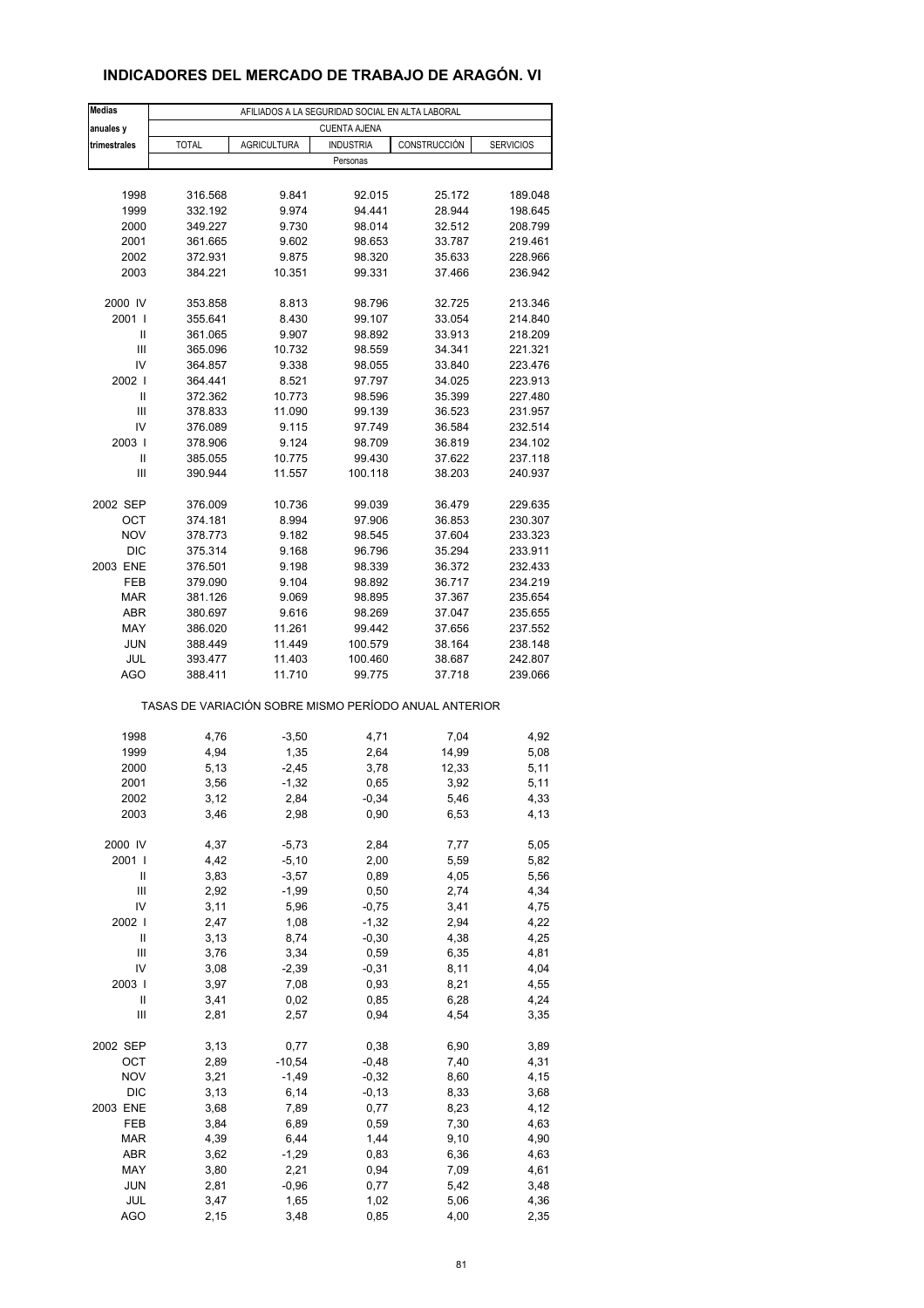### **INDICADORES DEL MERCADO DE TRABAJO DE ARAGÓN. VII**

| <b>Medias</b>     | AFILIADOS A LA SEGURIDAD SOCIAL EN ALTA LABORAL |                    |                      |                                                       |                  |  |  |
|-------------------|-------------------------------------------------|--------------------|----------------------|-------------------------------------------------------|------------------|--|--|
| anuales y         |                                                 |                    | <b>CUENTA PROPIA</b> |                                                       |                  |  |  |
| trimestrales      | <b>TOTAL</b><br><b>AGRICULTURA</b>              |                    | <b>INDUSTRIA</b>     | CONSTRUCCIÓN                                          | <b>SERVICIOS</b> |  |  |
|                   |                                                 |                    | Personas             |                                                       |                  |  |  |
|                   |                                                 |                    |                      |                                                       |                  |  |  |
| 1998              | 106.243                                         | 26.657             | 11.380               | 10.625                                                | 56.840           |  |  |
| 1999              | 107.236                                         | 26.361             | 11.487               | 11.262                                                | 57.257           |  |  |
| 2000              | 107.414                                         | 25.681             | 11.225               | 11.923                                                | 57.768           |  |  |
| 2001              | 107.690                                         | 25.298             | 10.958               | 12.553                                                | 58.301           |  |  |
| 2002<br>2003      | 107.888<br>109.216                              | 24.794<br>24.508   | 10.736<br>10.644     | 13.135<br>13.860                                      | 59.070<br>60.059 |  |  |
|                   |                                                 |                    |                      |                                                       |                  |  |  |
| 2000 IV           | 107.476                                         | 25.361             | 11.171               | 12.170                                                | 57.986           |  |  |
| 2001 l            | 107.737                                         | 25.427             | 11.148               | 12.299                                                | 58.057           |  |  |
| Ш                 | 108.064                                         | 25.408             | 11.033               | 12.518                                                | 58.322           |  |  |
| Ш                 | 107.777                                         | 25.282             | 10.873               | 12.637                                                | 58.409           |  |  |
| IV                | 107.184                                         | 25.076             | 10.777               | 12.760                                                | 58.415           |  |  |
| 2002              | 107.376                                         | 24.954             | 10.730               | 12.892                                                | 58.645           |  |  |
| Ш                 | 107.813                                         | 24.818             | 10.752               | 13.037                                                | 59.055           |  |  |
| Ш                 | 108.165                                         | 24.765             | 10.732               | 13.209                                                | 59.309           |  |  |
| IV                | 108.196                                         | 24.640             | 10.731               | 13.403                                                | 59.271           |  |  |
| 2003              | 108.612                                         | 24.591             | 10.673               | 13.596                                                | 59.604           |  |  |
| $\mathsf{I}$<br>Ш | 109.384<br>109.872                              | 24.478<br>24.427   | 10.652<br>10.588     | 13.925<br>14.158                                      | 60.183<br>60.556 |  |  |
|                   |                                                 |                    |                      |                                                       |                  |  |  |
| 2002 SEP          | 107.974                                         | 24.700             | 10.713               | 13.255                                                | 59.156           |  |  |
| OCT               | 108.010                                         | 24.649             | 10.732               | 13.348                                                | 59.131           |  |  |
| <b>NOV</b>        | 108.240                                         | 24.636             | 10.746               | 13.420                                                | 59.288           |  |  |
| <b>DIC</b>        | 108.339                                         | 24.636             | 10.716               | 13.442                                                | 59.395           |  |  |
| 2003 ENE          | 108.264                                         | 24.597             | 10.677               | 13.465                                                | 59.375           |  |  |
| FEB               | 108.647                                         | 24.607             | 10.689               | 13.622                                                | 59.581           |  |  |
| <b>MAR</b>        | 108.924                                         | 24.568             | 10.652               | 13.702                                                | 59.855           |  |  |
| ABR               | 109.167                                         | 24.511             | 10.637               | 13.815                                                | 60.057           |  |  |
| MAY               | 109.353                                         | 24.447             | 10.658               | 13.927                                                | 60.175           |  |  |
| <b>JUN</b>        | 109.631                                         | 24.477             | 10.660               | 14.032                                                | 60.317           |  |  |
| JUL               | 109.896                                         | 24.461             | 10.603               | 14.137                                                | 60.550           |  |  |
| <b>AGO</b>        | 109.848                                         | 24.392             | 10.572               | 14.178                                                | 60.561           |  |  |
|                   |                                                 |                    |                      | TASAS DE VARIACIÓN SOBRE MISMO PERÍODO ANUAL ANTERIOR |                  |  |  |
|                   |                                                 |                    |                      |                                                       |                  |  |  |
| 1998              | 1,58                                            | $-1,70$            | 4,17                 | 4,88                                                  | 1,93             |  |  |
| 1999              | 0,94                                            | $-1, 11$           | 0,94                 | 6,00                                                  | 0,73             |  |  |
| 2000              | 0,17                                            | $-2,58$            | $-2,28$              | 5,86                                                  | 0,89             |  |  |
| 2001              | 0,26                                            | $-1,49$            | $-2,38$              | 5,29                                                  | 0,92<br>1,32     |  |  |
| 2002<br>2003      | 0,18<br>1,35                                    | -1,99<br>$-1,43$   | -2,02<br>$-0,91$     | 4,64<br>6,45                                          | 1,82             |  |  |
|                   |                                                 |                    |                      |                                                       |                  |  |  |
| 2000 IV           | 0,34                                            | $-2,89$            | $-1,37$              | 6,28                                                  | 1,06             |  |  |
| 2001 l            | 0,56                                            | $-1,90$            | $-1,43$              | 6,09                                                  | 1,01             |  |  |
| Ш                 | 0,56                                            | $-1,49$            | $-2,18$              | 5,52                                                  | 1,09             |  |  |
| Ш                 | 0, 19                                           | $-1,44$            | $-2,42$              | 4,75                                                  | 0,85             |  |  |
| IV                | $-0,27$                                         | $-1, 12$           | $-3,53$              | 4,84                                                  | 0,74             |  |  |
| 2002              | $-0,33$                                         | $-1,86$            | $-3,74$              | 4,83                                                  | 1,01             |  |  |
| $\sf II$          | $-0,23$                                         | $-2,32$            | $-2,55$              | 4,15                                                  | 1,26             |  |  |
| Ш                 | 0,36                                            | $-2,05$            | $-1,30$              | 4,52                                                  | 1,54             |  |  |
| IV                | 0,94                                            | $-1,74$            | $-0,42$              | 5,04                                                  | 1,47             |  |  |
| 2003              | 1,15                                            | $-1,46$            | $-0,54$              | 5,46                                                  | 1,63             |  |  |
| Ш<br>Ш            | 1,46<br>1,49                                    | $-1,37$<br>$-1,49$ | $-0,93$<br>$-1,43$   | 6,81<br>7,37                                          | 1,91<br>1,97     |  |  |
|                   |                                                 |                    |                      |                                                       |                  |  |  |
| 2002 SEP          | 0,84                                            | $-1,97$            | $-0,70$              | 4,78                                                  | 1,49             |  |  |
| OCT               | 0,80                                            | $-1,93$            | $-0,47$              | 4,93                                                  | 1,32             |  |  |
| <b>NOV</b>        | 0,96                                            | $-1,72$            | $-0,26$              | 5,02                                                  | 1,46             |  |  |
| DIC               | 1,08                                            | $-1,55$            | $-0,54$              | 5,19                                                  | 1,62             |  |  |
| 2003 ENE          | 1,07                                            | $-1,58$            | $-0,37$              | 5,15                                                  | 1,59             |  |  |
| FEB               | 1,19                                            | $-1,34$            | $-0,50$              | 5,62                                                  | 1,61             |  |  |
| <b>MAR</b>        | 1,19                                            | $-1,44$            | $-0,74$              | 5,61                                                  | 1,70             |  |  |
| ABR               | 1,35                                            | $-1,38$            | $-0,87$              | 6,29                                                  | 1,83             |  |  |
| MAY               | 1,44                                            | $-1,44$            | $-1,02$              | 6,82                                                  | 1,92             |  |  |
| JUN               | 1,58                                            | $-1,29$            | $-0,90$              | 7,32                                                  | 1,98             |  |  |
| JUL<br><b>AGO</b> | 1,48<br>1,49                                    | $-1,40$<br>$-1,59$ | $-1,38$<br>$-1,49$   | 7,23<br>7,51                                          | 1,95<br>1,99     |  |  |
|                   |                                                 |                    |                      |                                                       |                  |  |  |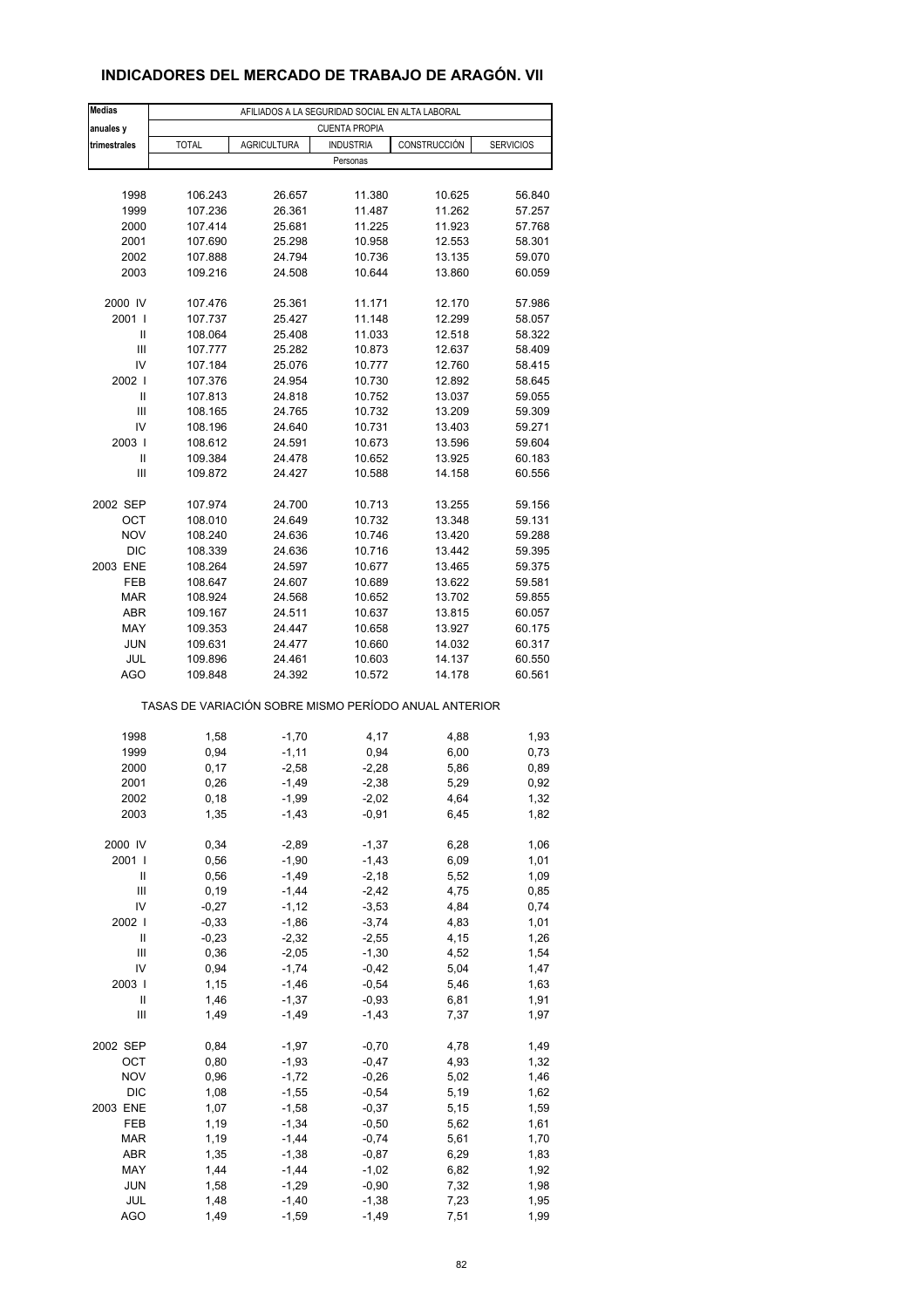#### **Medias | EFECTIVOS LABORALES | JORNADA MEDIA POR TRABAJADOR Y TRIM. anuales y** TOTAL SECTORES CONTRATO CONTRATO TOTAL A TIEMPO A TIEMPO **trimestrales | |** INDUSTRIA | CONSTRUC. | SERVICIOS | INDEFINIDO | TEMPORAL | | COMPLETO | PARCIAL Miles de personas Horas et al. 2009, et al. 2009, et al. 2009, et al. 2009, et al. 2009, et al. 2009, et al. 2009, et al. 2009, et al. 2009, et al. 2009, et al. 2009, et al. 2009, et al. 2009, et al. 2009, et al. 2009, et 1998 276,3 93,0 25,1 158,3 180,9 95,4 417,0 443,2 234,0 1999 290,0 96,3 28,3 165,4 185,4 104,6 412,0 440,7 242,7 2000 305,8 99,3 32,0 174,5 197,1 108,7 415,2 443,8 243,8 2001 317,1 100,2 32,9 184,1 208,4 108,7 413,9 441,5 246,1 2002 327,3 100,0 35,0 192,4 219,7 107,6 412,6 440,1 245,9 2003 338,3 102,7 36,6 199,1 225,3 113,0 430,5 461,0 256,0 2000 III 310,3 100,2 33,0 177,1 200,8 109,5 365,2 387,9 213,2 IV 308,8 97,8 31,2 179,8 198,9 109,9 421,9 454,7 246,6 2001 I 314,1 100,2 32,8 181,1 204,7 109,4 428,4 464,1 245,8 II 318,8 101,7 33,8 183,3 204,6 114,2 431,8 460,6 266,1 III 317,8 100,2 33,2 184,4 213,2 104,6 370,5 389,8 220,5 IV 317,8 98,6 31,7 187,6 211,2 106,6 425,0 451,3 252,1 2002 I 320,8 99,3 33,8 187,8 218,0 102,8 427,4 460,5 251,6 II 328,3 101,1 35,1 192,1 219,6 108,7 435,0 461,8 258,8 III 329,9 99,7 35,7 194,5 216,8 113,1 366,7 386,4 229,7 IV 330,1 99,7 35,2 195,2 224,4 105,7 421,3 451,6 243,6 2003 I 336,3 102,0 36,3 198,0 226,4 109,9 431,1 462,6 254,3 II 340,3 103,4 36,9 200,1 224,2 116,1 429,8 459,4 257,7 2002 JUL ----- ---- AGO - - - - - ---- SEP - - - - - ---- OCT the second contract of the second contract of the second contract of the second contract of the second contract of the second contract of the second contract of the second contract of the second contract of the second NOV  $\qquad$  -  $\qquad$  -  $\qquad$  -  $\qquad$  -  $\qquad$  -  $\qquad$  -  $\qquad$  -  $\qquad$  -  $\qquad$  -  $\qquad$  -DIC - - - - - - - - - - - - - - - -2003 ENE ----- ---- FEB - - - - - ---- MAR - - - - - - - - - - - - - - - - - - $ABR$  , and the set of the set of the set of the set of the set of the set of the set of the set of the set of the set of the set of the set of the set of the set of the set of the set of the set of the set of the set of t MAY - - - - - ---- JUN - - - - - ---- TASAS DE VARIACIÓN SOBRE MISMO PERÍODO ANUAL ANTERIOR 1998 5,41 0,54 11,82 7,47 6,98 2,55 -1,13 -0,30 -2,07 1999 4,96 3,49 12,96 4,53 2,47 9,67 -1,19 -0,56 3,74 2000 5,44 3,12 13,06 5,50 6,32 3,87 0,77 0,69 0,45 2001 3,71 0,93 2,65 5,49 5,73 0,05 -0,30 -0,52 0,95 2002 3,20 -0,22 6,31 4,51 5,41 -1,03 -0,32 -0,31 -0,08 2003 4,24 2,50 6,24 4,79 2,97 6,86 -0,17 -0,03 0,31 2000 III 5,80 2,04 11,86 6,94 7,38 2,91 1,05 0,31 -2,38 IV 4,54 1,77 5,76 5,89 5,97 2,14 0,38 0,93 0,61 2001 I 4,94 2,87 4,46 6,22 7,45 0,55 -1,36 -0,30 -3,38 II 4,63 0,10 4,00 7,38 3,18 7,33 -1,68 -1,37 1,95 III 2,42 0,00 0,61 4,12 6,18 -4,47 1,45 0,49 3,42 IV 2,91 0,82 1,60 4,34 6,18 -3,00 0,73 -0,75 2,23 2002 I 2,13 -0,90 3,05 3,70 6,50 -6,03 -0,23 -0,78 2,36 II 2,98 -0,59 3,85 4,80 7,33 -4,82 0,74 0,26 -2,74 III 3,81 -0,50 7,53 5,48 1,69 8,13 -1,03 -0,87 4,17 IV 3,87 1,12 11,04 4,05 6,25 -0,84 -0,87 0,07 -3,37 2003 I 4,83 2,72 7,40 5,43 3,85 6,91 0,87 0,46 1,07 II 3,66 2,27 5,13 4,16 2,09 6,81 -1,20 -0,52 -0,43 2002 JUL ----- ---- AGO - - - - - ---- SEP - - - - - ---- OCT the second contract of the second contract of the second contract of the second contract of the second contract of the second contract of the second contract of the second contract of the second contract of the second NOV  $\qquad$  -  $\qquad$  -  $\qquad$  -  $\qquad$  -  $\qquad$  -  $\qquad$  -  $\qquad$  -  $\qquad$  -  $\qquad$  -  $\qquad$  -DIC - - - - - - - - - - - - - - - -2003 ENE ----- ---- FEB - - - - - ---- MAR - - - - - - - - - - - - - - - - - -ABR - - - - - ----

#### **INDICADORES DEL MERCADO DE TRABAJO DE ARAGÓN. VIII**

 MAY - - - - - ---- JUN - - - - - ----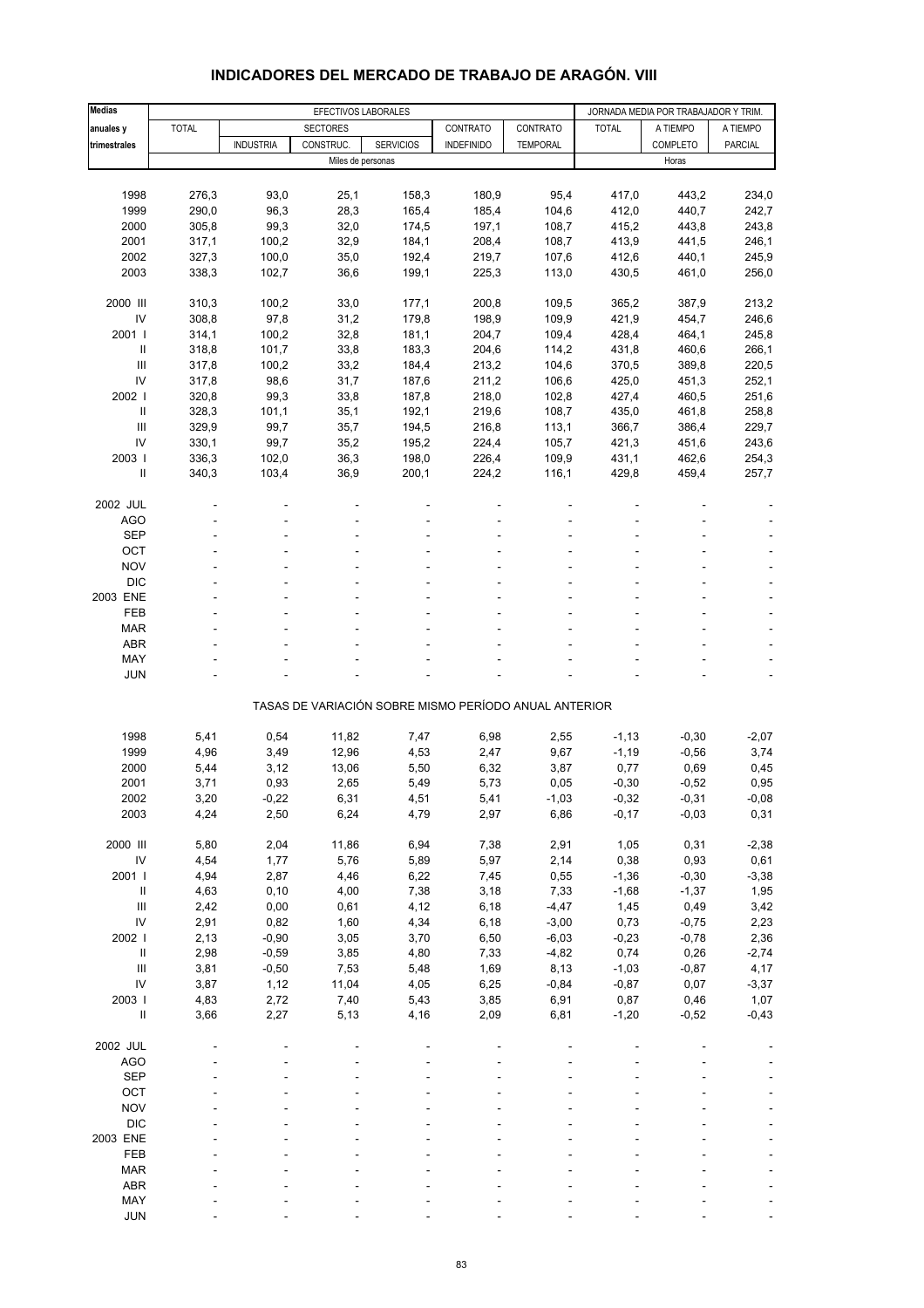# **INDICADORES DE PRECIOS DE ARAGÓN. I**

| <b>Medias</b> |                                                       | INDICES DE PRECIOS DE CONSUMO (3) |                     | DIFERENCIAL DE   |
|---------------|-------------------------------------------------------|-----------------------------------|---------------------|------------------|
| anuales y     | <b>GENERAL</b>                                        | ALIMENTACIÓN                      | SIN                 | <b>INFLACIÓN</b> |
| trimestrales  |                                                       | <b>AGREGADO</b>                   | <b>ALIMENTACIÓN</b> | RTO. ESPAÑA      |
|               |                                                       | <b>Base 2001</b>                  |                     | P.Porcentuales   |
|               |                                                       |                                   |                     |                  |
| 1998          |                                                       | 89,288                            |                     | $-0,46$          |
|               | 91,618                                                |                                   | 92,370              |                  |
| 1999          | 93,792                                                | 91,343                            | 94,590              | 0,06             |
| 2000          | 96,887                                                | 93,315                            | 98,152              | $-0, 13$         |
| 2001          | 100,271                                               | 99,129                            | 100,654             | $-0,09$          |
| 2002          | 103,645                                               | 104,318                           | 103,421             | 0,11             |
| 2003          | 106,261                                               | 107,454                           | 105,865             | 0,05             |
| 2000 IV       |                                                       |                                   | 99,641              |                  |
| 2001          | 98,537                                                | 95,354                            |                     | $-0,23$          |
|               | 98,983                                                | 97,411                            | 99,510              | 0,03             |
| Ш             | 100,158                                               | 98,143                            | 100,834             | 0, 19            |
| Ш             | 100,918                                               | 99,498                            | 101,394             | $-0,31$          |
| IV            | 101,025                                               | 101,464                           | 100,879             | $-0,28$          |
| 2002 l        | 101,702                                               | 102,309                           | 101,500             | 0,11             |
| Ш             | 103,960                                               | 103,697                           | 104,047             | 0, 10            |
| Ш             | 103,571                                               | 105,032                           | 103,085             | 0,18             |
| IV            | 105,345                                               | 106,234                           | 105,050             | 0,03             |
| 2003          | 105,378                                               | 106,695                           | 104,941             | $-0,03$          |
|               |                                                       |                                   |                     |                  |
| Ш             | 106,808                                               | 106,899                           | 106,773             | $-0,02$          |
| Ш             | 106,599                                               | 108,768                           | 105,882             | 0,20             |
| 2002 OCT      | 105,182                                               | 105,946                           | 104,927             | $-0, 10$         |
| <b>NOV</b>    | 105,340                                               | 106,162                           | 105,067             | 0,05             |
| <b>DIC</b>    | 105,514                                               | 106,593                           | 105,155             | 0,15             |
| 2003 ENE      | 104,923                                               | 106,854                           | 104,285             | 0,03             |
|               |                                                       |                                   |                     |                  |
| FEB           | 105,167                                               | 106,508                           | 104,722             | $-0,03$          |
| MAR           | 106,043                                               | 106,723                           | 105,815             | $-0,08$          |
| ABR           | 106,912                                               | 106,738                           | 106,965             | 0,06             |
| MAY           | 106,794                                               | 106,892                           | 106,757             | $-0,03$          |
| <b>JUN</b>    | 106,717                                               | 107,068                           | 106,597             | $-0,11$          |
| JUL           | 106,079                                               | 107,888                           | 105,481             | 0, 16            |
| AGO           | 106,690                                               | 108,770                           | 106,003             | 0,22             |
| <b>SEP</b>    | 107,027                                               | 109,647                           | 106,162             | 0,23             |
|               | TASAS DE VARIACIÓN SOBRE MISMO PERÍODO ANUAL ANTERIOR |                                   |                     |                  |
|               |                                                       |                                   |                     |                  |
| 1998          | 1,37                                                  | 0,52                              | 1,72                |                  |
| 1999          | 2,37                                                  | 2,30                              | 2,40                |                  |
| 2000          | 3,30                                                  | 2,16                              | 3,77                |                  |
| 2001          | 3,49                                                  | 6,23                              | 2,55                |                  |
| 2002          | 3,64                                                  | 4,32                              | 3,42                |                  |
| 2003          | 3,09                                                  | 3,64                              | 2,90                |                  |
|               |                                                       |                                   |                     |                  |
| 2000 IV       | 3,77                                                  | 2,47                              | 4,31                |                  |
| 2001 l        | 3,82                                                  | 5,09                              | 3,42                |                  |
| Ш             | 4,33                                                  | 6,80                              | 3,42                |                  |
| Ш             | 3,33                                                  | 6,62                              | 2,16                |                  |
| IV            | 2,52                                                  | 6,41                              | 1,24                |                  |
| 2002          | 3,22                                                  | 3,82                              | 3,02                |                  |
| $\mathsf{I}$  | 3,64                                                  | 4,34                              | 3,41                |                  |
| Ш             | 3,70                                                  | 4,76                              | 3,35                |                  |
| IV            | 4,00                                                  | 4,35                              | 3,89                |                  |
|               |                                                       |                                   |                     |                  |
| 2003          | 3,61                                                  | 4,29                              | 3,39                |                  |
| Ш             | 2,74                                                  | 3,09                              | 2,62                |                  |
| Ш             | 2,92                                                  | 3,56                              | 2,71                |                  |
| 2002 OCT      | 3,88                                                  | 4,49                              | 3,68                |                  |
| <b>NOV</b>    | 3,97                                                  | 4,34                              | 3,85                |                  |
| DIC           | 4,15                                                  | 4,22                              | 4,13                |                  |
| 2003 ENE      | 3,50                                                  | 4,32                              | 3,22                |                  |
| FEB           | 3,73                                                  | 4,36                              | 3,52                |                  |
|               |                                                       |                                   |                     |                  |
| <b>MAR</b>    | 3,62                                                  | 4,17                              | 3,43                |                  |
| ABR           | 3,06                                                  | 3,24                              | 3,00                |                  |
| MAY           | 2,63                                                  | 3,00                              | 2,50                |                  |
| JUN           | 2,53                                                  | 3,03                              | 2,36                |                  |
| JUL           | 2,76                                                  | 3,32                              | 2,58                |                  |
| <b>AGO</b>    | 3,00                                                  | 3,62                              | 2,80                |                  |
| <b>SEP</b>    | 3,00                                                  | 3,73                              | 2,76                |                  |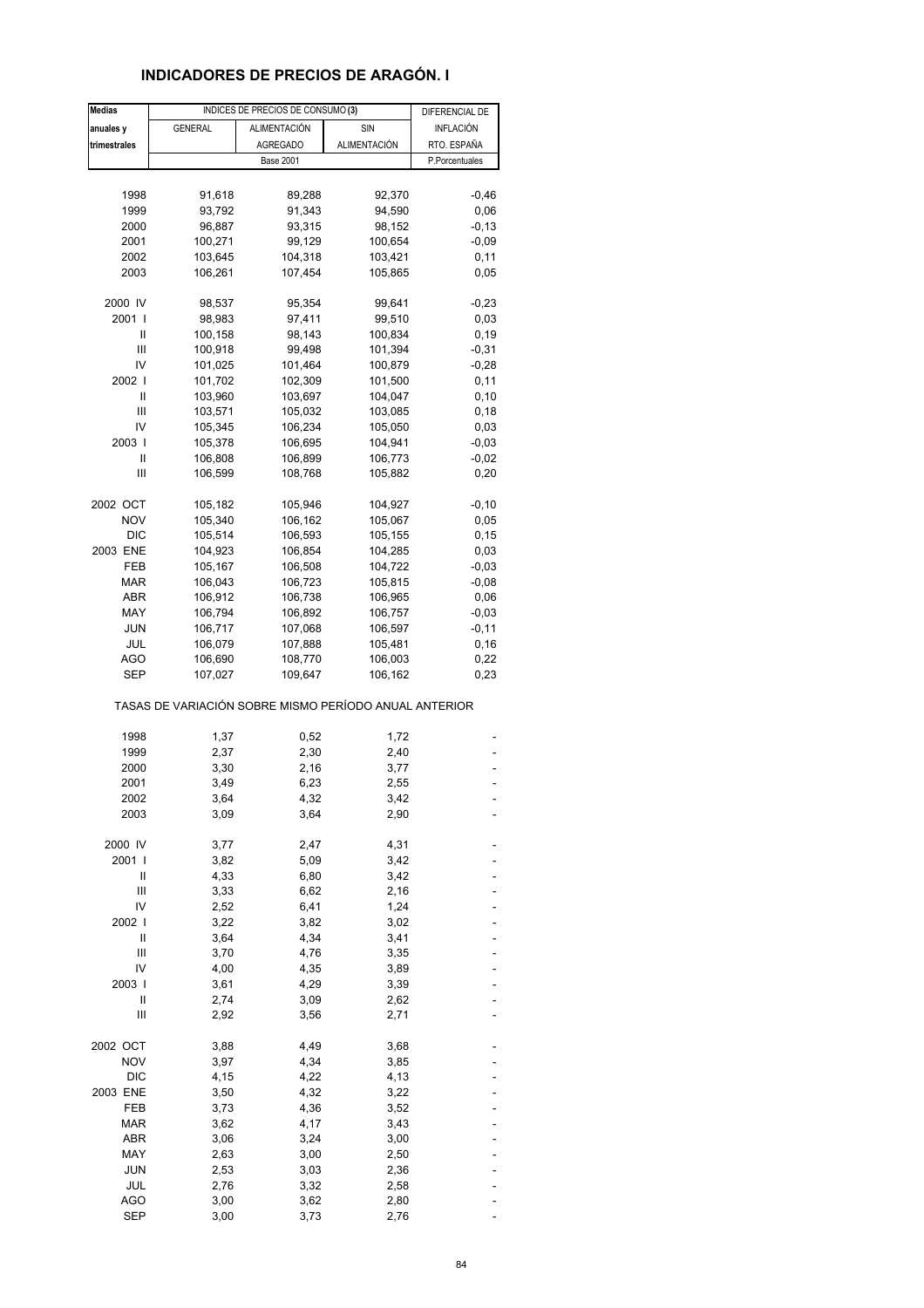# **INDICADORES DE PRECIOS DE ARAGÓN. II**

| <b>Medias</b>              | INDICES DE PRECIOS DE CONSUMO (3) |              |                                                       |                 |         |                 |
|----------------------------|-----------------------------------|--------------|-------------------------------------------------------|-----------------|---------|-----------------|
| anuales y                  | <b>ALIMENTOS Y</b>                | BEBIDAS ALC. | <b>VESTIDO Y</b>                                      | <b>VIVIENDA</b> | MENAJE  | <b>MEDICINA</b> |
| trimestrales               | BEB.NO ALCOH.                     | Y TABACO     | CALZADO                                               |                 |         |                 |
|                            |                                   |              | <b>Base 2001</b>                                      |                 |         |                 |
|                            |                                   |              |                                                       |                 |         |                 |
| 1998                       | 89,284                            | 88,168       | 99,608                                                | 91,068          | 93,249  | 87,561          |
| 1999                       | 90,926                            | 93,372       | 101,079                                               | 93,091          | 96,273  | 93,218          |
| 2000                       |                                   |              |                                                       |                 |         |                 |
|                            | 92,822                            | 95,910       | 102,885                                               | 97,871          | 98,038  | 95,944          |
| 2001                       | 99,048                            | 99,455       | 104,882                                               | 100,276         | 100,177 | 99,182          |
| 2002                       | 104,179                           | 105,251      | 105,467                                               | 102,739         | 101,835 | 103,517         |
| 2003                       | 107,308                           | 108,453      | 107,348                                               | 106,604         | 103,649 | 105,509         |
|                            |                                   |              | 103,692                                               |                 |         |                 |
| 2000 IV<br>2001 l          | 94,910                            | 97,542       |                                                       | 100,175         | 98,910  | 96,475          |
|                            | 97,262                            | 98,052       | 103,923                                               | 99,342          | 99,231  | 97,472          |
| Ш<br>Ш                     | 98,066                            | 98,451       | 104,700                                               | 100,800         | 100,094 | 98,612          |
| IV                         | 99,533                            | 99,286       | 104,999                                               | 100,662         | 100,451 | 99,805          |
|                            | 101,331                           | 102,033      | 105,905                                               | 100,298         | 100,933 | 100,839         |
| 2002                       | 102,383                           | 101,807      | 100,712                                               | 101,069         | 100,781 | 102,292         |
| Ш                          | 103,319                           | 106,246      | 109,377                                               | 102,161         | 102,511 | 103,644         |
| Ш                          | 104,821                           | 106,450      | 99,766                                                | 103,499         | 101,479 | 103,924         |
| IV                         | 106,194                           | 106,502      | 112,012                                               | 104,226         | 102,569 | 104,208         |
| 2003                       | 106,566                           | 107,579      | 103,255                                               | 106,397         | 102,934 | 104,509         |
| Ш                          | 106,667                           | 108,484      | 114,487                                               | 106,735         | 104,253 | 105,791         |
| Ш                          | 108,691                           | 109,295      | 104,304                                               | 106,679         | 103,760 | 106,227         |
|                            |                                   |              |                                                       |                 |         |                 |
| 2002 OCT                   | 105,866                           | 106,490      | 110,334                                               | 104,208         | 102,246 | 104,247         |
| <b>NOV</b>                 | 106,105                           | 106,549      | 113,823                                               | 104,114         | 102,575 | 104,428         |
| <b>DIC</b>                 | 106,611                           | 106,468      | 111,879                                               | 104,355         | 102,885 | 103,950         |
| 2003 ENE                   | 106,899                           | 106,547      | 102,438                                               | 105,336         | 102,675 | 104,153         |
| FEB                        | 106,293                           | 107,976      | 101,974                                               | 106,148         | 102,730 | 104,283         |
| MAR                        | 106,505                           | 108,215      | 105,352                                               | 107,706         | 103,397 | 105,091         |
| ABR                        | 106,489                           | 108,434      | 114,374                                               | 107,097         | 103,662 | 105,446         |
| MAY                        | 106,651                           | 108,538      | 115,623                                               | 106,555         | 104,363 | 105,959         |
| JUN                        | 106,861                           | 108,479      | 113,464                                               | 106,553         | 104,733 | 105,969         |
| JUL                        | 107,690                           | 109,236      | 103,246                                               | 106,502         | 103,745 | 106,114         |
| AGO                        | 108,693                           | 109,298      | 103,139                                               | 106,783         | 103,613 | 106,249         |
| SEP                        | 109,690                           | 109,352      | 106,526                                               | 106,753         | 103,923 | 106,318         |
|                            |                                   |              | TASAS DE VARIACIÓN SOBRE MISMO PERÍODO ANUAL ANTERIOR |                 |         |                 |
|                            |                                   |              |                                                       |                 |         |                 |
| 1998                       | $-0,02$                           | 4,98         | 1,54                                                  | 1,11            | 1,62    | 2,40            |
| 1999                       | 1,84                              | 5,90         | 1,48                                                  | 2,22            | 3,24    | 6,46            |
| 2000                       | 2,09                              | 2,72         | 1,79                                                  | 5,14            | 1,83    | 2,92            |
| 2001                       | 6,71                              | 3,70         | 1,94                                                  | 2,46            | 2,18    | 3,37            |
| 2002                       | 4,18                              | 5,25         | 5,47                                                  | 2,74            | 1,83    | 3,52            |
| 2003                       | 3,67                              | 3,45         | 3,93                                                  | 4,26            | 2,03    | 2,15            |
| 2000 IV                    | 2,35                              | 3,42         | 1,68                                                  | 5,54            | 2,07    | 2,92            |
|                            |                                   |              |                                                       |                 |         |                 |
| 2001 l                     | 5,43                              | 3,34         | 1,64                                                  | 3,66            | 2,41    | 3,08            |
| Ш                          | 7,37                              | 3,63         | 1,95                                                  | 3,92            | 2,33    | 2,51            |
| $\mathsf{III}$<br>IV       | 7,27                              | 3,20         | 2,04                                                  | 2,22            | 1,95    | 3,38            |
|                            | 6,77                              | 4,60         | 2,13                                                  | 0,12            | 2,04    | 4,52            |
| 2002                       | 3,95                              | 2,93         | 5,38                                                  | 2,07            | 1,70    | 3,65            |
| $\ensuremath{\mathsf{II}}$ | 3,93                              | 7,14         | 6,58                                                  | 1,85            | 2,28    | 3,93            |
| $\mathsf{III}$             | 4,48                              | 6,65         | 4,88                                                  | 3,04            | 1,55    | 3,40            |
| IV                         | 4,35                              | 4,30         | 5,00                                                  | 3,99            | 1,80    | 3,10            |
| 2003                       | 4,09                              | 5,67         | 2,52                                                  | 5,27            | 2,14    | 2,17            |
| $\sf II$                   | 3,24                              | 2,11         | 4,67                                                  | 4,48            | 1,70    | 2,07            |
| Ш                          | 3,69                              | 2,67         | 4,55                                                  | 3,07            | 2,25    | 2,22            |
| 2002 OCT                   | 4,51                              | 4,34         | 3,98                                                  | 3,77            | 1,66    | 3,42            |
| <b>NOV</b>                 | 4,34                              | 4,32         | 5,51                                                  | 3,83            | 1,81    | 3,21            |
| <b>DIC</b>                 | 4,21                              | 4,25         | 5,50                                                  | 4,38            | 1,95    | 2,67            |
| 2003 ENE                   | 4,29                              | 4,54         | 1,92                                                  | 4,42            | 2,14    | 2,68            |
| FEB                        | 4,11                              | 6, 12        | 2,37                                                  | 5,06            | 2,35    | 1,77            |
| <b>MAR</b>                 | 3,86                              | 6,35         | 3,27                                                  | 6,33            | 1,93    | 2,05            |
| ABR                        | 3,40                              | 2,23         | 4,74                                                  | 5,28            | 1,51    | 1,59            |
| MAY                        | 3,13                              | 2,17         | 5,04                                                  | 4,63            | 1,82    | 2,42            |
| JUN                        | 3,20                              | 1,93         | 4,23                                                  | 3,54            | 1,77    | 2,20            |
| JUL                        | 3,43                              | 2,61         | 4,06                                                  | 3,07            | 2,29    | 2,12            |
| <b>AGO</b>                 | 3,76                              | 2,69         | 4,10                                                  | 3,24            | 2,29    | 2,24            |
| <b>SEP</b>                 | 3,88                              | 2,71         | 5,47                                                  | 2,91            | 2,17    | 2,29            |
|                            |                                   |              |                                                       |                 |         |                 |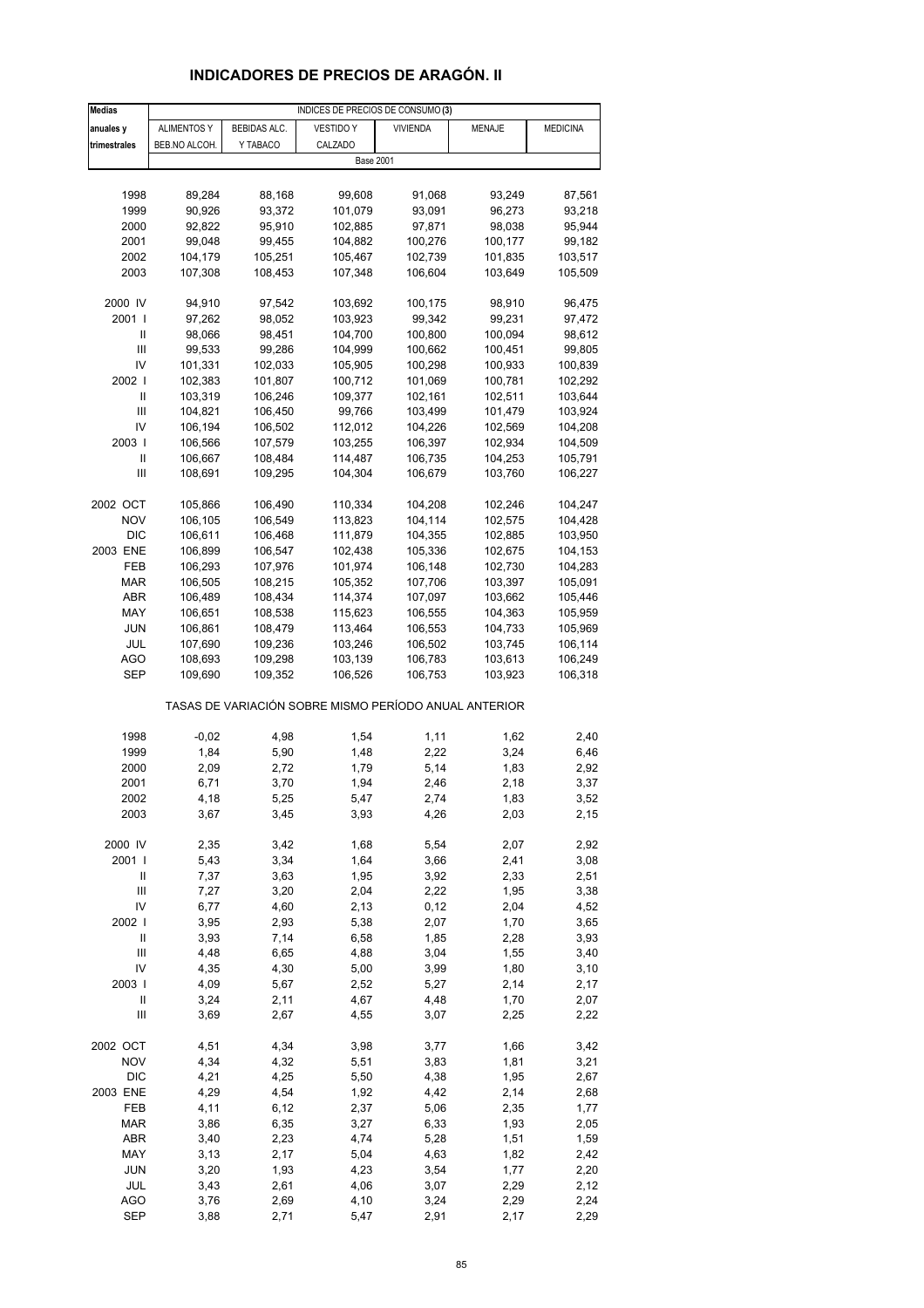# **INDICADORES DE PRECIOS DE ARAGÓN. III**

| <b>Medias</b>  |                   |                  | INDICES DE PRECIOS DE CONSUMO (3)                     |                    |                    |              |
|----------------|-------------------|------------------|-------------------------------------------------------|--------------------|--------------------|--------------|
| anuales y      | <b>TRANSPORTE</b> | COMUNICA -       | OCIO <sub>Y</sub>                                     | ENSEÑANZA          | HOTELES,           | <b>OTROS</b> |
| trimestrales   |                   | <b>CIONES</b>    | <b>CULTURA</b>                                        |                    | CAFÉS Y REST.      |              |
|                |                   |                  | <b>Base 2001</b>                                      |                    |                    |              |
|                |                   |                  |                                                       |                    |                    |              |
| 1998           | 90,781            | 105,021          | 89,680                                                | 82,125             | 89,849             | 90,804       |
| 1999           | 92,719            | 107,192          | 91,587                                                | 85,793             | 92,140             | 93,091       |
| 2000           | 98,748            | 101,261          | 94,951                                                | 91,407             | 96,069             | 96,721       |
| 2001           | 99,774            | 100,336          | 98,411                                                | 98,712             | 100,419            | 100,044      |
| 2002           | 102,251           | 97,145           | 101,277                                               | 104,575            | 106,752            | 104,617      |
| 2003           | 104,617           | 95,259           | 101,940                                               | 108,114            | 110,597            | 107,211      |
|                |                   |                  |                                                       |                    |                    |              |
| 2000 IV        | 100,720           | 101,560          | 95,536                                                | 96,072             | 97,887             | 98,008       |
| 2001 l         | 99,167            | 101,180          | 95,604                                                | 97,340             | 98,780             | 98,762       |
| Ш              | 101,445           | 100,501          | 97,574                                                | 97,485             | 100,016            | 99,713       |
| III            | 100,255           | 100,279          | 101,551                                               | 97,904             | 101,925            | 100,531      |
| IV             | 98,229            | 99,383           | 98,916                                                | 102,120            | 100,952            | 101,168      |
| 2002           | 100,398           | 98,708           | 100,027                                               | 103,348            | 104,584            | 103,781      |
| Ш              | 103,020           | 97,343           | 100,814                                               | 103,526            | 106,477            | 104,796      |
| Ш              | 102,789           | 97,263           | 102,775                                               | 103,900            | 107,936            | 104,800      |
| IV             | 102,795           | 95,265           | 101,491                                               | 107,527            | 108,010            | 105,090      |
| 2003           |                   |                  | 100,964                                               |                    | 109,085            |              |
|                | 105,355           | 95,429<br>95,203 | 101,504                                               | 107,873            |                    | 106,592      |
| Ш<br>Ш         | 103,949           |                  |                                                       | 107,885            | 110,431            | 107,420      |
|                | 104,548           | 95,144           | 103,352                                               | 108,584            | 112,274            | 107,622      |
| 2002 OCT       |                   |                  |                                                       |                    |                    |              |
| <b>NOV</b>     | 103,579           | 97,472           | 101,251                                               | 106,870<br>107,147 | 107,854<br>107,859 | 104,945      |
|                | 102,134           | 94,200           | 100,815                                               |                    |                    | 105,218      |
| <b>DIC</b>     | 102,672           | 94,123           | 102,406                                               | 108,564            | 108,318            | 105,106      |
| 2003 ENE       | 104,170           | 95,421           | 100,679                                               | 107,861            | 108,617            | 106,306      |
| FEB            | 105,453           | 95,474           | 100,990                                               | 107,877            | 109,188            | 106,465      |
| <b>MAR</b>     | 106,442           | 95,392           | 101,223                                               | 107,881            | 109,450            | 107,005      |
| ABR            | 104,833           | 95,278           | 102,529                                               | 107,888            | 110,262            | 107,177      |
| MAY            | 103,624           | 95,186           | 100,709                                               | 107,884            | 110,285            | 107,364      |
| JUN            | 103,390           | 95,146           | 101,275                                               | 107,884            | 110,747            | 107,719      |
| JUL            | 104,104           | 95,163           | 102,607                                               | 107,884            | 111,863            | 107,654      |
| AGO            | 104,824           | 95,131           | 104,467                                               | 108,008            | 113,251            | 107,610      |
| SEP            | 104,717           | 95,137           | 102,981                                               | 109,860            | 111,707            | 107,601      |
|                |                   |                  | TASAS DE VARIACIÓN SOBRE MISMO PERÍODO ANUAL ANTERIOR |                    |                    |              |
| 1998           | 0,03              | 2,35             | 3,89                                                  | 3,14               | 2,17               | 3,48         |
| 1999           | 2,13              | 2,07             | 2,13                                                  | 4,47               | 2,55               | 2,52         |
| 2000           | 6,50              | $-5,53$          | 3,67                                                  | 6,54               | 4,26               | 3,90         |
| 2001           | 1,04              | $-0,91$          | 3,64                                                  | 7,99               | 4,53               | 3,43         |
| 2002           | 2,25              | $-2,86$          | 1,28                                                  | 4,57               | 6,75               | 4,62         |
| 2003           | 2,50              | $-2,57$          | 0,73                                                  | 4,37               | 4,01               | 2,63         |
|                |                   |                  |                                                       |                    |                    |              |
| 2000 IV        | 6,62              | $-3,58$          | 5,66                                                  | 8,09               | 5,24               | 4,52         |
| 2001 l         | 3,20              | $-0,64$          | 6,07                                                  | 9,02               | 4,87               | 3,69         |
| Ш              | 2,88              | 0,04             | 5,65                                                  | 9,01               | 4,85               | 3,77         |
| $\mathsf{III}$ | 0,68              | $-0,90$          | $-0,23$                                               | 7,78               | 5,29               | 3,06         |
| IV             | $-2,47$           | $-2,14$          | 3,54                                                  | 6,30               | 3,13               | 3,22         |
| 2002           | 0,91              | $-1,98$          | 1,40                                                  | 4,40               | 6,29               | 4,87         |
| $\sf II$       | 1,30              | $-2,59$          | 1,27                                                  | 4,39               | 7,00               | 5,09         |
| $\mathsf{III}$ | 2,30              | $-2,76$          | 1,31                                                  | 4,44               | 6,86               | 4,44         |
| IV             | 4,54              | $-4, 11$         | 1,13                                                  | 5,05               | 6,85               | 4,07         |
| 2003           | 4,94              | $-3,32$          | 0,94                                                  | 4,38               | 4,30               | 2,71         |
| $\sf II$       | 0,90              | $-2,20$          | 0,68                                                  | 4,21               | 3,71               | 2,50         |
| Ш              | 1,71              | $-2,18$          | 0,56                                                  | 4,51               | 4,02               | 2,69         |
|                |                   |                  |                                                       |                    |                    |              |
| 2002 OCT       | 4,23              | $-2,71$          | 1,04                                                  | 4,63               | 6,82               | 4,30         |
| <b>NOV</b>     | 4,23              | $-4,77$          | 1,06                                                  | 4,66               | 6,79               | 4,15         |
| <b>DIC</b>     | 5,17              | $-4,85$          | 1,28                                                  | 5,85               | 6,94               | 3,78         |
| 2003 ENE       | 4,59              | $-4,71$          | 0,49                                                  | 4,66               | 5,62               | 2,68         |
| FEB            | 5,41              | $-3,18$          | 1,87                                                  | 4,29               | 4,14               | 2,82         |
| <b>MAR</b>     | 4,82              | $-2,03$          | 0,46                                                  | 4,19               | 3,19               | 2,63         |
| ABR            | 1,61              | $-2,15$          | 1,95                                                  | 4,17               | 3,95               | 2,50         |
| MAY            | 0, 19             | $-2,24$          | 0,20                                                  | 4,19               | 3,55               | 2,38         |
| JUN            | 0,90              | $-2,20$          | $-0,09$                                               | 4,28               | 3,64               | 2,63         |
| JUL            | 1,55              | $-2,03$          | 0,11                                                  | 4,21               | 3,97               | 2,79         |
| AGO            | 2,07              | $-2,07$          | 0,77                                                  | 4,31               | 4,22               | 2,60         |
| <b>SEP</b>     | 1,52              | $-2,44$          | 0,80                                                  | 5,00               | 3,86               | 2,68         |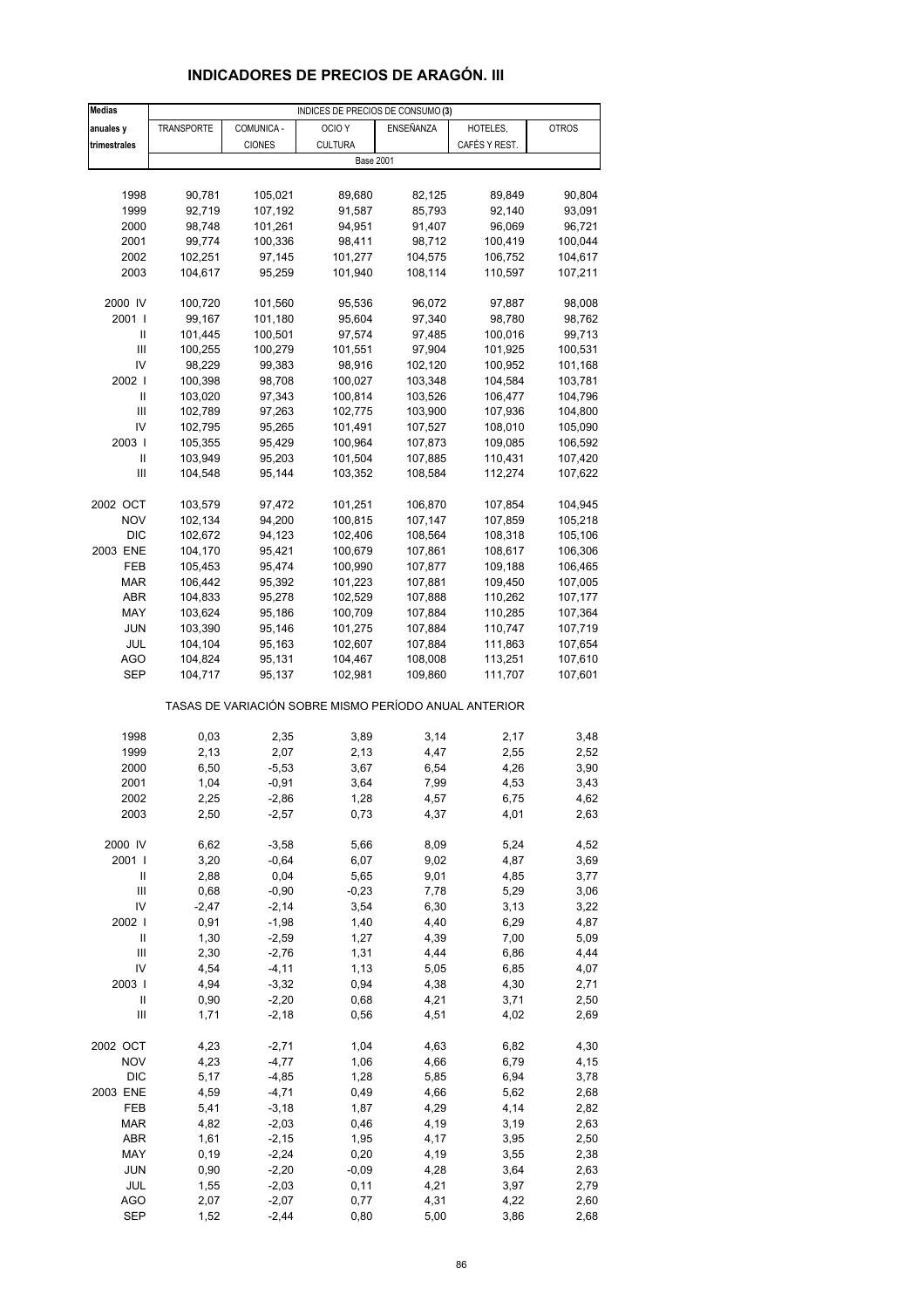| <b>Medias</b>                           | <b>COSTE SALARIAL</b> |                  |                                                       |                  |              | <b>SALARIOS</b>                             |        |         |       |  |
|-----------------------------------------|-----------------------|------------------|-------------------------------------------------------|------------------|--------------|---------------------------------------------|--------|---------|-------|--|
| anuales y                               | POR TRABAJADOR Y MES  |                  | POR HORA EFECTIVA DE TRABAJO                          |                  |              | INCREMENTO SALARIAL PACTADO EN CONVENIO (4) |        |         |       |  |
| trimestrales                            | <b>TOTAL</b>          | <b>ORDINARIO</b> | <b>TOTAL</b>                                          | <b>ORDINARIO</b> | <b>TOTAL</b> | AGRIC.                                      | CONST. | INDUST. | SERV. |  |
|                                         |                       | €                |                                                       |                  |              |                                             | $\%$   |         |       |  |
|                                         |                       |                  |                                                       |                  |              |                                             |        |         |       |  |
| 1998                                    | 1.250,49              | 1.077,12         | 9,10                                                  | 7,85             | 2,62         | 2,60                                        | 2,30   | 2,88    | 2,39  |  |
| 1999                                    | 1.261,26              | 1.088,71         | 9,26                                                  | 8,00             | 2,68         | 2,86                                        | 2,30   | 2,91    | 2,42  |  |
| 2000                                    | 1.293,64              | 1.118,73         | 9,44                                                  | 8,17             | 4,11         | 4,00                                        | 3,55   | 4,64    | 3,66  |  |
| 2001                                    | 1.349,54              | 1.160,37         | 9,93                                                  | 8,55             | 4,07         | 2,99                                        | 4,40   | 4,25    | 3,94  |  |
| 2002                                    | 1.404,50              | 1.203,57         | 10,37                                                 | 8,91             | 4,05         | 4,80                                        | 3,50   | 4,31    | 3,85  |  |
| 2003                                    | 1.429,40              | 1.245,60         | 10,17                                                 | 8,86             | 3,49         | 2,19                                        | 4,80   | 3,31    | 3,46  |  |
| 2000 IV                                 | 1.419,22              | 1.134,72         | 10,34                                                 | 8,26             | 3,27         | 3,01                                        | 3,42   | 3,42    | 3,02  |  |
| 2001 l                                  | 1.243,70              | 1.148,84         | 8,53                                                  | 7,88             | 4,06         | 3,04                                        | 4,40   | 4,25    | 3,84  |  |
| Ш                                       | 1.387,19              | 1.160,46         | 9,81                                                  | 8,21             | 4,10         | 3,04                                        | 4,40   | 4,33    | 3,83  |  |
| Ш                                       | 1.278,80              | 1.175,15         | 10,38                                                 | 9,54             | 3,99         | 3,04                                        | 4,40   | 4,16    | 3,72  |  |
| IV                                      | 1.488,48              | 1.157,04         | 11,01                                                 | 8,56             | 3,99         | 3,04                                        | 4,40   | 4,11    | 3,86  |  |
| 2002                                    | 1.286,25              | 1.187,66         | 9,06                                                  | 8,36             | 2,91         | 9,00                                        | 0,00   | 2,87    | 3,01  |  |
| Ш                                       | 1.458,73              | 1.199,19         | 10,08                                                 | 8,29             | 2,90         | 4,77                                        | 0,00   | 2,82    | 3,02  |  |
| Ш                                       | 1.322,18              | 1.215,33         | 10,96                                                 | 10,07            | 3,02         | 4,77                                        | 3,50   | 2,84    | 3,02  |  |
| IV                                      | 1.550,85              | 1.212,09         | 11,39                                                 | 8,90             | 3,15         | 4,28                                        | 3,50   | 2,86    | 3,07  |  |
| 2003                                    | 1.351,08              | 1.242,80         | 9,47                                                  | 8,71             | 3,01         | 2,19                                        | 0,00   | 2,94    | 3,58  |  |
| $\mathbf{II}$                           | 1.507,72              | 1.248,40         | 10,87                                                 | 9,00             | 3,01         | 2,19                                        | 0,00   | 2,97    | 3,53  |  |
| III                                     |                       |                  |                                                       |                  | 3,49         | 2,19                                        | 4,80   | 3,31    | 3,46  |  |
| 2002 SEP                                |                       |                  |                                                       | ÷,               | 3,02         | 4,77                                        | 3,50   | 2,84    | 3,02  |  |
| OCT                                     |                       |                  |                                                       |                  | 3,12         | 4,59                                        | 3,50   | 2,85    | 3,02  |  |
| <b>NOV</b>                              |                       |                  | ÷                                                     | $\overline{a}$   | 3,15         | 4,30                                        | 3,50   | 2,85    | 3,09  |  |
| <b>DIC</b>                              |                       |                  |                                                       | ÷                | 3,15         | 4,28                                        | 3,50   | 2,86    | 3,07  |  |
| 2003 ENE                                |                       |                  |                                                       |                  | 2,82         | 2,00                                        | 0,00   | 2,81    | 3,54  |  |
| FEB                                     |                       |                  | ä,                                                    | ÷                | 2,90         | 2,19                                        | 0,00   | 2,91    | 3,35  |  |
| <b>MAR</b>                              |                       |                  |                                                       | ä,               | 3,01         | 2,19                                        | 0,00   | 2,94    | 3,58  |  |
| ABR                                     |                       |                  |                                                       |                  | 3,00         | 2,19                                        | 0,00   | 2,94    | 3,55  |  |
| MAY                                     |                       |                  | ä,                                                    | ÷,               | 3,00         | 2,19                                        | 0,00   | 2,95    | 3,55  |  |
| <b>JUN</b>                              |                       |                  |                                                       | ä,               | 3,01         | 2,19                                        | 0,00   | 2,97    | 3,53  |  |
| JUL                                     |                       |                  |                                                       | ÷,               | 2,99         | 2,19                                        | 0,00   | 2,94    | 3,47  |  |
| <b>AGO</b>                              |                       |                  |                                                       | ÷,               | 3,49         | 2,19                                        | 4,80   | 3,31    | 3,46  |  |
|                                         |                       |                  | TASAS DE VARIACIÓN SOBRE MISMO PERÍODO ANUAL ANTERIOR |                  |              |                                             |        |         |       |  |
| 1998                                    | 1,24                  | 0,92             | 1,99                                                  | 1,72             |              |                                             |        |         |       |  |
| 1999                                    | 0,86                  | 1,08             | 1,76                                                  | 1,91             |              |                                             |        |         |       |  |
| 2000                                    | 2,57                  | 2,76             | 1,94                                                  | 2,19             |              |                                             |        |         |       |  |
| 2001                                    | 4,32                  | 3,72             | 5,19                                                  | 4,62             |              |                                             |        |         |       |  |
| 2002                                    | 4,07                  | 3,72             | 4,43                                                  | 4,18             |              |                                             |        |         |       |  |
| 2003                                    | 4,15                  | 4,37             | 6,27                                                  | 6,37             |              |                                             |        |         |       |  |
|                                         |                       |                  |                                                       |                  |              |                                             |        |         |       |  |
| 2000 IV                                 | 3,26                  | 3,57             | 2,17                                                  | 2,48             |              |                                             |        |         |       |  |
| 2001 l                                  | 4,57                  | 4,04             | 4,41                                                  | 3,82             |              |                                             |        |         |       |  |
| $\sf II$                                | 3,93                  | 4,00             | 5,03                                                  | 5,12             |              |                                             |        |         |       |  |
| $\ensuremath{\mathsf{III}}\xspace$      | 3,86                  | 4,91             | 4,64                                                  | 5,76             |              |                                             |        |         |       |  |
| IV                                      | 4,88                  | 1,97             | 6,48                                                  | 3,63             |              |                                             |        |         |       |  |
| 2002                                    | 3,42                  | 3,38             | 6,21                                                  | 6,09             |              |                                             |        |         |       |  |
| Ш                                       | 5,16                  | 3,34             | 2,75                                                  | 0,97             |              |                                             |        |         |       |  |
| Ш                                       | 3,39                  | 3,42             | 5,59                                                  | 5,56             |              |                                             |        |         |       |  |
| ${\sf IV}$                              | 4,19                  | 4,76             | 3,45                                                  | 3,97             |              |                                             |        |         |       |  |
| 2003                                    | 5,04                  | 4,64             | 4,53                                                  | 4,19             |              |                                             |        |         |       |  |
| Ш<br>$\ensuremath{\mathsf{III}}\xspace$ | 3,36                  | 4,10             | 7,84                                                  | 8,56             |              |                                             |        |         |       |  |
|                                         |                       |                  |                                                       |                  |              |                                             |        |         |       |  |
| 2002 SEP                                |                       |                  |                                                       |                  |              |                                             |        |         |       |  |
| OCT                                     |                       |                  |                                                       |                  |              |                                             |        |         |       |  |
| <b>NOV</b>                              |                       |                  |                                                       |                  |              |                                             |        |         |       |  |
| <b>DIC</b>                              |                       |                  |                                                       |                  |              |                                             |        |         |       |  |
| 2003 ENE                                |                       |                  |                                                       |                  |              |                                             |        |         |       |  |
| FEB                                     |                       |                  |                                                       |                  |              |                                             |        |         |       |  |
| <b>MAR</b>                              |                       |                  |                                                       |                  |              |                                             |        |         |       |  |
| ABR                                     |                       |                  |                                                       |                  |              |                                             |        |         |       |  |
| MAY                                     |                       |                  |                                                       |                  |              |                                             |        |         |       |  |
| <b>JUN</b>                              |                       |                  |                                                       |                  |              |                                             |        |         |       |  |
| <b>JUL</b>                              |                       |                  |                                                       |                  |              |                                             |        |         |       |  |

### **INDICADORES DE SALARIOS DE ARAGÓN**

AGO - - - - - - ---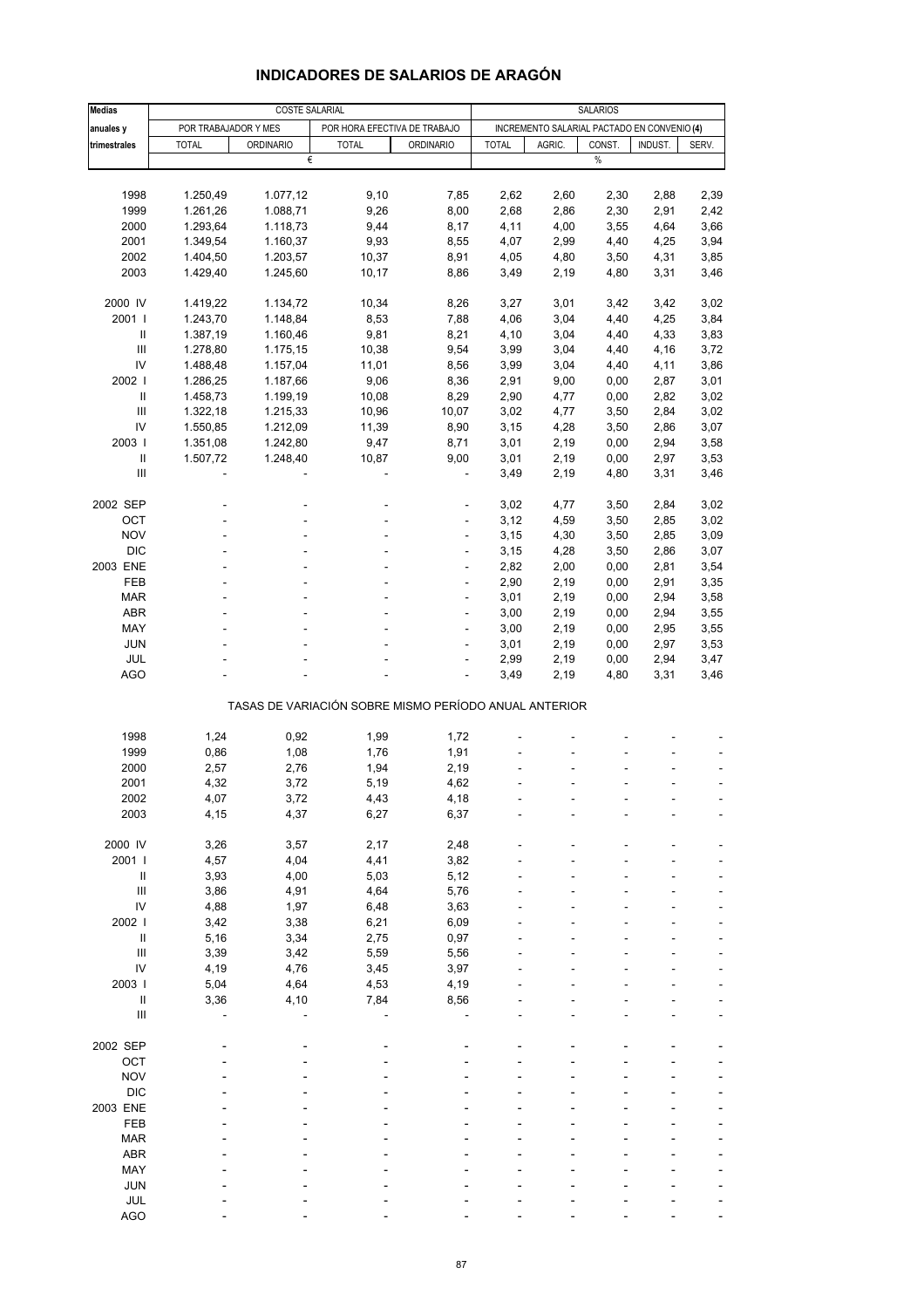# **INDICADORES MONETARIOS DE ARAGÓN**

| <b>Medias</b>     | CRÉDITOS Y DEPÓSITOS DEL SISTEMA BANCARIO |                          |                                                       |                      | HIPOTECAS INMOBILIARIAS   |                    |  |
|-------------------|-------------------------------------------|--------------------------|-------------------------------------------------------|----------------------|---------------------------|--------------------|--|
| anuales y         | <b>CRÉDITOS</b>                           |                          | <b>DEPÓSITOS</b>                                      |                      | FINCAS RÚSTICAS Y URBANAS |                    |  |
| trimestrales      | S.PRIVADO                                 | S.PÚBLICO                | S.PRIVADO                                             | S.PÚBLICO            | NÚMERO                    | <b>IMPORTE</b>     |  |
|                   |                                           |                          | Millones de €                                         |                      | Unidades                  | Miles de €         |  |
|                   |                                           |                          |                                                       |                      |                           |                    |  |
| 1998              | 9.501,93                                  | 1.323,81                 | 12.514,12                                             | 368,83               | 1.485                     | 83.355             |  |
| 1999              | 10.770,20                                 | 1.271,26                 | 13.372,68                                             | 419,85               | 1.705                     | 107.654            |  |
| 2000              | 12.749,32                                 | 1.129,65                 | 14.560,65                                             | 464,04               | 1.606                     | 119.476            |  |
| 2001              | 14.501,97                                 | 1.146,53                 | 16.169,04                                             | 387,15               | 1.692                     | 143.141            |  |
| 2002              | 16.844,10                                 | 1.072,12                 | 18.153,24                                             | 511,42               | 1.808                     | 172.412            |  |
| 2003              | 18.960,72                                 | 1.099,50                 | 19.545,64                                             | 530,26               | 2.137                     | 201.558            |  |
|                   |                                           |                          |                                                       |                      |                           |                    |  |
| 2000 III<br>IV    | 13.221,10<br>13.525,41                    | 1.115,34<br>1.118,47     | 14.695,76<br>15.223,09                                | 552,96<br>493,88     | 1.609<br>1.536            | 123.682<br>116.448 |  |
| 2001 l            | 13.784,74                                 | 1.149,74                 | 15.428,54                                             | 420,71               | 1.707                     | 137.697            |  |
| Ш                 | 14.538,16                                 | 1.150,07                 | 15.818,83                                             | 371,44               | 1.870                     | 153.493            |  |
| Ш                 | 14.485,58                                 | 1.159,08                 | 16.129,65                                             | 374,46               | 1.528                     | 132.707            |  |
| IV                | 15.199,39                                 | 1.127,23                 | 17.299,13                                             | 381,99               | 1.661                     | 148.668            |  |
| 2002              | 15.736,38                                 | 1.058,45                 | 17.269,35                                             | 419,96               | 1.721                     | 167.074            |  |
| Ш                 | 16.682,31                                 | 1.045,76                 | 18.206,58                                             | 548,56               | 1.915                     | 189.154            |  |
| Ш                 | 17.150,85                                 | 1.039,27                 | 18.331,93                                             | 500,31               | 1.796                     | 166.668            |  |
| IV                | 17.806,88                                 | 1.145,01                 | 18.805,09                                             | 576,83               | 1.799                     | 166.753            |  |
| 2003              | 18.527,40                                 | 1.098,41                 | 19.358,02                                             | 522,50               | 2.114                     | 203.888            |  |
| Ш                 | 19.394,03                                 | 1.100,60                 | 19.733,26                                             | 538,02               | 2.159                     | 199.228            |  |
|                   |                                           |                          |                                                       |                      |                           |                    |  |
| 2002 JUL          |                                           |                          |                                                       |                      | 1.824                     | 180.022            |  |
| AGO               | L,                                        | ä,                       | L,                                                    |                      | 1.484<br>2.081            | 139.920            |  |
| SEP<br>ОСТ        | ÷.                                        | $\overline{\phantom{a}}$ | ä,                                                    | ÷,                   | 1.921                     | 180.063<br>181.409 |  |
| <b>NOV</b>        |                                           | ÷.                       |                                                       |                      | 1.869                     | 157.538            |  |
| <b>DIC</b>        |                                           |                          |                                                       |                      | 1.608                     | 161.313            |  |
| 2003 ENE          | ÷                                         | $\overline{\phantom{a}}$ | ä,                                                    | ä,                   | 2.460                     | 226.930            |  |
| FEB               |                                           | L,                       |                                                       |                      | 1.919                     | 187.913            |  |
| <b>MAR</b>        |                                           |                          |                                                       |                      | 1.964                     | 196.820            |  |
| ABR               |                                           | ÷                        | ÷                                                     | ä,                   | 2.147                     | 191.655            |  |
| MAY               |                                           |                          |                                                       |                      | 2.501                     | 223.086            |  |
| JUN               |                                           |                          |                                                       |                      | 1.830                     | 182.943            |  |
|                   |                                           |                          | TASAS DE VARIACIÓN SOBRE MISMO PERÍODO ANUAL ANTERIOR |                      |                           |                    |  |
| 1998              | 10,19                                     | $-2,98$                  | 1,91                                                  | 19,36                | 11,07                     | 22,40              |  |
| 1999              | 13,35                                     | $-3,97$                  | 6,86                                                  | 13,83                | 14,81                     | 29,15              |  |
| 2000              | 18,38                                     | $-11,14$                 | 8,88                                                  | 10,52                | $-5,76$                   | 10,98              |  |
| 2001              | 13,75                                     | 1,49                     | 11,05                                                 | $-16,57$             | 5,31                      | 19,81              |  |
| 2002              | 16,15                                     | -6,49                    | 12,27                                                 | 32,10                | 6,87                      | 20,45              |  |
| 2003              | 16,97                                     | 4,51                     | 10,19                                                 | 9,50                 | 17,56                     | 13,16              |  |
|                   |                                           |                          |                                                       |                      |                           |                    |  |
| 2000 III          | 20,83                                     | $-9,48$                  | 9,98                                                  | 27,68                | 1,73                      | 15,91              |  |
| IV                | 18,99                                     | $-7,80$                  | 9,37                                                  | 0,47                 | 0,02                      | 13,56              |  |
| 2001              | 17,35                                     | $-0,45$                  | 9,66                                                  | 0,74                 | 2,98                      | 15,18              |  |
| Ш<br>Ш            | 16,27                                     | 1,79                     | 10,98                                                 | $-5,17$              | 15,27                     | 29,83              |  |
| IV                | 9,56<br>12,38                             | 3,92<br>0,78             | 9,76<br>13,64                                         | $-32,28$<br>$-22,66$ | $-5,01$<br>8,14           | 7,30<br>27,67      |  |
| 2002              | 14,16                                     | $-7,94$                  | 11,93                                                 | $-0,18$              | 0,78                      | 21,33              |  |
| $\sf II$          | 14,75                                     | $-9,07$                  | 15,09                                                 | 47,69                | 2,39                      | 23,23              |  |
| $\mathsf{III}$    | 18,40                                     | $-10,34$                 | 13,65                                                 | 33,61                | 17,56                     | 25,59              |  |
| IV                | 17,16                                     | 1,58                     | 8,71                                                  | 51,01                | 8,33                      | 12,16              |  |
| 2003              | 17,74                                     | 3,78                     | 12,09                                                 | 24,42                | 22,88                     | 22,03              |  |
| Ш                 | 16,26                                     | 5,24                     | 8,39                                                  | $-1,92$              | 12,78                     | 5,33               |  |
|                   |                                           |                          |                                                       |                      |                           |                    |  |
| 2002 JUL          |                                           |                          |                                                       |                      | 20,63                     | 50,50              |  |
| <b>AGO</b>        |                                           |                          |                                                       |                      | $-5,66$                   | $-12,63$           |  |
| <b>SEP</b>        |                                           |                          |                                                       |                      | 38,83                     | 52,12              |  |
| ост               |                                           |                          |                                                       |                      | 6,54                      | 1,85               |  |
| <b>NOV</b>        |                                           |                          |                                                       |                      | 17,55                     | 28,40              |  |
| <b>DIC</b>        |                                           |                          |                                                       |                      | 1,13                      | 11,10              |  |
| 2003 ENE          |                                           |                          |                                                       |                      | 42,03                     | 55,95              |  |
| FEB<br><b>MAR</b> |                                           |                          |                                                       |                      | 3,01<br>25,34             | $-5,68$<br>25,79   |  |
| ABR               |                                           |                          |                                                       |                      | 21,09                     | 7,47               |  |
| MAY               |                                           |                          |                                                       |                      | 16,76                     | 2,21               |  |
| JUN               |                                           |                          |                                                       |                      | 0,05                      | 7,08               |  |